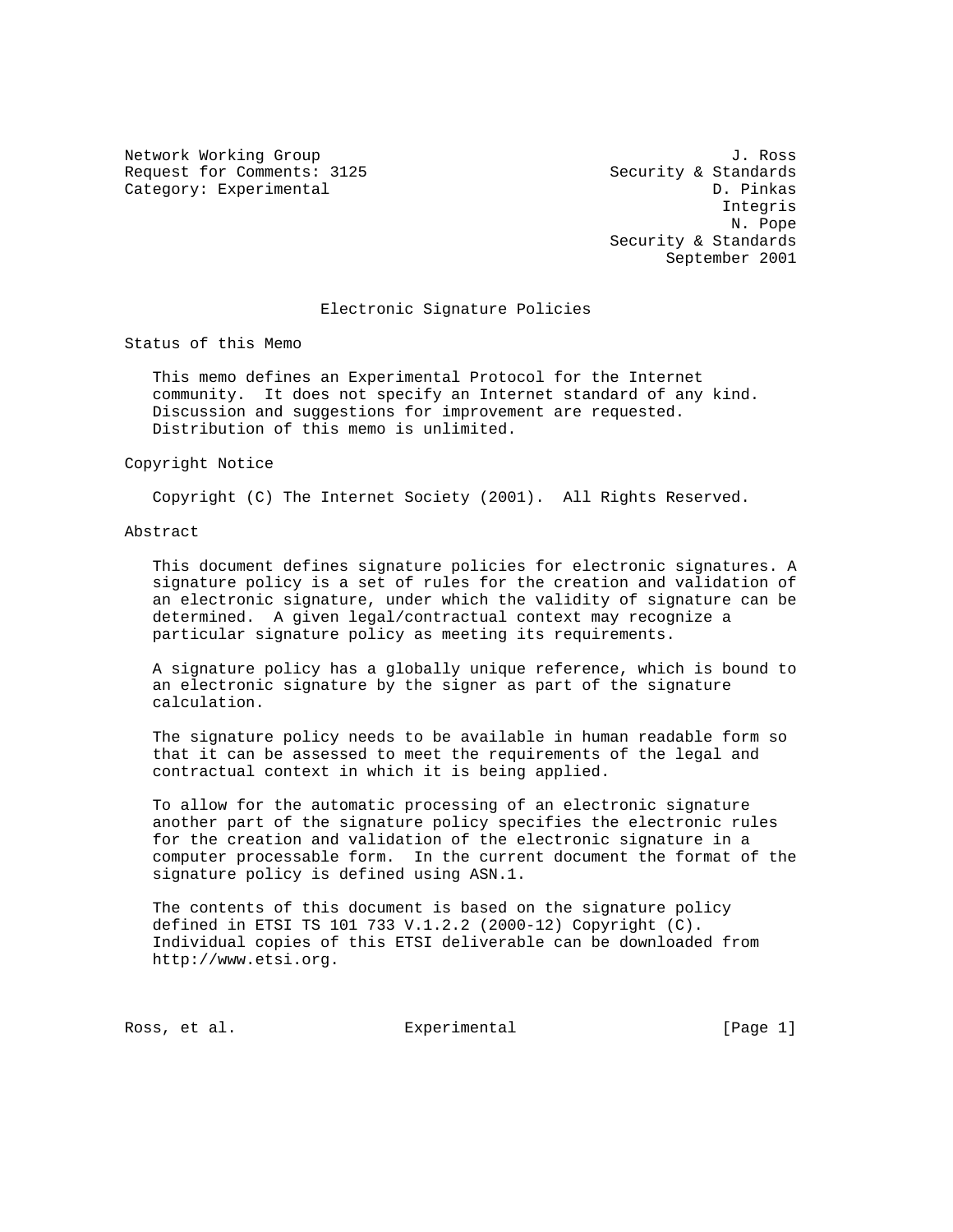|  |  | Table of Contents |
|--|--|-------------------|
|--|--|-------------------|

| 1.<br>Introduction                                   | $\mathsf 3$    |
|------------------------------------------------------|----------------|
| 2. Major Parties                                     | $\overline{3}$ |
| 3. Signature Policy Specification                    | 5              |
| 3.1 Overall ASN.1 Structure                          | 5              |
| 3.2 Signature Validation Policy                      | $\epsilon$     |
| 3.3 Common Rules                                     | $\overline{7}$ |
| 3.4 Commitment Rules                                 | 8              |
| 3.5 Signer and Verifier Rules                        | 9              |
| 3.5.1 Signer Rules                                   | 9              |
| 3.5.2 Verifier Rules                                 | 11             |
| 3.6 Certificate and Revocation Requirements          | 11             |
| 3.6.1 Certificate Requirements                       | 11             |
| 3.6.2 Revocation Requirements                        | 13             |
| 3.7 Signing Certificate Trust Conditions             | 14             |
| 3.8<br>Time-Stamp Trust Conditions                   | 15             |
| 3.9 Attribute Trust Conditions                       | 16             |
| 3.10 Algorithm Constraints                           | 17             |
| 3.11 Signature Policy Extensions                     | 18             |
| 4. Security Considerations                           | 18             |
| 4.1 Protection of Private Key                        | 18             |
| 4.2 Choice of Algorithms                             | 18             |
| 5. Conformance Requirements                          | 19             |
| 6. References                                        | 19             |
| 7. Authors' Addresses                                | 20             |
| Annex A (normative):                                 | 21             |
| A.1 Definitions Using X.208 (1988) ASN.1 Syntax      | 21             |
| A.2 Definitions Using X.680 (1997) ASN.1 Syntax      | 27             |
| Annex B (informative):                               | 34             |
| B.1 Signature Policy and Signature Validation Policy | 34             |
| B.2 Identification of Signature Policy               | 36             |
| B.3 General Signature Policy Information             | 36             |
| B.4<br>Recognized Commitment Types                   | 37             |
| B.5 Rules for Use of Certification Authorities       | 37             |
| B.5.1 Trust Points                                   | 38             |
| B.5.2 Certification Path                             | 38             |
| B.6 Revocation Rules                                 | 39             |
| B.7 Rules for the Use of Roles                       | 39             |
| B.7.1 Attribute Values                               | 39             |
| B.7.2 Trust Points for Certified Attributes          | 40             |
| B.7.3 Certification Path for Certified Attributes    | 40             |
| B.8<br>Rules for the Use of Time-Stamping and Timing | 40             |
| B.8.1 Trust Points and Certificate Paths             | 41             |
| B.8.2 Time-Stamping Authority Names                  | 41             |
| B.8.3 Timing Constraints - Caution Period            | 41             |
| B.8.4 Timing Constraints - Time-Stamp Delay          | 41             |
| B.9 Rules for Verification Data to be followed       | 41             |

Ross, et al. Experimental Experimental [Page 2]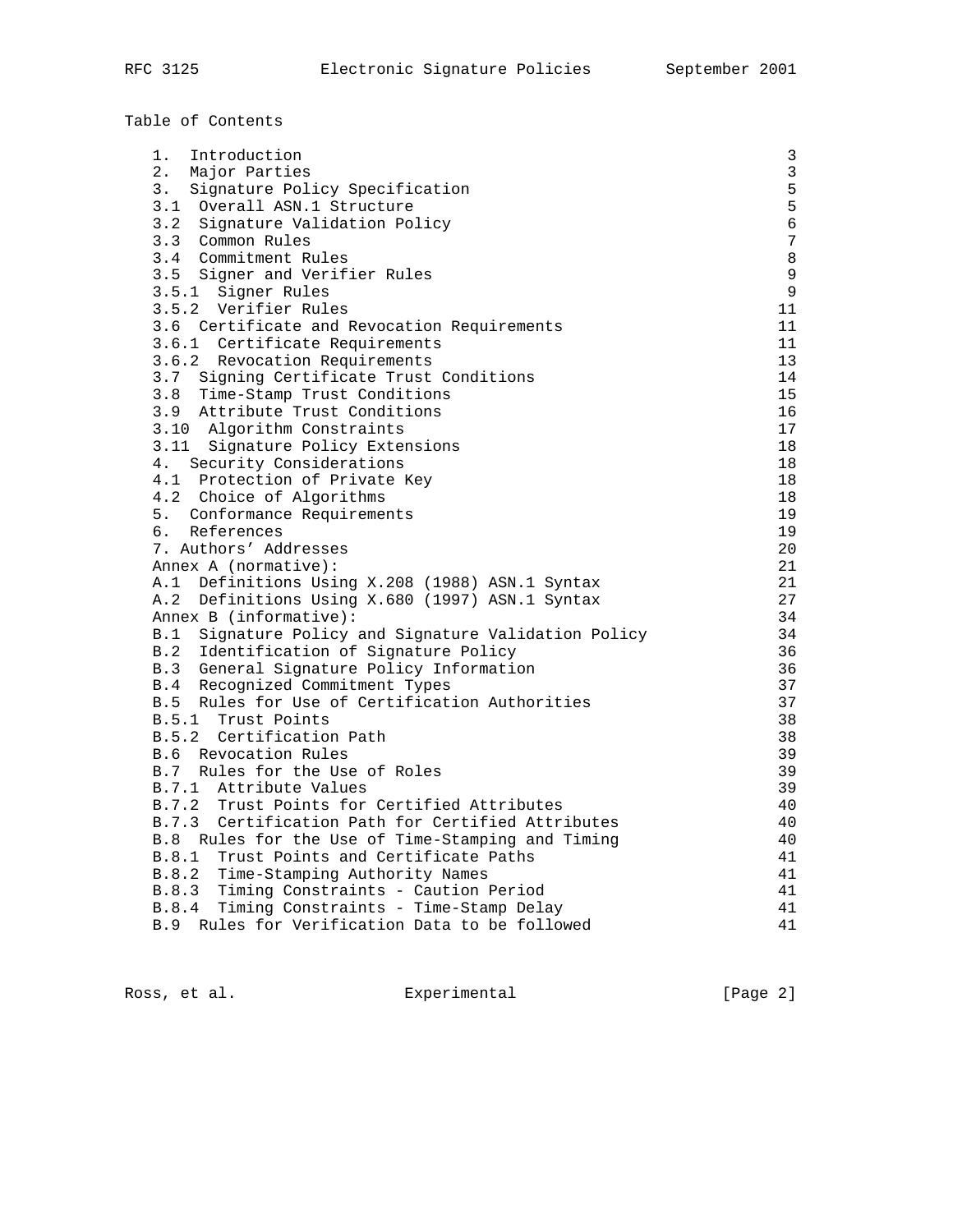| B.11 Other Signature Policy Rules | 42 |
|-----------------------------------|----|
| B.12 Signature Policy Protection  | 42 |
| Full Copyright Statement          | 44 |

#### 1. Introduction

 This document is intended to cover signature policies which can be used with electronic signatures for various types of transactions, including business transactions (e.g., purchase requisition, contract, and invoice applications). Electronic signatures can be used for any transaction between an individual and a company, between two companies, between an individual and a governmental body, etc. This document is independent of any environment. It can be applied to any environment e.g., smart cards, GSM SIM cards, special programs for electronic signatures etc.

 The key words "MUST", "MUST NOT", "REQUIRED", "SHOULD", "SHOULD NOT", "RECOMMENDED", "MAY", and "OPTIONAL" in this document (in uppercase, as shown) are to be interpreted as described in [RFC2119].

2. Major Parties

The document uses the following terms:

- \* the Signature Policy Issuer;
- \* the Signer;
- \* the Verifier;
- the Arbitrator;
- \* Trusted Service Providers (TSP);

 The Signature Policy Issuer (which is a Trusted Service Provider (TSP)) issues signatures policies that define the technical and procedural requirements for electronic signature creation, and validation/ verification, in order to meet a particular business need.

 The Signer is the entity that creates the electronic signature. When the signer digitally signs over an signature policy identifier, it represents a commitment on behalf of the signing entity that the data being signed is signed under the rules defined by the signature policy.

 The Verifier is the entity that validates the electronic signature, it may be a single entity or multiple entities. The verifier MUST validate the electronic signature under the rules defined by the electronic signature policy for the signature to be valid.

Ross, et al. Subsection Experimental Ross, et al. (Page 3)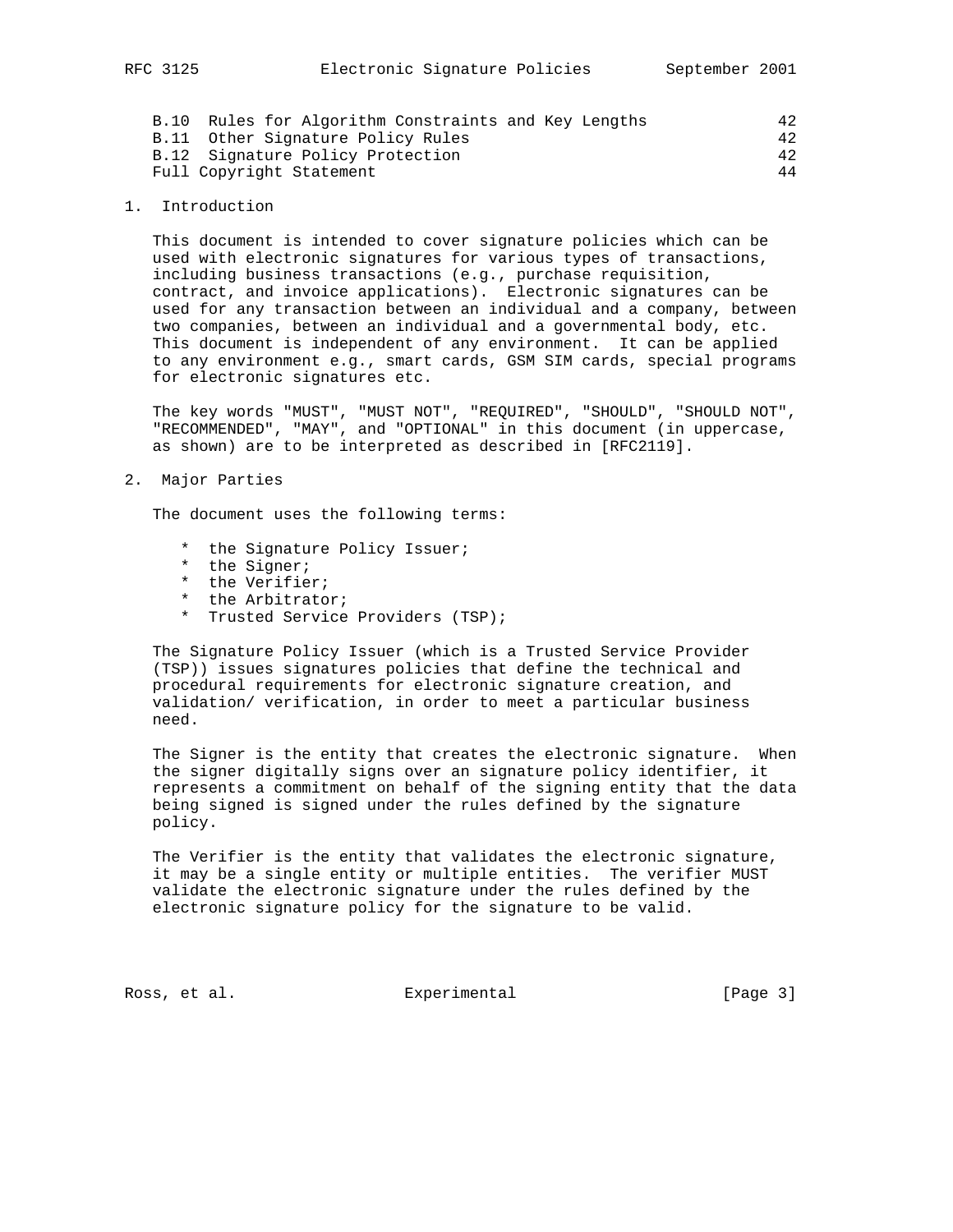An arbitrator, is an entity which arbitrates disputes between a signer and a verifier. It acts as verifier when it verifies the electronic signature after it has been previously validated.

 The Trusted Service Providers (TSPs) are one or more entities that help to build trust relationships between the signer and verifier. Use of TSP specific services MAY be mandated by signature policy. TSP supporting services include: user certificates, cross certificates, time-stamping tokens,CRLs, ARLs, OCSP responses.

 A Trusted Service Providers (TSPs) MAY be a Signature Policy Issuer, as Such, the TSP MUST define the technical and procedural requirements for electronic signature creation and validation, in order to meet a particular business need.

 The following other TSPs are used to support the functions defined in this document:

- \* Certification Authorities;
- \* Registration Authorities;
- \* Repository Authorities (e.g., a Directory);
- \* Time-Stamping Authorities;
- \* One-line Certificate Status Protocol responders;
- \* Attribute Authorities.

Certification Authorities provide users with public key certificates.

 Registration Authorities allows the registration of entities before a CA generates certificates.

 Repository Authorities publish CRLs issued by CAs, , cross certificates (i.e., CA certificates) issued by CAs, signature policies issued by Signature Policy Issuers and optionally public key certificates (i.e., leaf certificates) issued by CAs.

 Time-Stamping Authorities attest that some data was formed before a given trusted time.

 One-line Certificate Status Protocol responders (OSCP responders) provide information about the status (i.e., revoked, not revoked, unknown) of a particular certificate.

 Attributes Authorities provide users with attributes linked to public key certificates

 An Arbitrator is an entity that arbitrates disputes between a signer and a verifier.

Ross, et al. Subsection Experimental Ross, et al. (Page 4)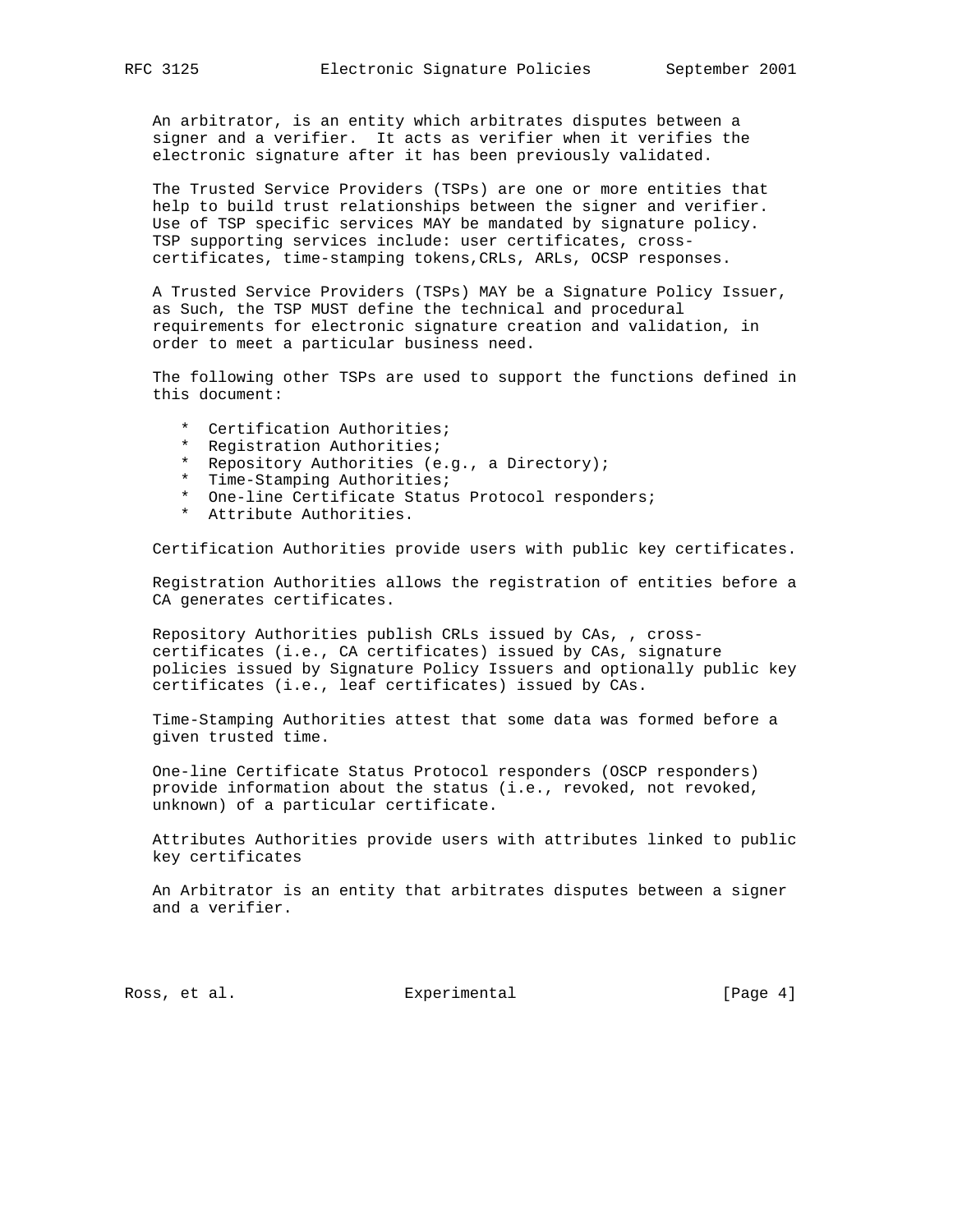- 
- 3. Signature Policy Specification

 A signature policy specification includes general information about the policy, the validation policy rules and other signature policy information.

This document mandates that:

- \* an electronic signature must be processed by the signer and verifier in accordance with the signature policy referenced by the signer;
- \* the signature policy referenced by the signer must be identifiable by an Object Identifier;
- \* there must exist a specification of the signature policy;
- \* for a given signature policy there must be one definitive form of the specification which has a unique binary encoding;
- \* a hash of the definitive specification, using an agreed algorithm, must be provided by the signer and checked by the verifier.

 This document defines but does not mandate the form of the signature policy specification. The signature policy may be specified either:

- \* in a free form document for human interpretation; or
- \* in a structured form using an agreed syntax and encoding.

 This document defines an ASN.1 based syntax that may be used to define a structured signature policy. Future versions of this document may include structured a signature policy specification using XML.

3.1 Overall ASN.1 Structure

 The overall structure of a signature policy defined using ASN.1 is given in this section. Use of this ASN.1 structure is optional.

 This ASN.1 syntax is encoded using the Distinguished Encoding Rules (DER).

 In this structure the policy information is preceded by an identifier for the hashing algorithm used to protect the signature policy and followed by the hash value which must be re-calculated and checked whenever the signature policy is passed between the issuer and signer/verifier.

The hash is calculated without the outer type and length fields.

Ross, et al. Subsection Experimental Ross, et al. (Page 5)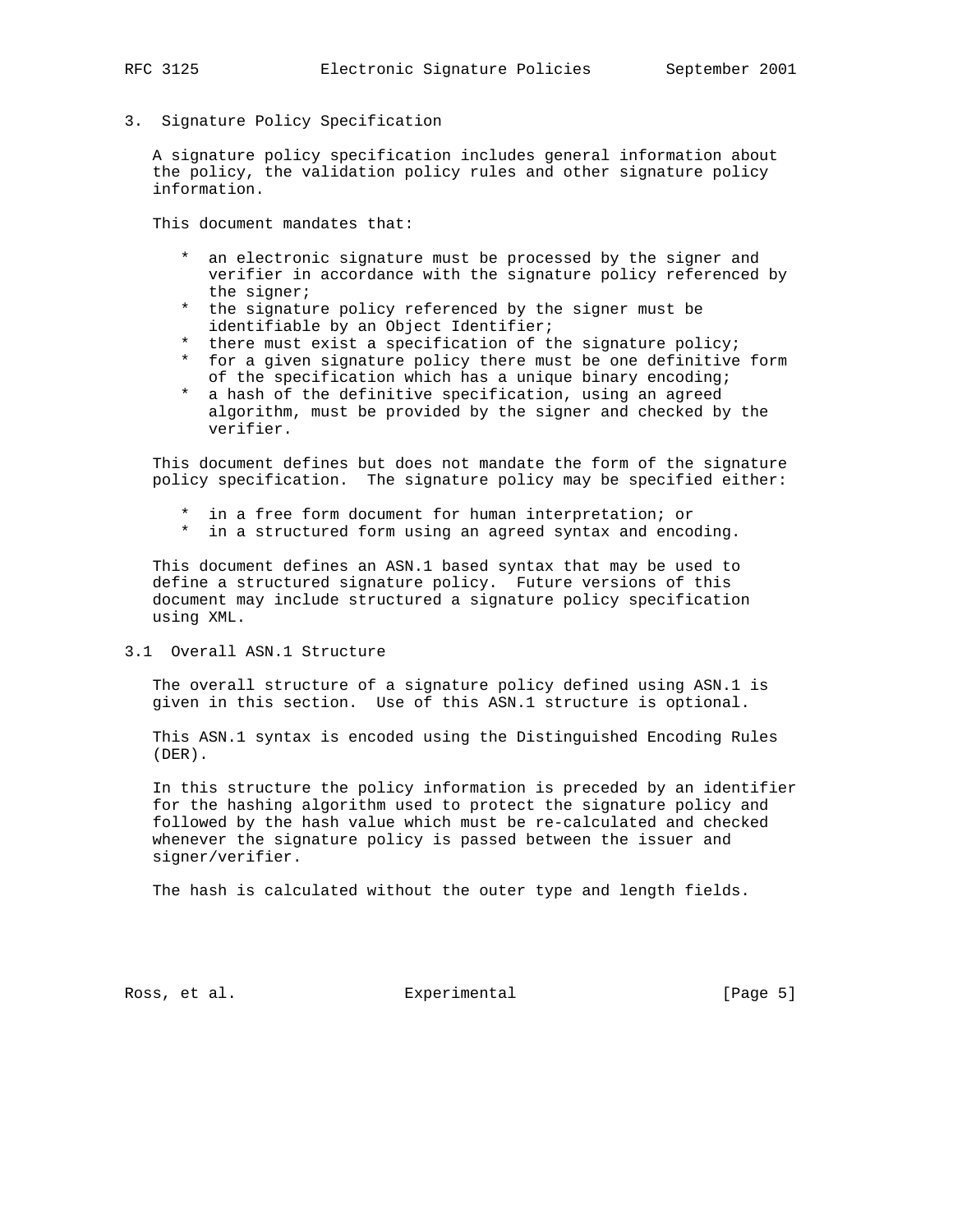SignaturePolicy ::= SEQUENCE { signPolicyHashAlg AlgorithmIdentifier, signPolicyInfo SignPolicyInfo, signPolicyHash SignPolicyHash OPTIONAL } SignPolicyHash ::= OCTET STRING SignPolicyInfo ::= SEQUENCE { signPolicyIdentifier SignPolicyId, dateOfIssue GeneralizedTime, policyIssuerName PolicyIssuerName, fieldOfApplication FieldOfApplication, signatureValidationPolicy SignatureValidationPolicy, signPolExtensions SignPolExtensions OPTIONAL } SignPolicyId ::= OBJECT IDENTIFIER

PolicyIssuerName ::= GeneralNames

FieldOfApplication ::= DirectoryString

 The policyIssuerName field identifies the policy issuer in one or more of the general name forms.

 The fieldofApplication is a description of the expected application of this policy.

 The signature validation policy rules are fully processable to allow the validation of electronic signatures issued under that form of signature policy. They are described in the rest of this section.

 The signPolExtensions is a generic way to extend the definition of any sub-component of a signature policy.

3.2 Signature Validation Policy

 The signature validation policy defines for the signer which data elements must be present in the electronic signature he provides and for the verifier which data elements must be present under that signature policy for an electronic signature to be potentially valid.

The signature validation policy is described as follows:

Ross, et al. Subsection Experimental Ross, et al. (Page 6)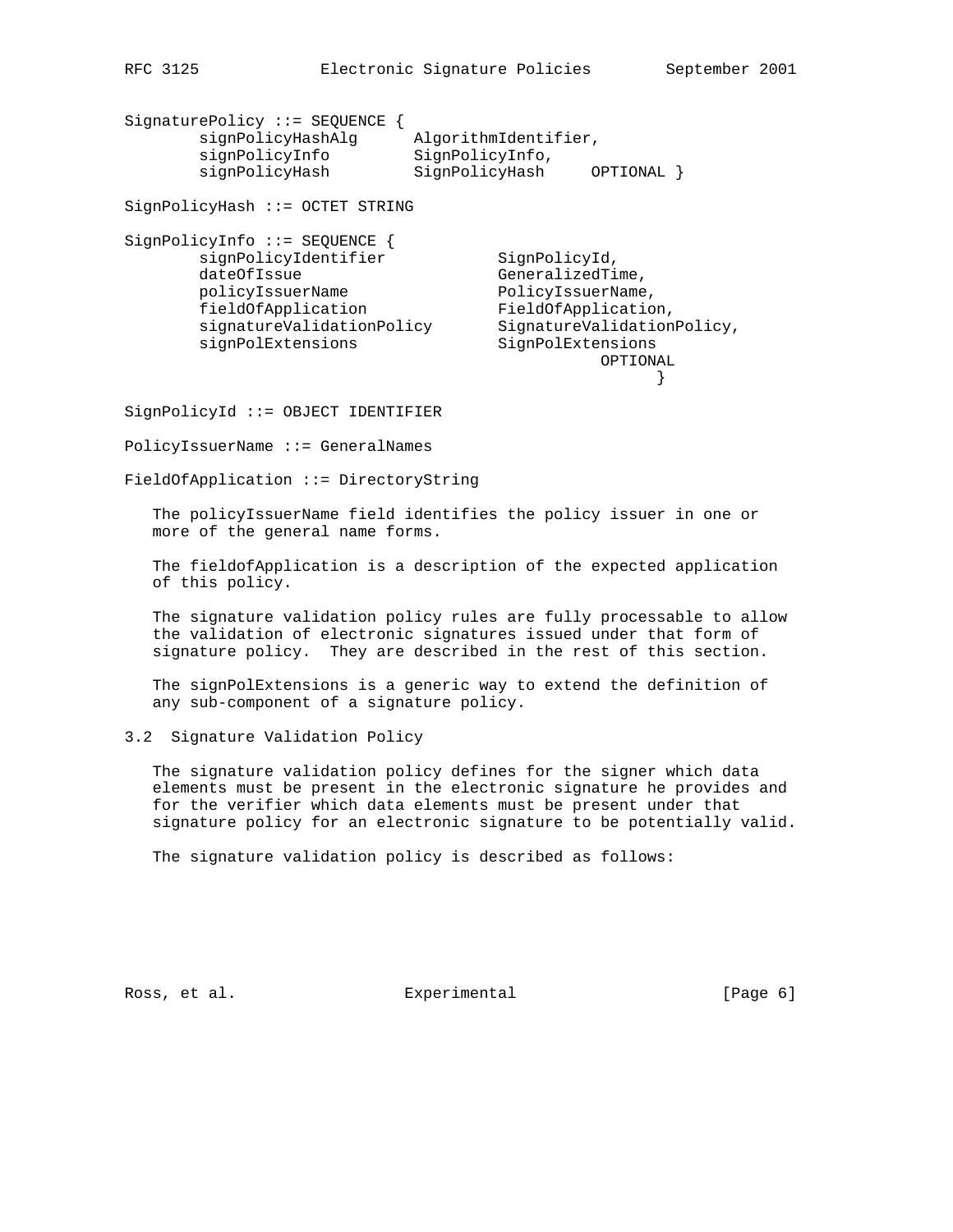| SignatureValidationPolicy ::= SEQUENCE {<br>signingPeriod<br>commonRules<br>commitmentRules<br>signPolExtensions                                                                                                                                                             | SigningPeriod,<br>CommonRules,<br>CommitmentRules,<br>SignPolExtensions | OPTIONAL                                            |
|------------------------------------------------------------------------------------------------------------------------------------------------------------------------------------------------------------------------------------------------------------------------------|-------------------------------------------------------------------------|-----------------------------------------------------|
| The signingPeriod identifies the date and time before which the<br>signature policy SHOULD NOT be used for creating signatures, and an<br>optional date after which it should not be used for creating<br>signatures.                                                        |                                                                         |                                                     |
| SigningPeriod ::= SEQUENCE {<br>notBefore<br>GeneralizedTime,<br>notAfter<br>GeneralizedTime OPTIONAL }                                                                                                                                                                      |                                                                         |                                                     |
| 3.3 Common Rules                                                                                                                                                                                                                                                             |                                                                         |                                                     |
| The CommonRules define rules that are common to all commitment types.<br>These rules are defined in terms of trust conditions for<br>certificates, time-stamps and attributes, along with any constraints<br>on attributes that may be included in the electronic signature. |                                                                         |                                                     |
| CommonRules $::=$ SEQUENCE {<br>signerAndVeriferRules                                                                                                                                                                                                                        | $\lceil 0 \rceil$                                                       | SignerAndVerifierRules                              |
| signingCertTrustCondition                                                                                                                                                                                                                                                    | $\lceil 1 \rceil$                                                       | OPTIONAL,<br>SigningCertTrustCondition<br>OPTIONAL, |
| timeStampTrustCondition                                                                                                                                                                                                                                                      | [2]                                                                     | TimestampTrustCondition<br>OPTIONAL,                |
| attributeTrustCondition                                                                                                                                                                                                                                                      | $\left[\begin{array}{c}3\end{array}\right]$                             | AttributeTrustCondition<br>OPTIONAL,                |
| algorithmConstraintSet                                                                                                                                                                                                                                                       | [4]                                                                     | AlgorithmConstraintSet<br>OPTIONAL,                 |
| signPolExtensions                                                                                                                                                                                                                                                            | [5]                                                                     | SignPolExtensions<br>OPTIONAL                       |
|                                                                                                                                                                                                                                                                              |                                                                         |                                                     |

 If a field is present in CommonRules then the equivalent field must not be present in any of the CommitmentRules (see below). If any of the following fields are not present in CommonRules then it must be present in each CommitmentRule:

- \* signerAndVeriferRules;
- \* signingCertTrustCondition;
- \* timeStampTrustCondition.

Ross, et al. Subsection Experimental Ross, et al. (Page 7)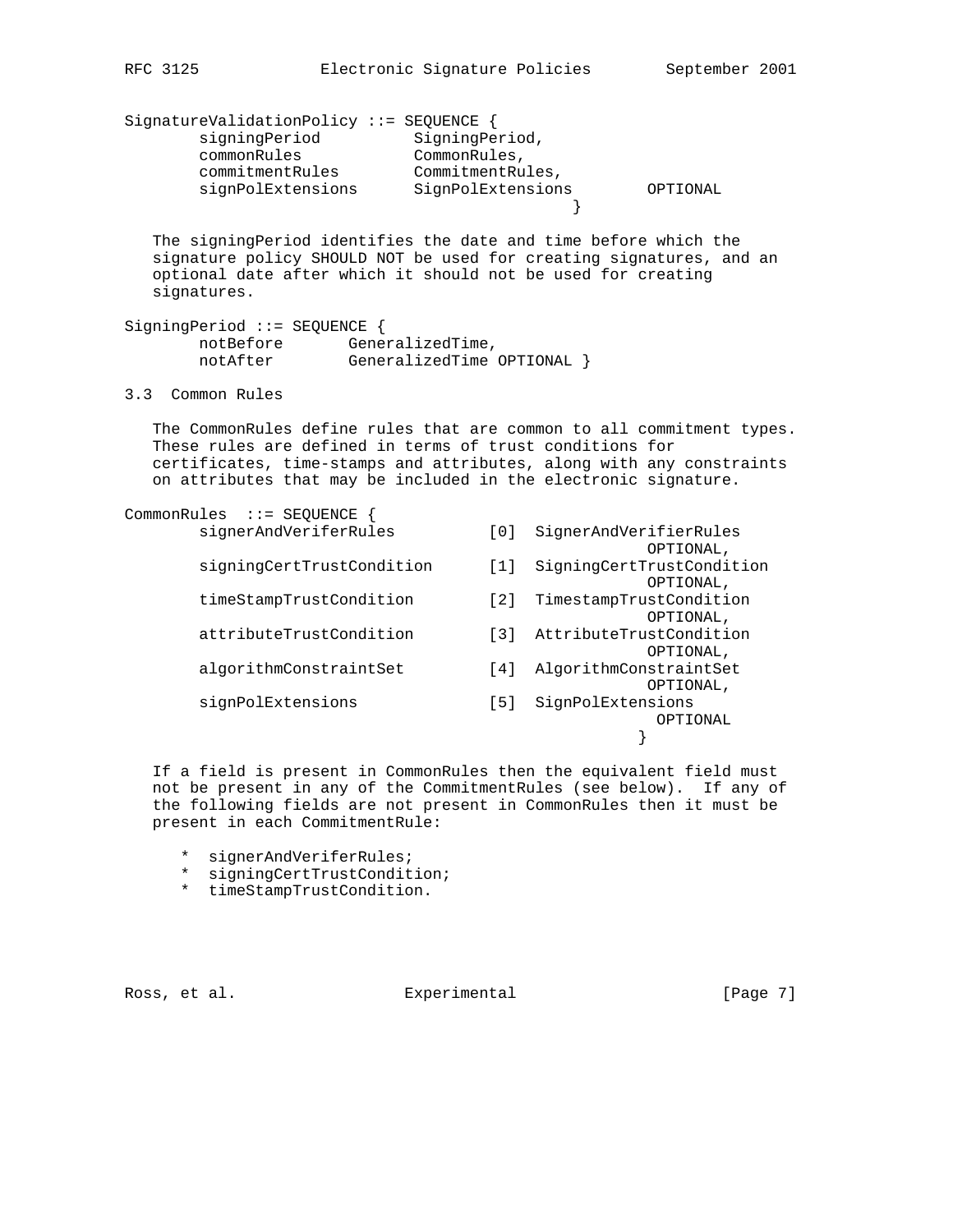3.4 Commitment Rules

 The CommitmentRules consists of the validation rules which apply to given commitment types:

CommitmentRules ::= SEQUENCE OF CommitmentRule

 The CommitmentRule for given commitment types are defined in terms of trust conditions for certificates, time-stamps and attributes, along with any constraints on attributes that may be included in the electronic signature.

|                                       | SelectedCommitmentTypes,                          |
|---------------------------------------|---------------------------------------------------|
| $\begin{array}{c} 0 \\ 0 \end{array}$ | SignerAndVerifierRules                            |
|                                       | OPTIONAL,                                         |
| [1]                                   | SigningCertTrustCondition                         |
|                                       | OPTIONAL,                                         |
| $\lceil 2 \rceil$                     | TimestampTrustCondition                           |
|                                       | OPTIONAL,                                         |
| $\lceil 3 \rceil$                     | AttributeTrustCondition                           |
|                                       | OPTIONAL,                                         |
| [4]                                   | AlgorithmConstraintSet                            |
|                                       | OPTIONAL,                                         |
| $[5]$                                 | SignPolExtensions                                 |
|                                       | OPTIONAL                                          |
|                                       |                                                   |
|                                       |                                                   |
|                                       | $SelectedCommitmentTypes :: = SEQUENCE OF CHOICE$ |

empty NULL, recognizedCommitmentType CommitmentType }

 If the SelectedCommitmentTypes indicates "empty" then this rule applied when a commitment type is not present (i.e., the type of commitment is indicated in the semantics of the message). Otherwise, the electronic signature must contain a commitment type indication that must fit one of the commitments types that are mentioned in CommitmentType.

 A specific commitment type identifier must not appear in more than one commitment rule.

| CommitmentTypeIdentifier,        |
|----------------------------------|
| [0] FieldOfApplication OPTIONAL, |
| [1] DirectoryString OPTIONAL }   |
|                                  |

Ross, et al. Experimental [Page 8]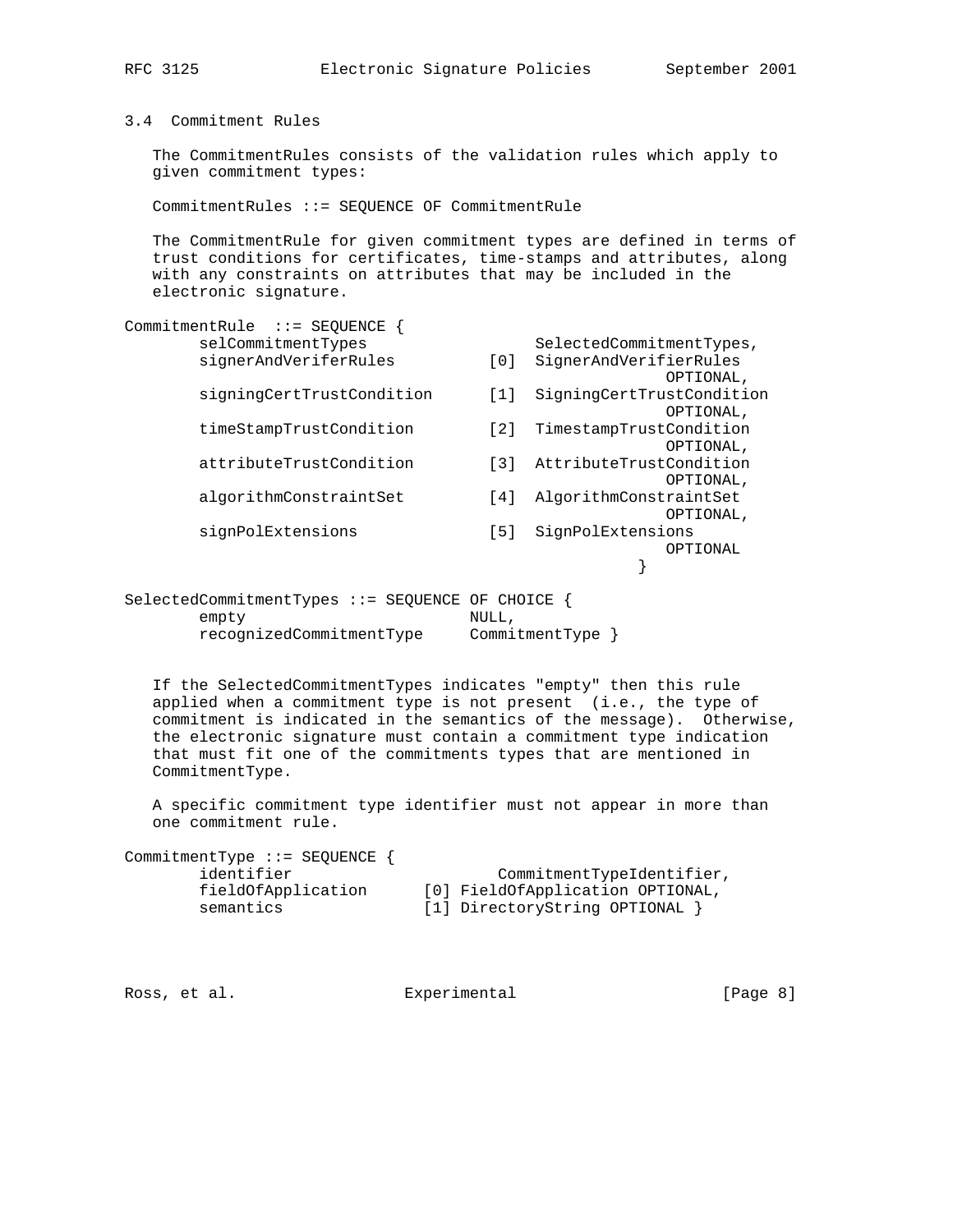The fieldOfApplication and semantics fields define the specific use and meaning of the commitment within the overall field of application defined for the policy.

3.5 Signer and Verifier Rules

 The following rules apply to the format of electronic signatures defined using [ES-FORMATS].

 The SignerAndVerifierRules consists of signer rule and verification rules as defined below:

SignerAndVerifierRules ::= SEQUENCE { signerRules SignerRules, verifierRules VerifierRules }

3.5.1 Signer Rules

The signer rules identify:

- \* if the eContent is empty and the signature is calculated using a hash of signed data external to CMS structure.
- \* the CMS signed attributes that must be provided by the signer under this policy;
- \* the CMS unsigned attribute that must be provided by the signer under this policy;
- \* whether the certificate identifiers from the full certification path up to the trust point must be provided by the signer in the SigningCertificate attribute;
- \* whether a signer's certificate, or all certificates in the certification path to the trust point must be by the signer in the \* certificates field of SignedData.

| SignerRules ::= SEQUENCE { |                                                     |
|----------------------------|-----------------------------------------------------|
| externalSignedData         | BOOLEAN<br>OPTIONAL,                                |
|                            | -- True if signed data is external to CMS structure |
|                            | -- False if signed data part of CMS structure       |
|                            | -- Not present if either allowed                    |
| mandatedSignedAttr         | CMSAttrs,                                           |
|                            | -- Mandated CMS signed attributes                   |
| mandatedUnsignedAttr       | CMSAttrs,                                           |
|                            | -- Mandated CMS unsigned attributed                 |
| mandatedCertificateRef     | [0] CertRefReq DEFAULT signerOnly,                  |
|                            | -- Mandated Certificate Reference                   |
|                            |                                                     |

Ross, et al. Subsection Experimental Ross, et al. (Page 9)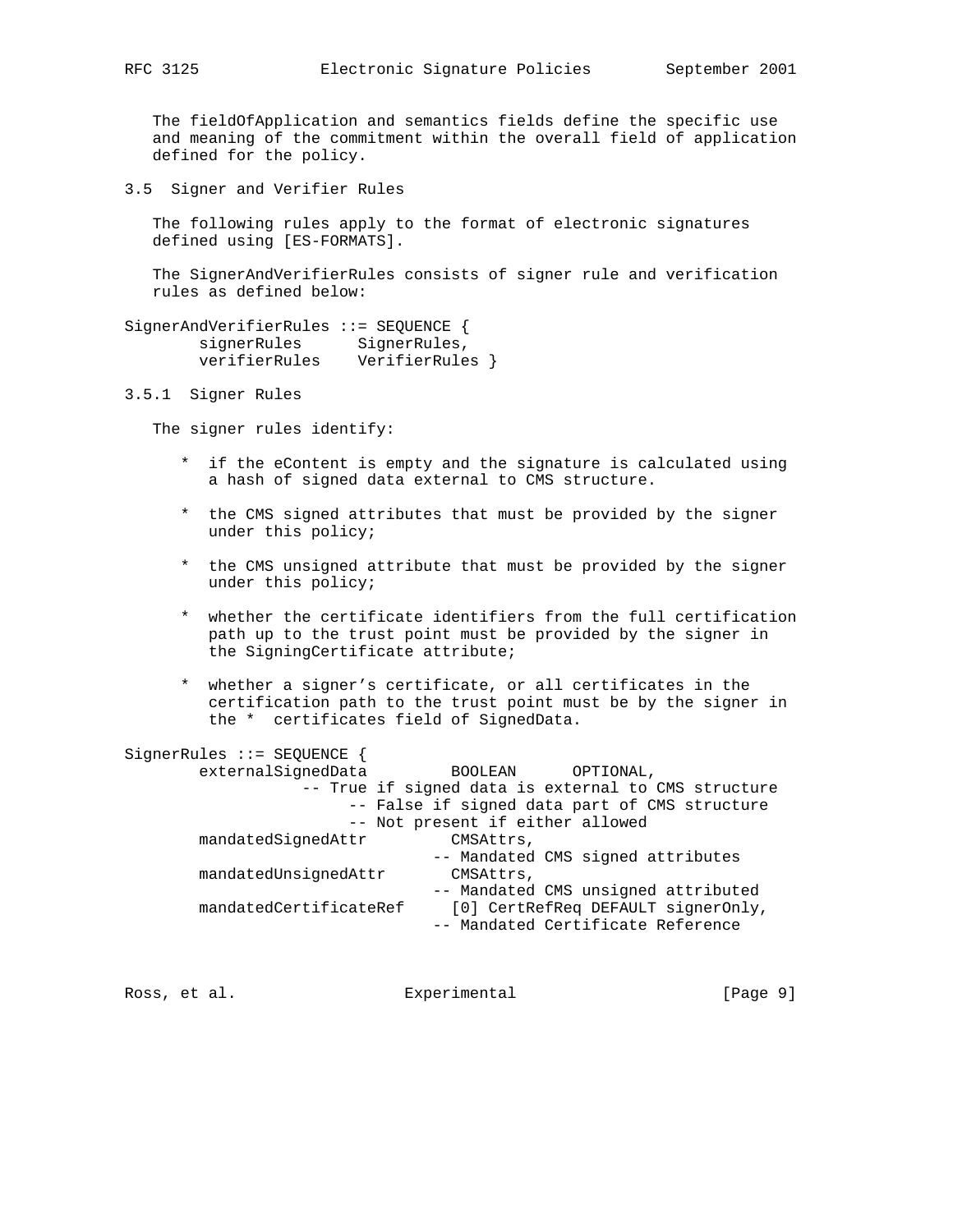| mandatedCertificateInfo | [1] CertInfoReg DEFAULT none,     |  |
|-------------------------|-----------------------------------|--|
|                         | -- Mandated Certificate Info      |  |
| signPolExtensions       | [2] SignPolExtensions<br>OPTIONAL |  |
|                         |                                   |  |

CMSattrs ::= SEQUENCE OF OBJECT IDENTIFIER

 The mandated SignedAttr field must include the object identifier for all those signed attributes required by this document as well as additional attributes required by this policy.

 The mandatedUnsignedAttr field must include the object identifier for all those unsigned attributes required by this document as well as additional attributes required by this policy. For example, if a signature time-stamp <see section 1.1) is required by the signer the object identifier for this attribute must be included.

 The mandatedCertificateRef identifies whether just the signer's certificate, or all the full certificate path must be provided by the signer.

CertRefReq ::= ENUMERATED { signerOnly (1), -- Only reference to signer cert mandated fullpath (2)

 -- References for full cert path up to a trust point required }

 The mandatedCertificateInfo field identifies whether a signer's certificate, or all certificates in the certification path to the trust point must be provided by the signer in the certificates field of SignedData.

```
CertInfoReq ::= ENUMERATED {
                         none (0) -- No mandatory requirements
                          signerOnly (1) ,
                    -- Only reference to signer cert mandated
                           fullpath (2)
                    -- References for full cert path up to a
                    -- trust point mandated
 }
```
Ross, et al. Experimental [Page 10]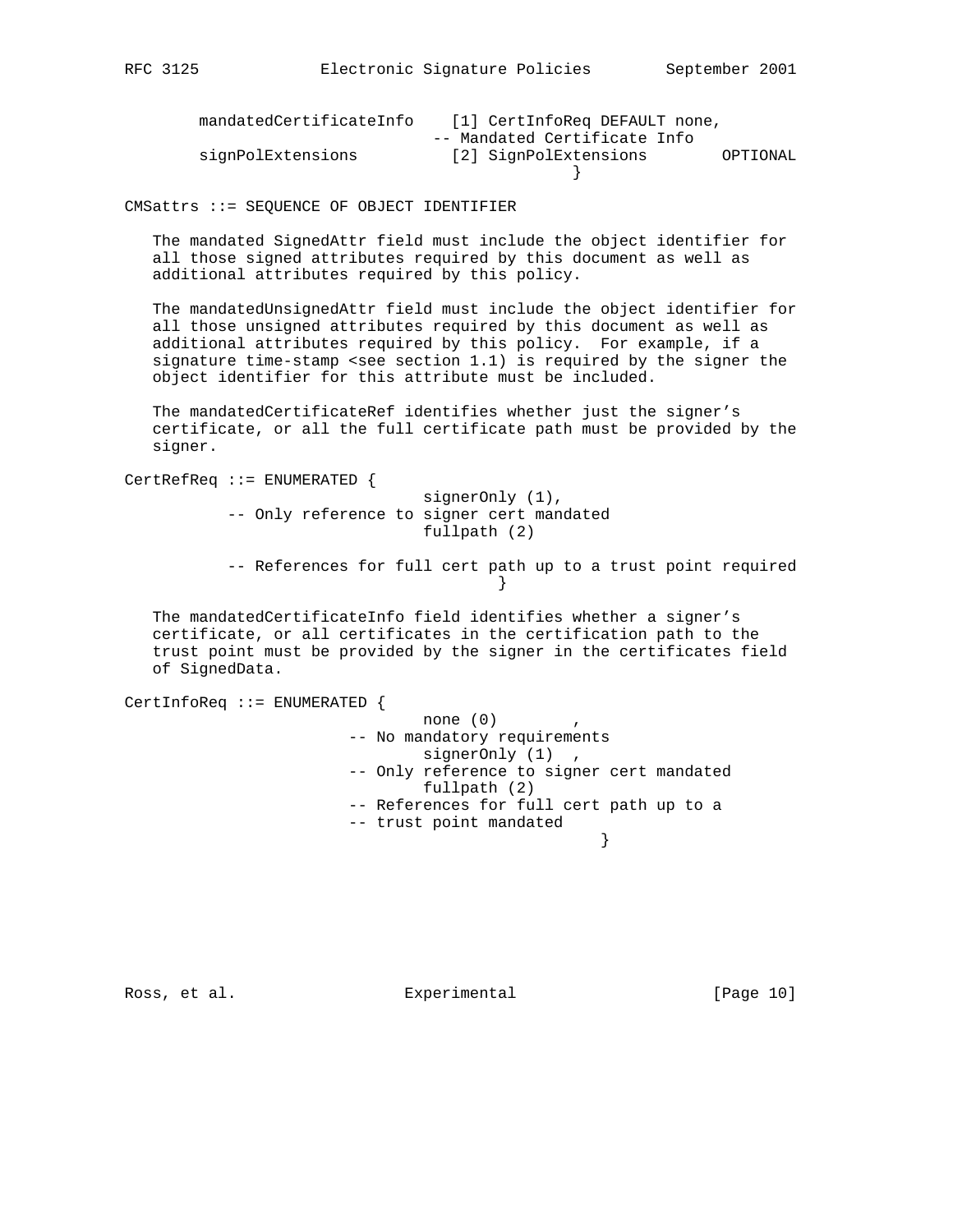3.5.2 Verifier Rules The verifier rules identify: \* The CMS unsigned attributes that must be present under this policy and must be added by the verifier if not added by the signer. VerifierRules ::= SEQUENCE { mandatedUnsignedAttr MandatedUnsignedAttr, signPolExtensions SignPolExtensions OPTIONAL } MandatedUnsignedAttr ::= CMSAttrs -- Mandated CMS unsigned attributed

## 3.6 Certificate and Revocation Requirement

 The SigningCertTrustCondition, TimestampTrustCondition and AttributeTrustCondition (defined in subsequent sub-sections) make use of two ASN1 structures which are defined below: CertificateTrustTrees and CertRevReq.

3.6.1 Certificate Requirements

 The certificateTrustTrees identifies a set of self signed certificates for the trust points used to start (or end) certificate path processing and the initial conditions for certificate path validation as defined RFC 2459 [7] section 4. This ASN1 structure is used to define policy for validating the signing certificate, the TSA's certificate and attribute certificates.

CertificateTrustTrees ::= SEQUENCE OF CertificateTrustPoint

| CertificateTrustPoint ::= SEQUENCE { |  |  |  |
|--------------------------------------|--|--|--|
|--------------------------------------|--|--|--|

| trustpoint          | Certificate,                      |           |  |
|---------------------|-----------------------------------|-----------|--|
|                     | -- self-signed certificate        |           |  |
| pathLenConstraint   | [0] PathLenConstraint OPTIONAL,   |           |  |
| acceptablePolicySet | [1] AcceptablePolicySet OPTIONAL, |           |  |
|                     | -- If not present "any policy"    |           |  |
| nameConstraints     | [2] NameConstraints               | OPTIONAL, |  |
| policyConstraints   | [3] PolicyConstraints             | OPTIONAL  |  |
|                     |                                   |           |  |

 The trustPoint field gives the self signed certificate for the CA that is used as the trust point for the start of certificate path processing.

Ross, et al. Experimental [Page 11]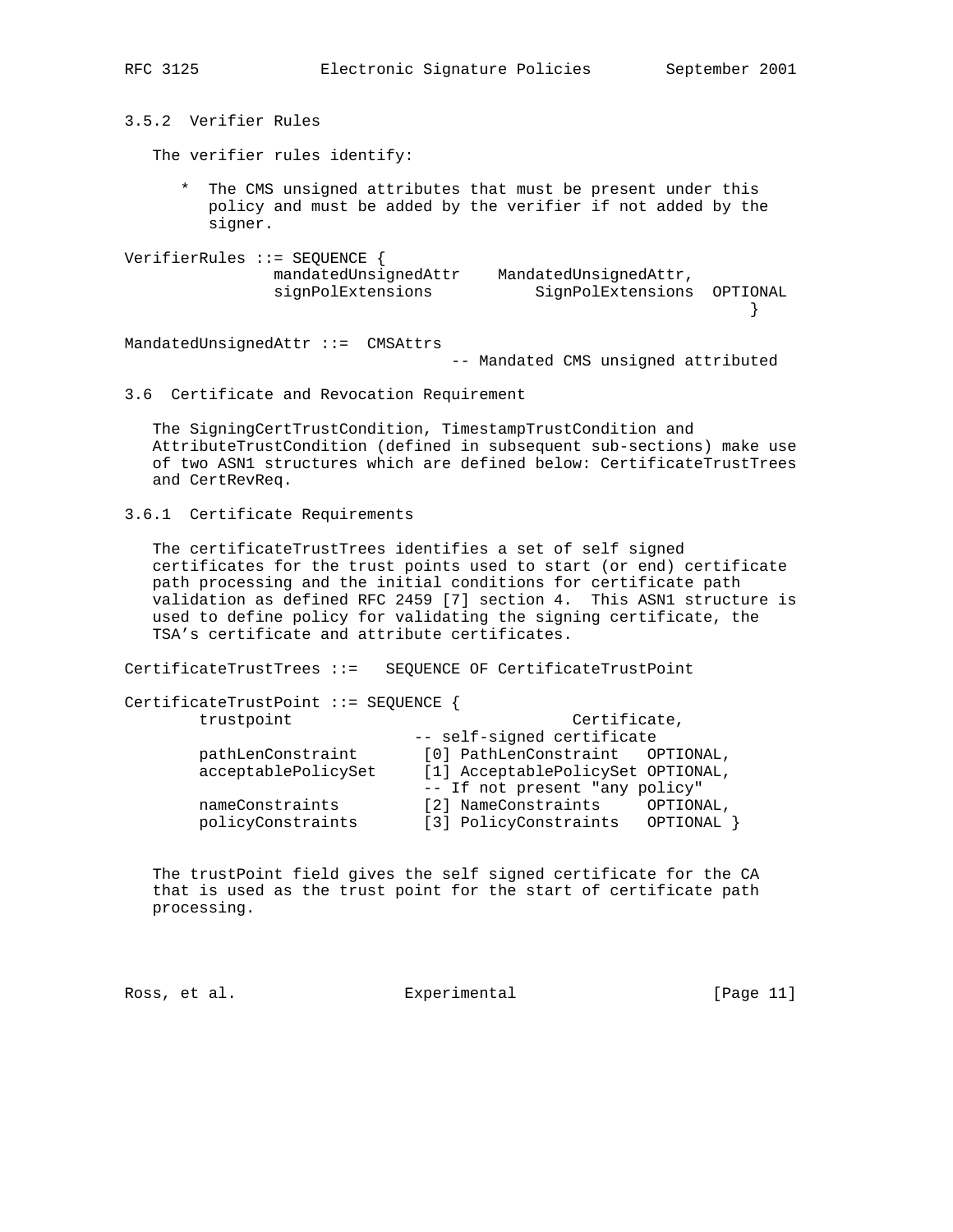The pathLenConstraint field gives the maximum number of CA certificates that may be in a certification path following the trustpoint. A value of zero indicates that only the given trustpoint certificate and an end-entity certificate may be used. If present, the pathLenConstraint field must be greater than or equal to zero. Where pathLenConstraint is not present, there is no limit to the allowed length of the certification path.

PathLenConstraint ::= INTEGER (0..MAX)

 The acceptablePolicySet field identifies the initial set of certificate policies, any of which are acceptable under the signature policy. AcceptablePolicySet ::= SEQUENCE OF CertPolicyId

CertPolicyId ::= OBJECT IDENTIFIER

 The nameConstraints field indicates a name space within which all subject names in subsequent certificates in a certification path must be located. Restrictions may apply to the subject distinguished name or subject alternative names. Restrictions apply only when the specified name form is present. If no name of the type is in the certificate, the certificate is acceptable.

 Restrictions are defined in terms of permitted or excluded name subtrees. Any name matching a restriction in the excludedSubtrees field is invalid regardless of information appearing in the permittedSubtrees.

| NameConstraints ::= SEQUENCE<br>permittedSubtrees<br>excludedSubtrees   | GeneralSubtrees OPTIONAL,<br>[0]<br>GeneralSubtrees OPTIONAL<br>[1] |
|-------------------------------------------------------------------------|---------------------------------------------------------------------|
|                                                                         | GeneralSubtrees ::= SEOUENCE SIZE (1MAX) OF GeneralSubtree          |
| GeneralSubtree ::= SEQUENCE<br>base<br>minimum<br>[0]<br>maximum<br>[1] | GeneralName,<br>BaseDistance DEFAULT 0,<br>BaseDistance OPTIONAL    |

BaseDistance  $::=$  INTEGER  $(0..MAX)$ 

 The policyConstraints extension constrains path processing in two ways. It can be used to prohibit policy mapping or require that each certificate in a path contain an acceptable policy identifier.

 The policyConstraints field, if present specifies requirement for explicit indication of the certificate policy and/or the constraints on policy mapping.

Ross, et al. Subsection Experimental Experimental [Page 12]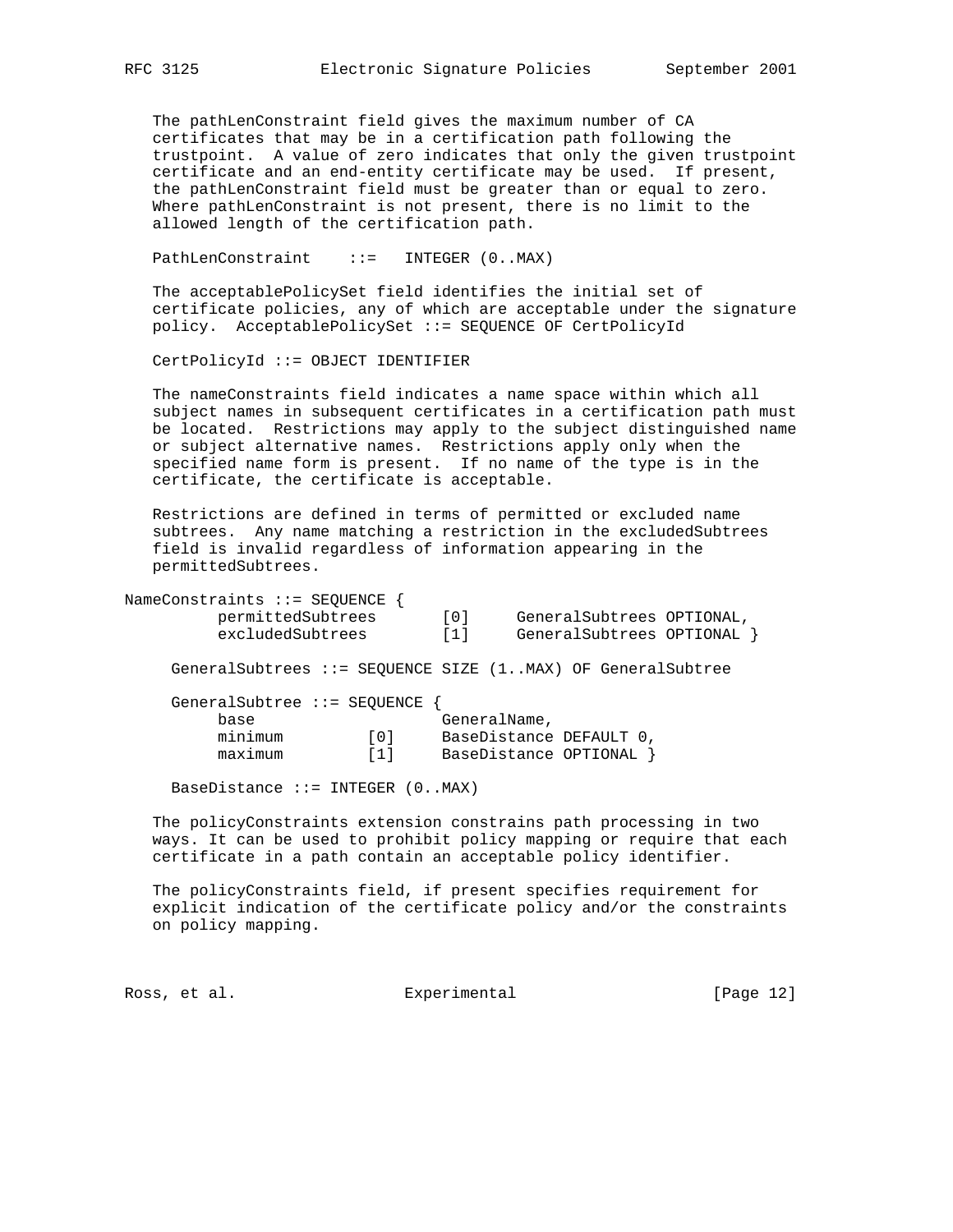PolicyConstraints ::= SEQUENCE { requireExplicitPolicy [0] SkipCerts OPTIONAL, inhibitPolicyMapping [1] SkipCerts OPTIONAL }

SkipCerts ::= INTEGER (0..MAX)

 If the inhibitPolicyMapping field is present, the value indicates the number of additional certificates that may appear in the path (including the trustpoint's self certificate) before policy mapping is no longer permitted. For example, a value of one indicates that policy mapping may be processed in certificates issued by the subject of this certificate, but not in additional certificates in the path.

 If the requireExplicitPolicy field is present, subsequent certificates must include an acceptable policy identifier. The value of requireExplicitPolicy indicates the number of additional certificates that may appear in the path (including the trustpoint's self certificate) before an explicit policy is required. An acceptable policy identifier is the identifier of a policy required by the user of the certification path or the identifier of a policy which has been declared equivalent through policy mapping.

3.6.2 Revocation Requirements

 The RevocRequirements field specifies minimum requirements for revocation information, obtained through CRLs and/or OCSP responses, to be used in checking the revocation status of certificates. This ASN1 structure is used to define policy for validating the signing certificate, the TSA's certificate and attribute certificates.

CertRevReq ::= SEQUENCE { endCertRevReq RevReq, caCerts [0] RevReq

 Certificate revocation requirements are specified in terms of checks required on:

- \* endCertRevReq: end certificates (i.e., the signers certificate, the attribute certificate or the time-stamping authority certificate).
- \* caCerts: CA certificates.

}

| $Rev$ Req $:=$ SEQUENCE |                             |  |
|-------------------------|-----------------------------|--|
|                         | enuRevReg EnuRevReg,        |  |
| exRevRea                | SignPolExtensions OPTIONAL} |  |

Ross, et al. Subsection Experimental Experimental [Page 13]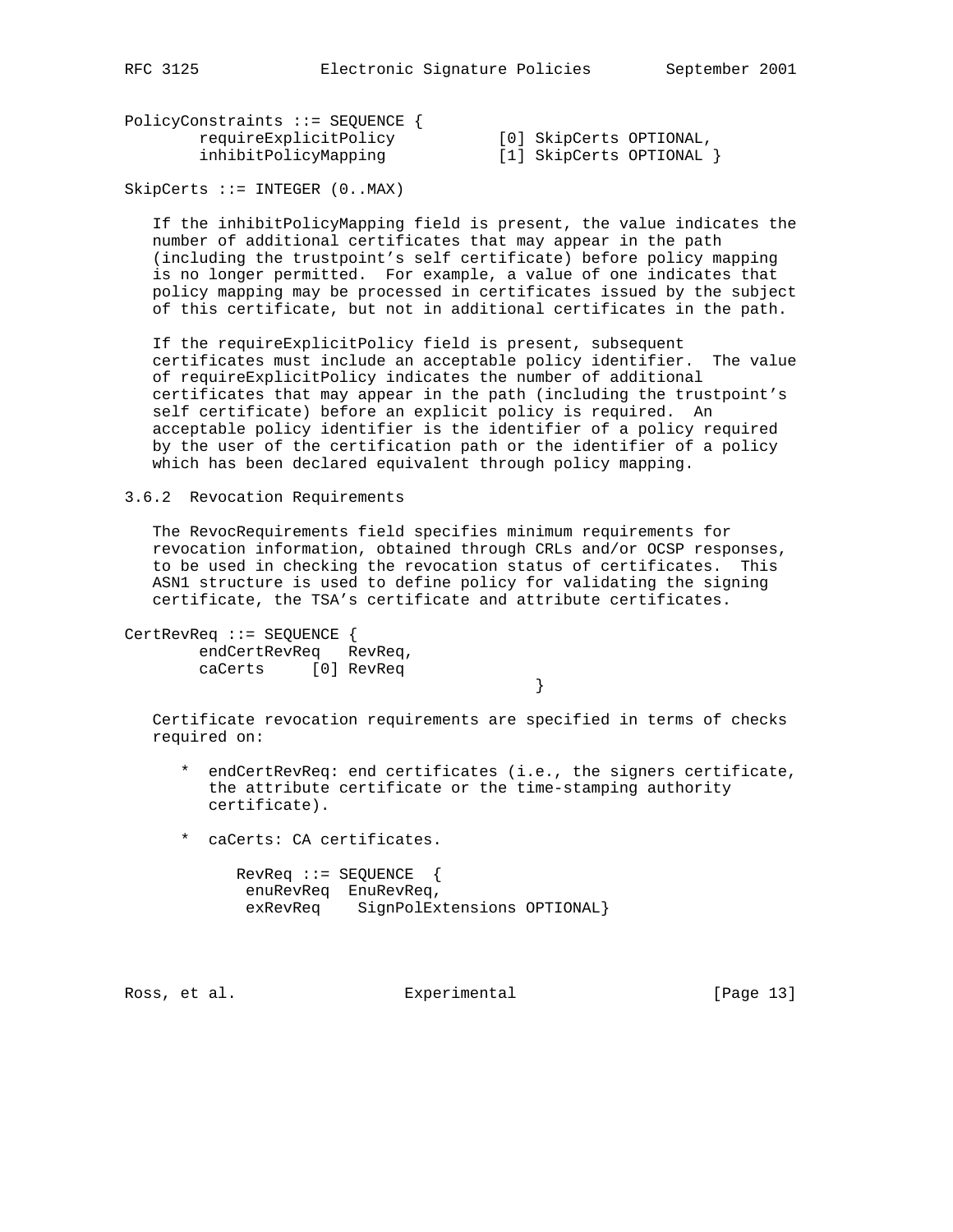An authority certificate is certificate issued to an authority (e.g., either to a certification authority or to an attribute authority (AA)).

 A Time-Stamping Authority (TSA) is a trusted third party that creates time-stamp tokens in order to indicate that a datum existed at a particular point in time. See [TSP].

EnuRevReq ::= ENUMERATED { clrCheck (0), --Checks must be made against current CRLs -- (or authority revocation lists (ARL)) ocspCheck (1), -- The revocation status must be checked -- using the Online Certificate Status Protocol -- (OCSP),RFC 2450. bothCheck (2), -- Both CRL and OCSP checks must be carried out eitherCheck (3), -- At least one of CRL or OCSP checks must be -- carried out noCheck (4), -- no check is mandated other (5) -- Other mechanism as defined by signature policy -- extension }

Revocation requirements are specified in terms of:

- \* clrCheck: Checks must be made against current CRLs (or authority revocation lists);
- \* ocspCheck: The revocation status must be checked using the Online Certificate Status Protocol (RFC 2450);
- \* bothCheck: Both OCSP and CRL checks must be carried out;
- \* eitherCheck: Either OCSP or CRL checks must be carried out;
- \* noCheck: No check is mandated.

3.7 Signing Certificate Trust Conditions

 The SigningCertTrustCondition field identifies trust conditions for certificate path processing used to validate the signing certificate.

SigningCertTrustCondition ::= SEQUENCE { signerTrustTrees CertificateTrustTrees, signerRevReq CertRevReq }

Ross, et al. Subsection Experimental Experimental [Page 14]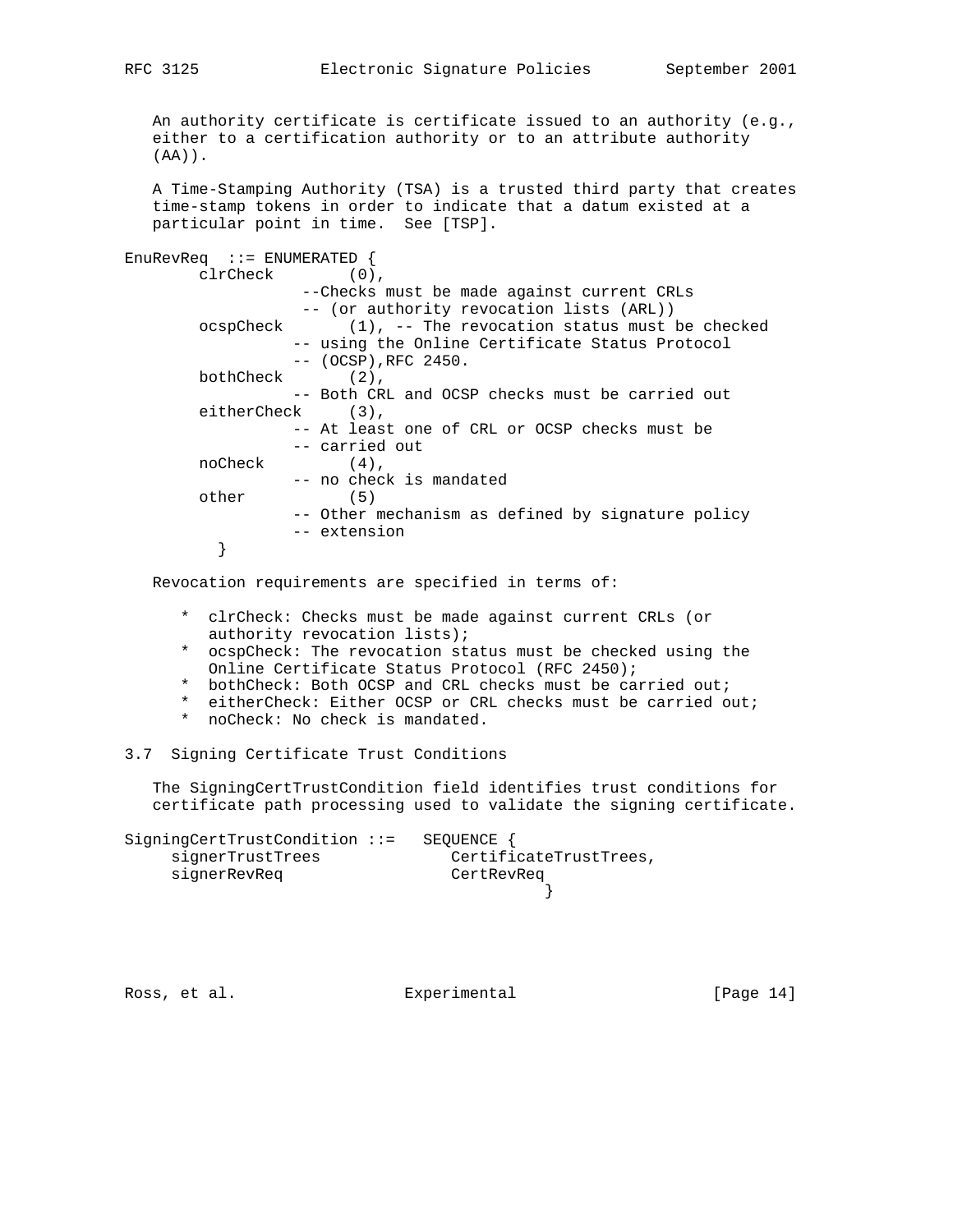#### 3.8 Time-Stamp Trust Conditions

 deltaMinutes INTEGER, deltaHours INTEGER, deltaDays INTEGER }

 The TimeStampTrustCondition field identifies trust conditions for certificate path processing used to authenticate the timstamping authority and constraints on the name of the time-stamping authority. This applies to the time-stamp that must be present in every ES-T.

| TimestampTrustCondition ::= SEQUENCE               |                   |                                      |
|----------------------------------------------------|-------------------|--------------------------------------|
| ttsCertificateTrustTrees                           | [0]               | CertificateTrustTrees                |
| ttsRevReg                                          | [1]               | OPTIONAL,<br>CertRevReg<br>OPTIONAL, |
| ttsNameConstraints                                 | $\lceil 2 \rceil$ | NameConstraints<br>OPTIONAL,         |
| cautionPeriod                                      | $\lceil 3 \rceil$ | DeltaTime<br>OPTIONAL,               |
| signatureTimestampDelay                            | $\lceil 4 \rceil$ | DeltaTime<br>OPTIONAL                |
| DeltaTime ::= SEOUENCE<br>deltaSeconds<br>INTEGER, |                   |                                      |

 If ttsCertificateTrustTrees is not present then the same rule as defined in certificateTrustCondition applies to certification of the time-stamping authorities public key.

 The tstrRevReq specifies minimum requirements for revocation information, obtained through CRLs and/or OCSP responses, to be used in checking the revocation status of the time-stamp that must be present in the ES-T.

 If ttsNameConstraints is not present then there are no additional naming constraints on the trusted time-stamping authority other than those implied by the ttsCertificateTrustTrees.

 The cautionPeriod field specifies a caution period after the signing time that it is mandated the verifier must wait to get high assurance of the validity of the signer's key and that any relevant revocation has been notified. The revocation status information forming the ES with Complete validation data must not be collected and used to validate the electronic signature until after this caution period.

 The signatureTimestampDelay field specifies a maximum acceptable time between the signing time and the time at which the signature time stamp, as used to form the ES Time-Stamped, is created for the

Ross, et al. Subsection Experimental Experimental [Page 15]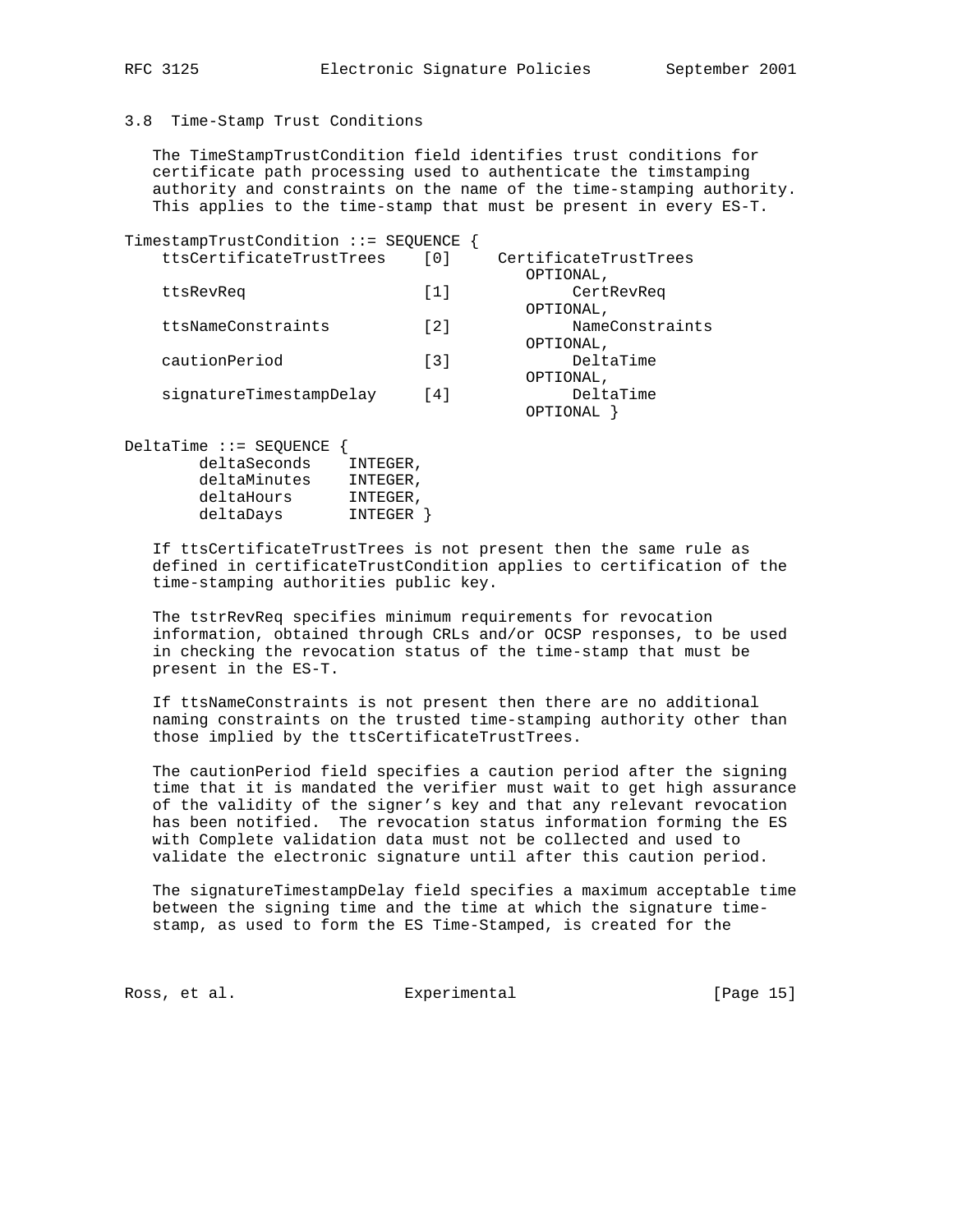verifier. If the signature time-stamp is later that the time in the signing-time attribute by more than the value given in signatureTimestampDelay, the signature must be considered invalid.

3.9 Attribute Trust Conditions

 If the attributeTrustCondition field is not present then any certified attributes may not considered to be valid under this validation policy. The AttributeTrustCondition field is defined as follows:

| AttributeTrustCondition ::= SEQUENCE |                              |           |
|--------------------------------------|------------------------------|-----------|
| attributeMandated                    | BOOLEAN,                     |           |
|                                      | -- Attribute must be present |           |
| howCertAttribute                     | HowCertAttribute,            |           |
| attrCertificateTrustTrees            | [0] CertificateTrustTrees    | OPTIONAL, |
| attrRevReq                           | [1] CertRevReq               | OPTIONAL, |
| attributeConstraints                 | [2] AttributeConstraints     | OPTIONAL  |

 If attributeMandated is true then an attribute, certified within the following constraints, must be present. If false, then the signature is still valid if no attribute is specified.

 The howCertAttribute field specifies whether attributes uncertified attributes "claimed" by the signer, or certified attributes (i.e., Attribute Certificates) or either using the signer attributes attribute defined in [ES-FORMATS] section 3.12.3.

| HowCertAttribute ::= ENUMERATED { |         |
|-----------------------------------|---------|
| claimedAttribute                  | (0).    |
| certifiedAttribtes                | $(1)$ . |

either  $(2)$  }

 The attrCertificateTrustTrees specifies certificate path conditions for any attribute certificate. If not present the same rules apply as in certificateTrustCondition.

 The attrRevReq specifies minimum requirements for revocation information, obtained through CRLs and/or OCSP responses, to be used in checking the revocation status of Attribute Certificates, if any are present.

 If the attributeConstraints field is not present then there are no constraints on the attributes that may be validated under this policy. The attributeConstraints field is defined as follows:

Ross, et al. Subsection Experimental Ross, et al. (Page 16)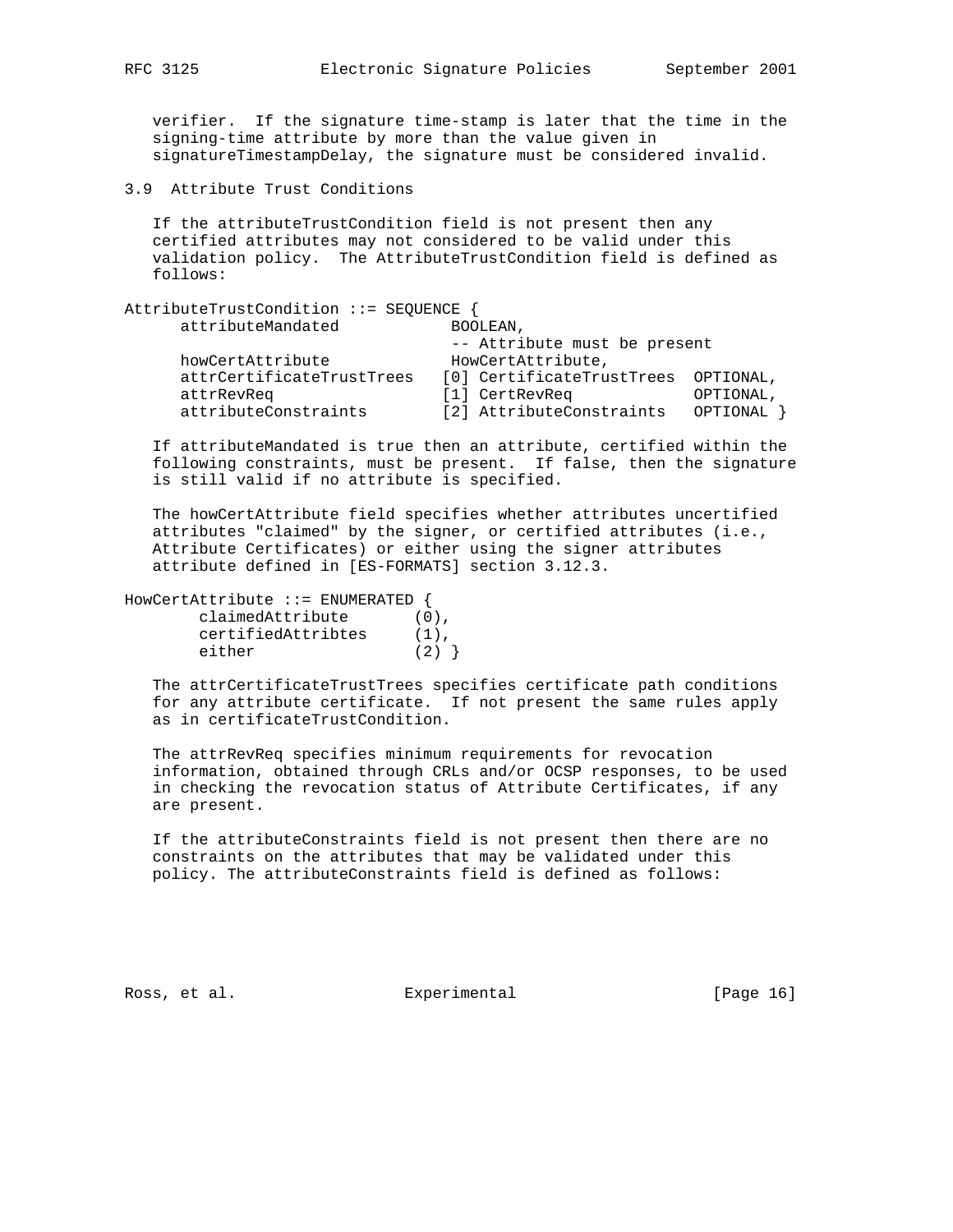AttributeConstraints ::= SEQUENCE { econstraints ... SEQUENCE {<br>attributeTypeConstarints [0] AttributeTypeConstraints

OPTIONAL,

 attributeValueConstarints [1] AttributeValueConstraints OPTIONAL }

 If present, the attributeTypeConstarints field specifies the attribute types which are considered valid under the signature policy. Any value for that attribute is considered valid.

AttributeTypeConstraints ::= SEQUENCE OF AttributeType

 If present, the attributeTypeConstraints field specifies the specific attribute values which are considered valid under the signature policy.

AttributeValueConstraints ::= SEQUENCE OF AttributeTypeAndValue

3.10 Algorithm Constraints

 The algorithmConstrains fields, if present, identifies the signing algorithms (hash, public key cryptography, combined hash and public key cryptography) that may be used for specific purposes and any minimum length. If this field is not present then the policy applies no constraints.

| AlgorithmConstraintSet ::= SEQUENCE |                                | -- Algorithm constrains on:    |  |  |
|-------------------------------------|--------------------------------|--------------------------------|--|--|
| signerAlgorithmConstraints          | [0]                            | AlgorithmConstraints OPTIONAL, |  |  |
| -- signer                           |                                |                                |  |  |
| eeCertAlgorithmConstraints          | $\lceil 1 \rceil$              | AlgorithmConstraints OPTIONAL, |  |  |
|                                     | -- issuer of end entity certs. |                                |  |  |
| caCertAlgorithmConstraints          | $\lceil 2 \rceil$              | AlgorithmConstraints OPTIONAL, |  |  |
|                                     | -- issuer of CA certificates   |                                |  |  |
| aaCertAlgorithmConstraints          | $\lceil 3 \rceil$              | AlgorithmConstraints OPTIONAL, |  |  |
|                                     |                                | -- Attribute Authority         |  |  |
| tsaCertAlgorithmConstraints         | $\lceil 4 \rceil$              | AlgorithmConstraints OPTIONAL  |  |  |
|                                     |                                | -- Time-Stamping Authority     |  |  |
|                                     |                                |                                |  |  |

AlgorithmConstraints ::= SEQUENCE OF AlgAndLength

AlgAndLength ::= SEQUENCE { algID OBJECT IDENTIFIER, minKeyLength INTEGER OPTIONAL, -- Minimum key length in bits other SignPolExtensions OPTIONAL }

Ross, et al. Subsection Experimental Experimental [Page 17]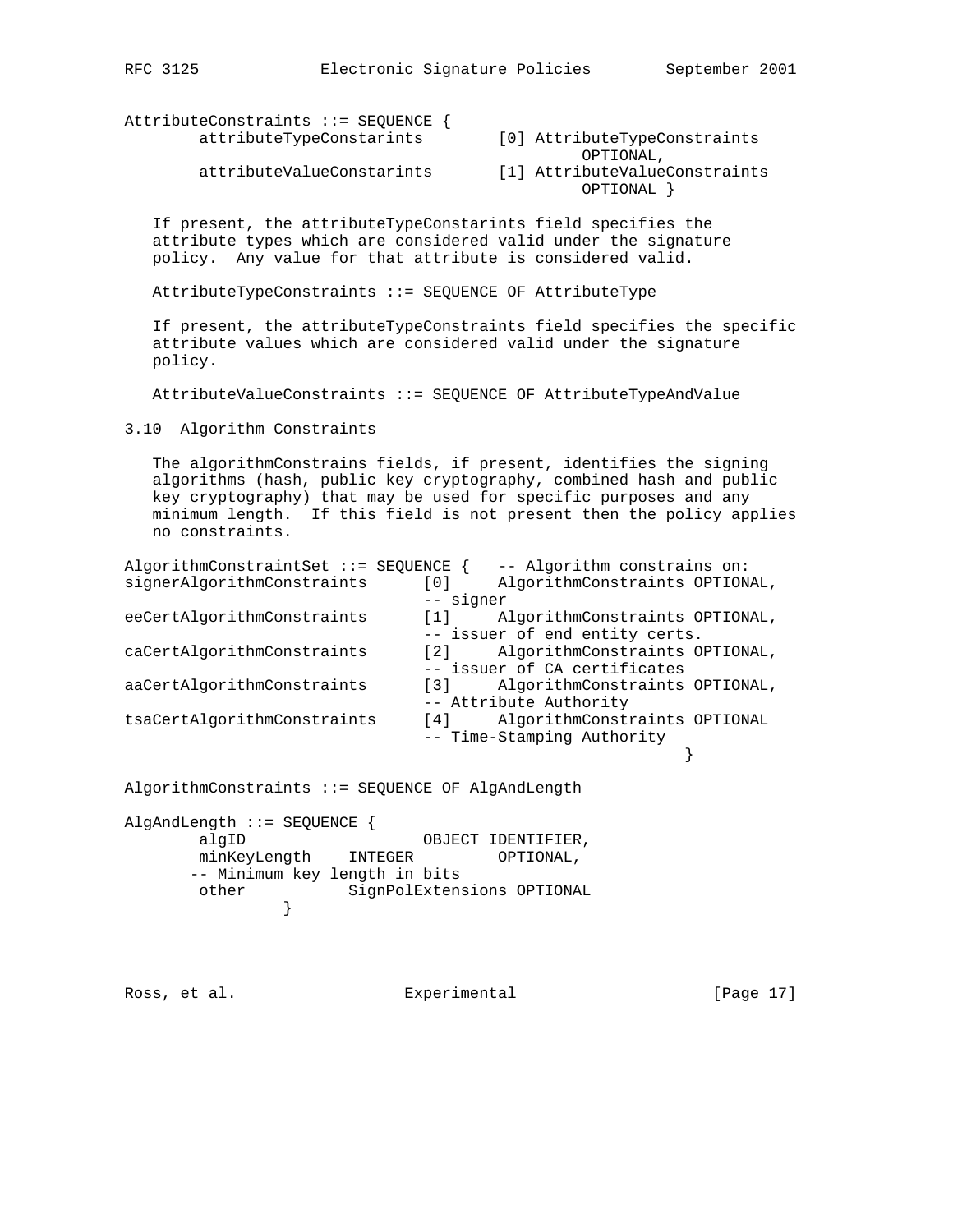An Attribute Authority (AA)is authority which assigns privileges by issuing attribute certificates

3.11 Signature Policy Extensions

Additional signature policy rules may be added to:

- \* the overall signature policy structure, as defined in section 3.1;
- \* the signature validation policy structure, as defined in section 3.2;
- \* the common rules, as defined in section 3.3;
- \* the commitment rules, as defined in section 3.4;
- \* the signer rules, as defined in section 3.5.1;
- the verifier rules, as defined in section  $3.5.2i$
- \* the revocation requirements in section 3.6.2;
- \* the algorithm constraints in section 3.10.

 These extensions to the signature policy rules must be defined using an ASN.1 syntax with an associated object identifier carried in the SignPolExtn as defined below:

SignPolExtensions ::= SEQUENCE OF SignPolExtn

SignPolExtn ::= SEQUENCE { extnID OBJECT IDENTIFIER, extnValue OCTET STRING }

 The extnID field must contain the object identifier for the extension. The extnValue field must contain the DER (see ITU-T Recommendation X.690 [4]) encoded value of the extension. The definition of an extension, as identified by extnID must include a definition of the syntax and semantics of the extension.

- 4. Security Considerations
- 4.1 Protection of Private Key

 The security of the electronic signature mechanism defined in this document depends on the privacy of the signer's private key. Implementations must take steps to ensure that private keys cannot be compromised.

4.2 Choice of Algorithms

 Implementers should be aware that cryptographic algorithms become weaker with time. As new cryptoanalysis techniques are developed and computing performance improves, the work factor to break a particular

Ross, et al. Subsection Experimental Experimental [Page 18]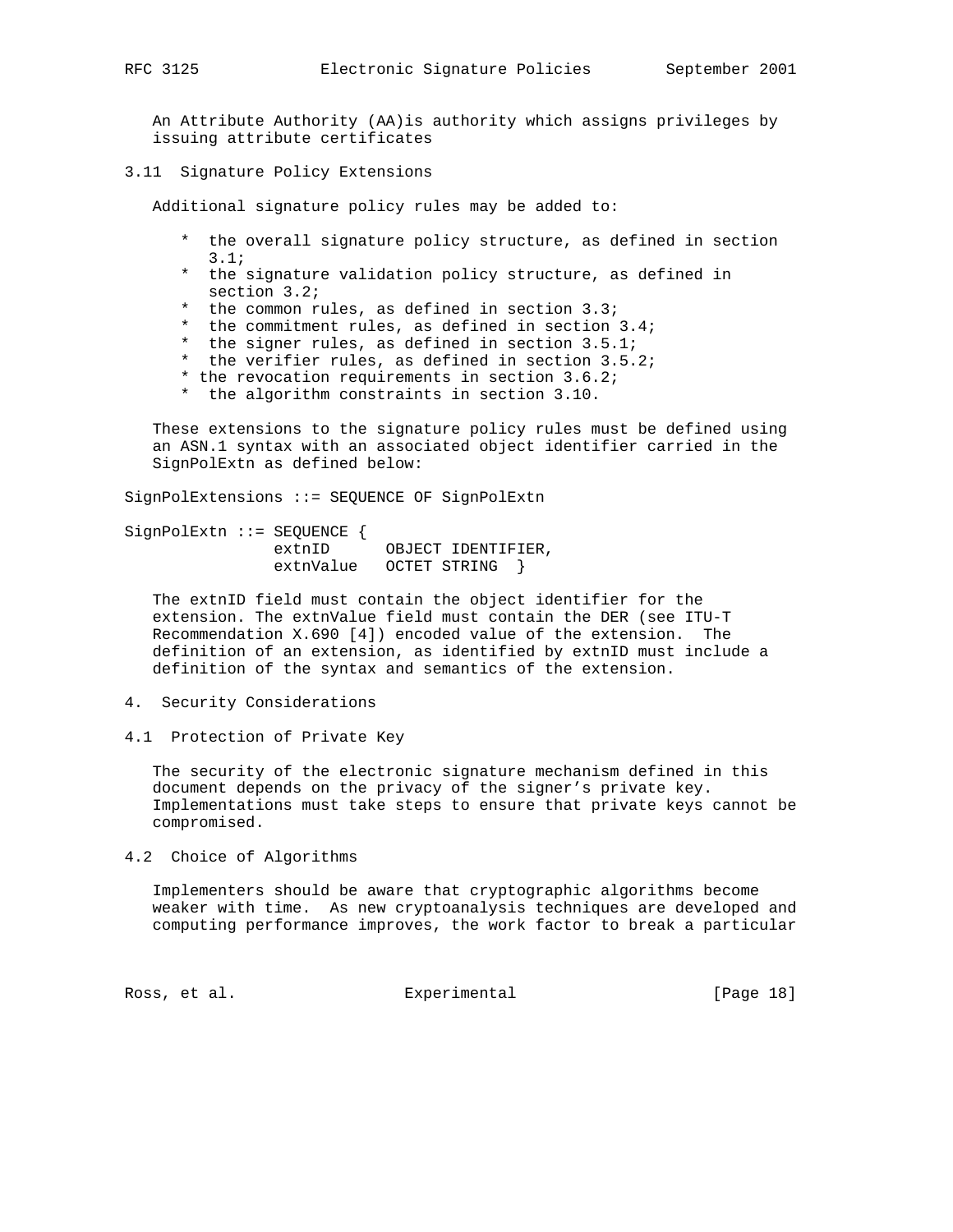cryptographic algorithm will reduce. Therefore, cryptographic algorithm implementations should be modular allowing new algorithms to be readily inserted. That is, implementers should be prepared for the set of mandatory to implement algorithms to change over time.

5. Conformance Requirements

 Signer and verifier systems shall be able to process an electronic signature in accordance with the specification of the signature policy signature policy referenced identifiable by an Object Identifier, see section 3.

- 6. References
	- [TS101733] ETSI Standard TS 101 733 V.1.2.2 (2000-12) Electronic Signature Formats. Note: copies of ETSI TS 101 733 can be freely download from the ETSI web site www.etsi.org.
	- [ES-FORMATS] Pinkas, D., Ross, J. and N. Pope, "Electronic Signature Formats for Long Term Electronic Signatures", RFC 3126, June 2001.
	- [TSP] Adams, C, Pinkas, D., Zuccherato, R. and P. Cain, "Internet X.509 Public Key Infrastructure Time-Stamp Protocol (TSP)", RFC 3161, August 2001.
	- [OCSP] Myers, M., Ankney, R., Malpani, R., Galperin, S. and C. Adams, "On-line Status Certificate Protocol", RFC 2560, June 1999.
	- [RFC2119] Bradner, S., "Key words for use in RFCs to Indicate Requirement Levels", BCP 14, RFC 2119, March 1997.
	- [ESS] Hoffman, P., "Enhanced Security Services for S/MIME", RFC 2634, June 1999.
	- [CMS] Housley, R., "Cryptographic Message Syntax", RFC 2630, June 1999.
	- [RFC2459] Housley, R., Ford, W., Polk, W. and D. Solo, "Internet X.509 Public Key Infrastructure, Certificate and CRL Profile," RFC 2459, January 1999.
	- [PKCS9] RSA Laboratories, "The Public-Key Cryptography Standards (PKCS)", RSA Data Security Inc., Redwood City, California, November 1993 Release.

Ross, et al. Experimental [Page 19]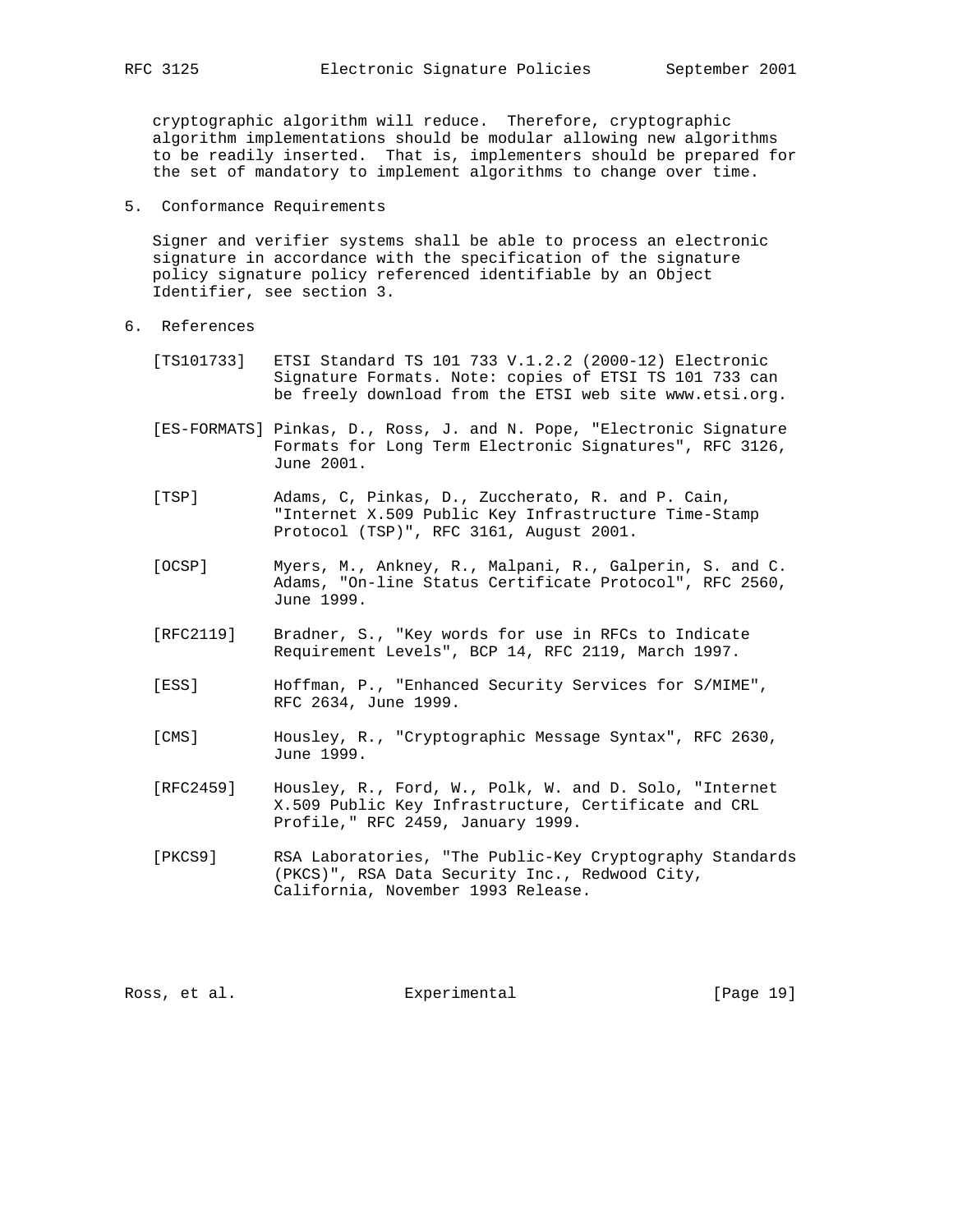```
RFC 3125 Electronic Signature Policies September 2001
    [ISONR] ISO/IEC 10181-5: Security Frameworks in Open Systems.
                 Non-Repudiation Framework. April 1997.
7. Authors' Addresses
    This Experimental RFC has been produced in ETSI TC-SEC.
       ETSI
      F-06921 Sophia Antipolis, Cedex - FRANCE
       650 Route des Lucioles - Sophia Antipolis
       Valbonne - FranceTel: +33 4 92 94 42 00 Fax: +33 4 93 65 47 16
       secretariat@etsi.fr
      http://www.etsi.org
    Contact Point
       Harri Rasilainen
       ETSI
       650 Route des Lucioles
       F-06921 Sophia Antipolis Cedex
       FRANCE
       EMail: harri.rasilainen@etsi.fr
       John Ross
       Security & Standards
       192 Moulsham Street
       Chelmsford, Essex
       CM2 0LG
       United Kingdom
       EMail: ross@secstan.com
       Denis Pinkas
       Integris, Bull.
       68, Route de Versailles
       78434 Louveciennes CEDEX
       FRANCE
       EMail: Denis.Pinkas@bull.net
      Nick Pope
       Security & Standards
       192 Moulsham Street
       Chelmsford, Essex
       CM2 0LG
       United Kingdom
       EMail: pope@secstan.com
```
Ross, et al. Experimental [Page 20]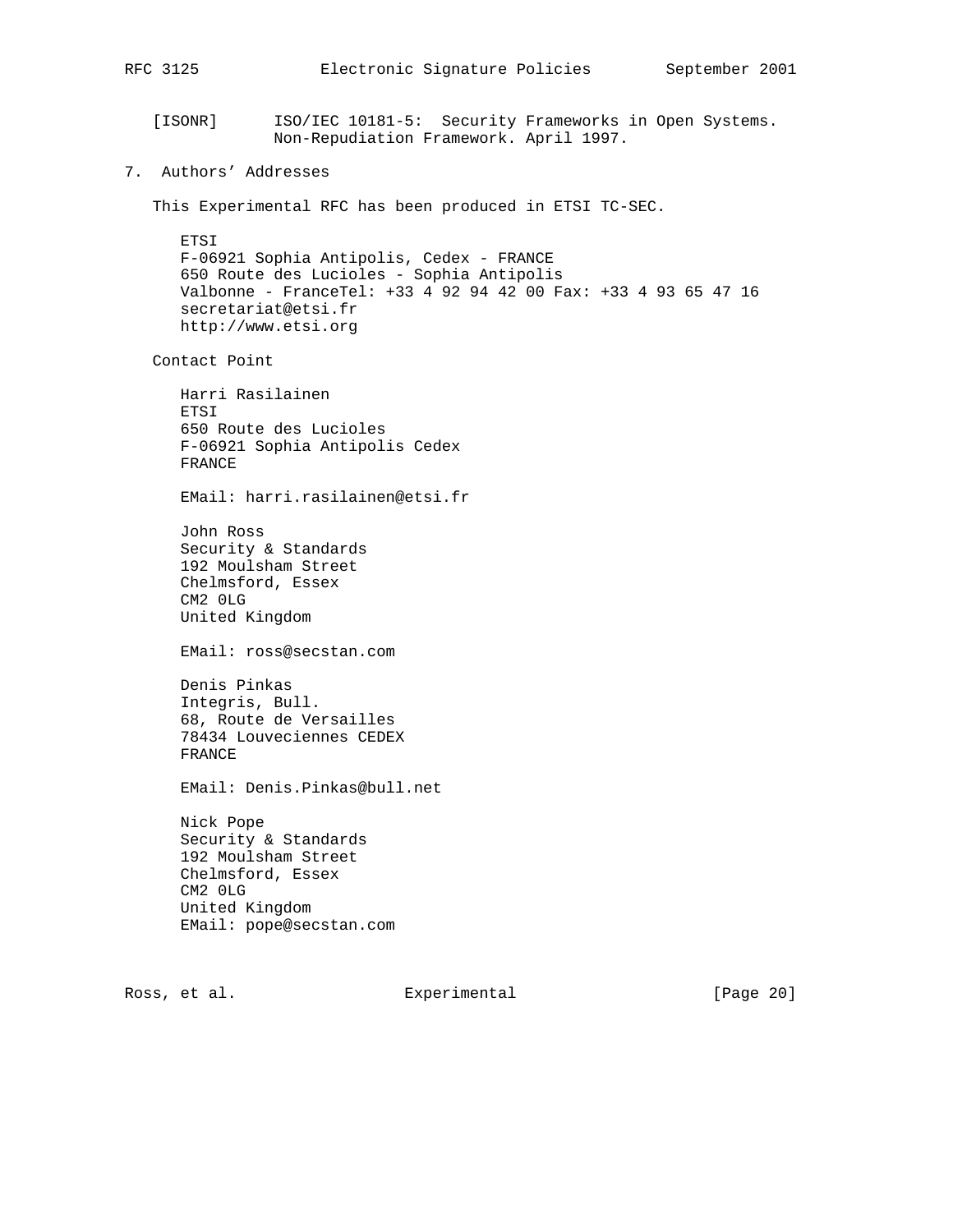```
RFC 3125 Electronic Signature Policies September 2001
Annex A (normative):
   ASN.1 Definitions This annex provides the reference definition of the
   ASN.1 syntax signature policies definitions for new syntax defined in
   this document.
A.1 Definitions Using X.208 (1988) ASN.1 Syntax
   NOTE: The ASN.1 Module defined in section A.1 has precedence over
   that defined in Annex A-2 in the case of any conflict.
  ETS-ElectronicSignaturePolicies-88syntax \{ iso(1) member-body(2)
          us(840) rsadsi(113549) pkcs(1) pkcs-9(9) smime(16) id-mod(0)
       7}
DEFINITIONS EXPLICIT TAGS ::=
BEGIN
-- EXPORTS All
IMPORTS
-- Internet X.509 Public Key Infrastructure
 - Certificate and CRL Profile: RFC 2560
        Certificate, AlgorithmIdentifier, CertificateList, Name,
        GeneralNames, GeneralName, DirectoryString,Attribute,
        AttributeTypeAndValue, AttributeType, AttributeValue,
         PolicyInformation, BMPString, UTF8String
  FROM PKIX1Explicit88
       {iso(1)} identified-organization(3) dod(6) internet(1)
        security(5) mechanisms(5) pkix(7) id-mod(0)
        id-pkix1-explicit-88(1)}
\mathcal{L}^{\text{max}}-- Signature Policy Specification
-- ==============================
SignaturePolicy ::= SEQUENCE {
 signPolicyHashAlg AlgorithmIdentifier,
signPolicyInfo SignPolicyInfo,
 signPolicyHash SignPolicyHash OPTIONAL }
SignPolicyHash ::= OCTET STRING
SignPolicyInfo ::= SEQUENCE {
signPolicyIdentifier SignPolicyId,
dateOfIssue GeneralizedTime,
       policyIssuerName PolicyIssuerName,
Ross, et al. Subsection Experimental Experimental [Page 21]
```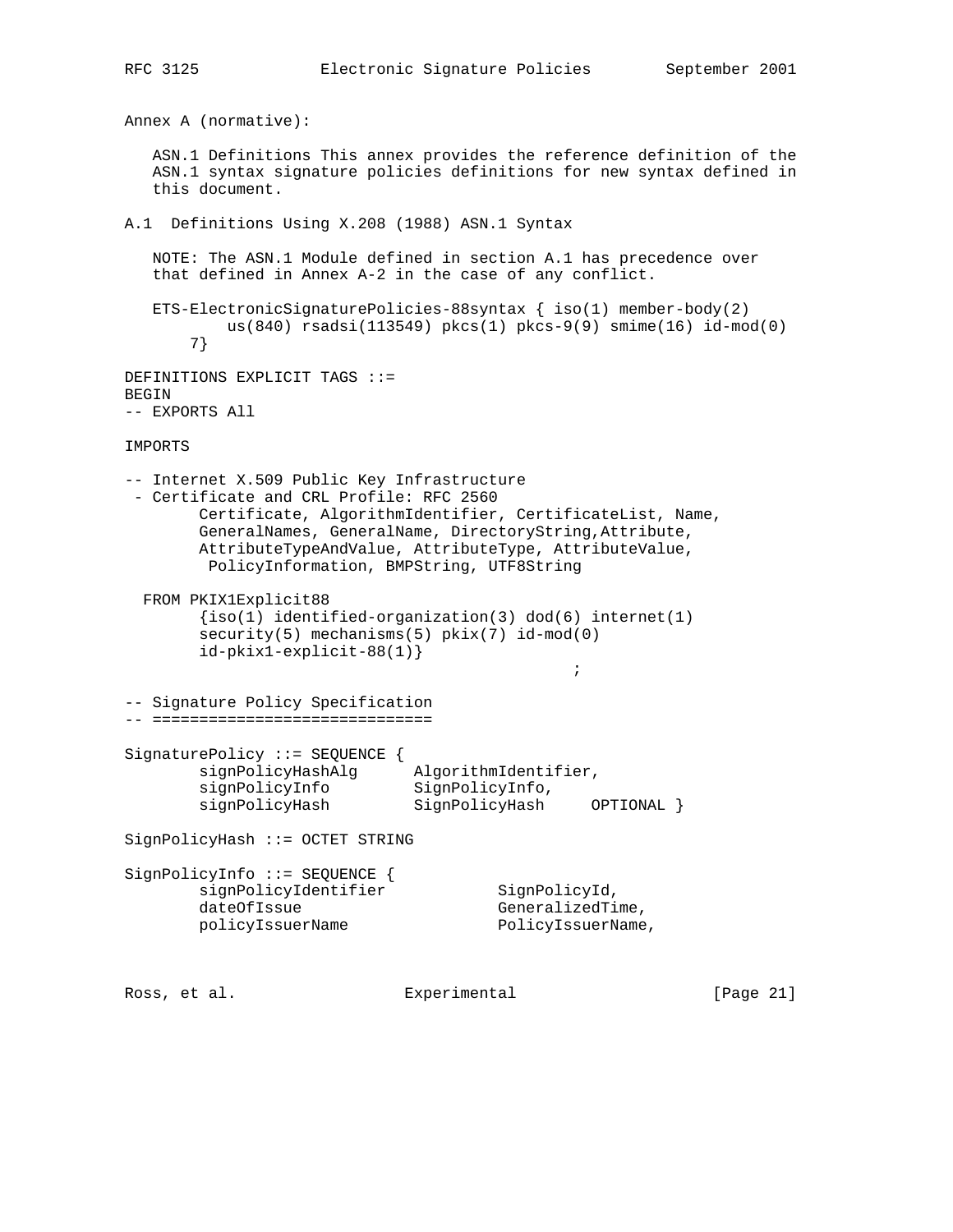```
fieldOfApplication FieldOfApplication,
      signatureValidationPolicy SignatureValidationPolicy,
      signPolExtensions SignPolExtensions
                                       OPTIONAL
 }
PolicyIssuerName ::= GeneralNames
FieldOfApplication ::= DirectoryString
SignatureValidationPolicy ::= SEQUENCE {
      signingPeriod SigningPeriod,
      commonRules CommonRules,<br>commitmentRules CommitmentRu
                        CommitmentRules,
      signPolExtensions SignPolExtensions
                                  OPTIONAL
 }
SigningPeriod ::= SEQUENCE {
      notBefore GeneralizedTime,<br>notAfter GeneralizedTime
                 GeneralizedTime OPTIONAL }
CommonRules ::= SEQUENCE {
       signerAndVeriferRules [0] SignerAndVerifierRules
                                                 OPTIONAL,
       signingCertTrustCondition [1] SigningCertTrustCondition
                                                 OPTIONAL,
       timeStampTrustCondition [2] TimestampTrustCondition
                                               OPTIONAL,
       attributeTrustCondition [3] AttributeTrustCondition
                                               OPTIONAL,
       algorithmConstraintSet [4] AlgorithmConstraintSet
                                                OPTIONAL,
       signPolExtensions [5] SignPolExtensions
                                                OPTIONAL
 }
CommitmentRules ::= SEQUENCE OF CommitmentRule
CommitmentRule ::= SEQUENCE {
      selCommitmentTypes SelectedCommitmentTypes,
       signerAndVeriferRules [0] SignerAndVerifierRules
                                                  OPTIONAL,
       signingCertTrustCondition [1] SigningCertTrustCondition
                                                  OPTIONAL,
       timeStampTrustCondition [2] TimestampTrustCondition
                                                  OPTIONAL,
```

| Ross, et al. |  | Experimental | [Page 22] |  |
|--------------|--|--------------|-----------|--|
|              |  |              |           |  |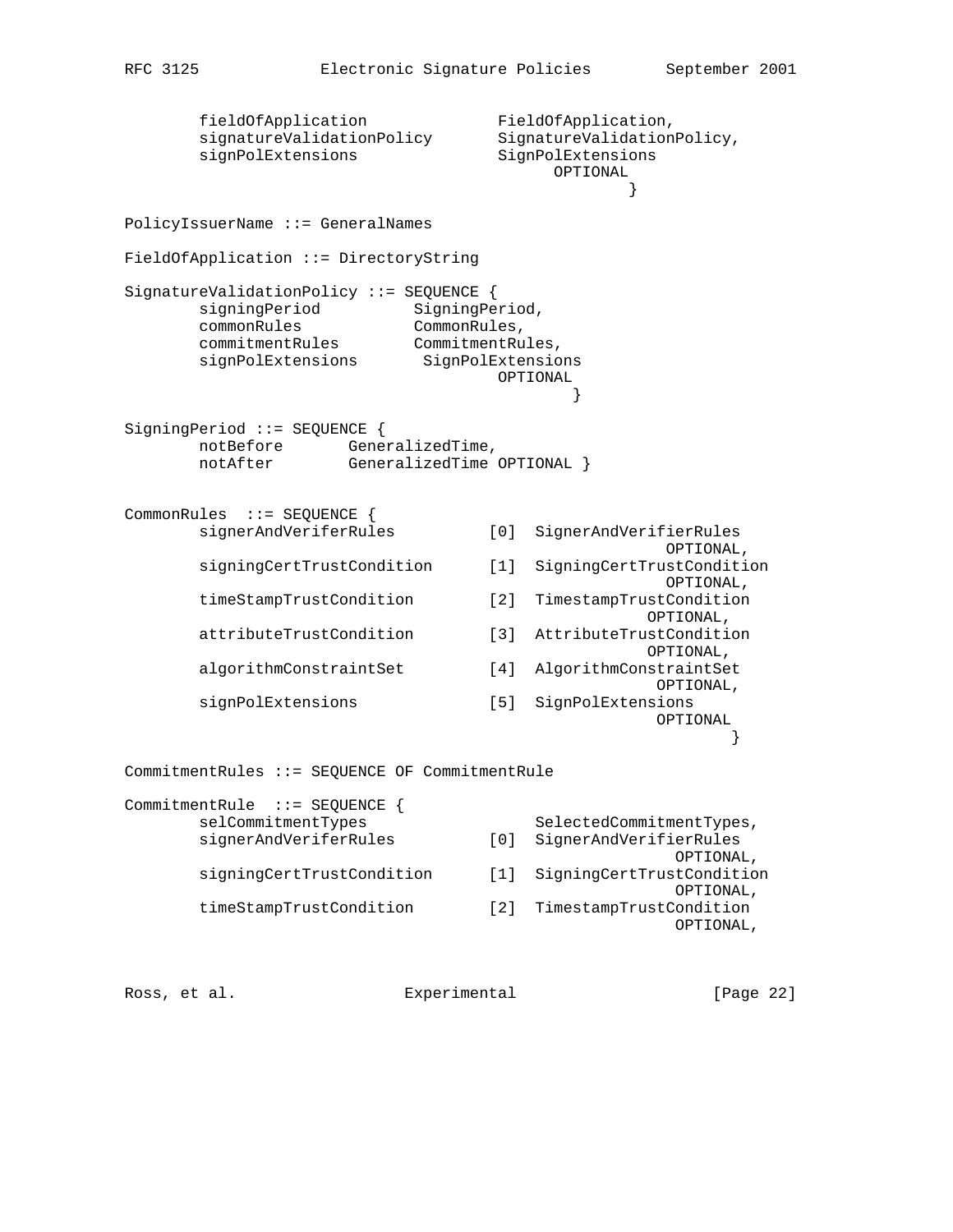attributeTrustCondition [3] AttributeTrustCondition OPTIONAL, algorithmConstraintSet [4] AlgorithmConstraintSet OPTIONAL, signPolExtensions [5] SignPolExtensions OPTIONAL } SelectedCommitmentTypes ::= SEQUENCE OF CHOICE { empty NULL, recognizedCommitmentType CommitmentType } CommitmentType ::= SEQUENCE { identifier commitmentTypeIdentifier, fieldOfApplication [0] FieldOfApplication OPTIONAL, semantics [1] DirectoryString OPTIONAL } SignerAndVerifierRules ::= SEQUENCE { signerRules SignerRules, verifierRules VerifierRules } SignerRules ::= SEQUENCE { externalSignedData BOOLEAN OPTIONAL, -- True if signed data is external to CMS structure -- False if signed data part of CMS structure -- not present if either allowed mandatedSignedAttr CMSAttrs, -- Mandated CMS signed attributes mandatedUnsignedAttr CMSAttrs, -- Mandated CMS unsigned attributed mandatedCertificateRef [0] CertRefReq DEFAULT signerOnly, -- Mandated Certificate Reference mandatedCertificateInfo [1] CertInfoReq DEFAULT none, -- Mandated Certificate Info signPolExtensions [2] SignPolExtensions OPTIONAL} CMSAttrs ::= SEQUENCE OF OBJECT IDENTIFIER CertRefReq ::= ENUMERATED { signerOnly (1), -- Only reference to signer cert mandated fullPath (2) -- References for full cert path up to a trust point required } CertInfoReq ::= ENUMERATED { Ross, et al. Experimental [Page 23]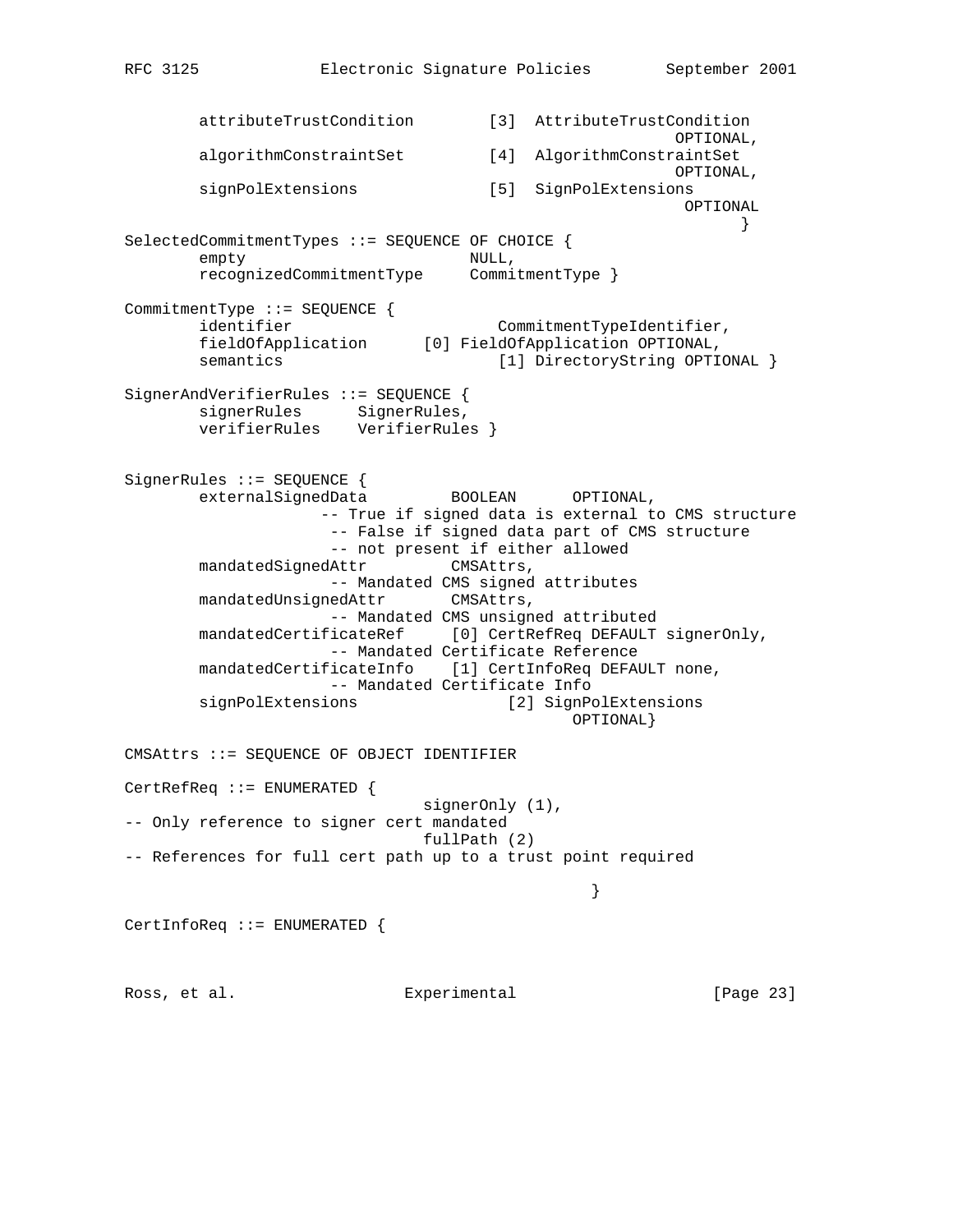none (0), -- No mandatory requirements signerOnly (1), -- Only reference to signer cert mandated fullPath (2) -- References for full cert path up to a trust point mandated } VerifierRules ::= SEQUENCE { mandatedUnsignedAttr MandatedUnsignedAttr, signPolExtensions SignPolExtensions OPTIONAL } MandatedUnsignedAttr ::= CMSAttrs -- Mandated CMS unsigned attributed CertificateTrustTrees ::= SEQUENCE OF CertificateTrustPoint CertificateTrustPoint ::= SEQUENCE { trustpoint Certificate, -- self-signed certificate pathLenConstraint [0] PathLenConstraint OPTIONAL, acceptablePolicySet [1] AcceptablePolicySet OPTIONAL, -- If not present "any policy" nameConstraints [2] NameConstraints OPTIONAL, policyConstraints [3] PolicyConstraints OPTIONAL } PathLenConstraint ::= INTEGER (0..MAX) AcceptablePolicySet ::= SEQUENCE OF CertPolicyId CertPolicyId ::= OBJECT IDENTIFIER NameConstraints ::= SEQUENCE { permittedSubtrees [0] GeneralSubtrees OPTIONAL, excludedSubtrees [1] GeneralSubtrees OPTIONAL } GeneralSubtrees ::= SEQUENCE SIZE (1..MAX) OF GeneralSubtree GeneralSubtree ::= SEQUENCE { base GeneralName,<br>minimum [0] BaseDistance [0] BaseDistance DEFAULT 0,<br>[1] BaseDistance OPTIONAL } maximum [1] BaseDistance OPTIONAL } BaseDistance  $::=$  INTEGER  $(0..MAX)$ PolicyConstraints ::= SEQUENCE { requireExplicitPolicy [0] SkipCerts OPTIONAL,

Ross, et al. Subsection Experimental Experimental [Page 24]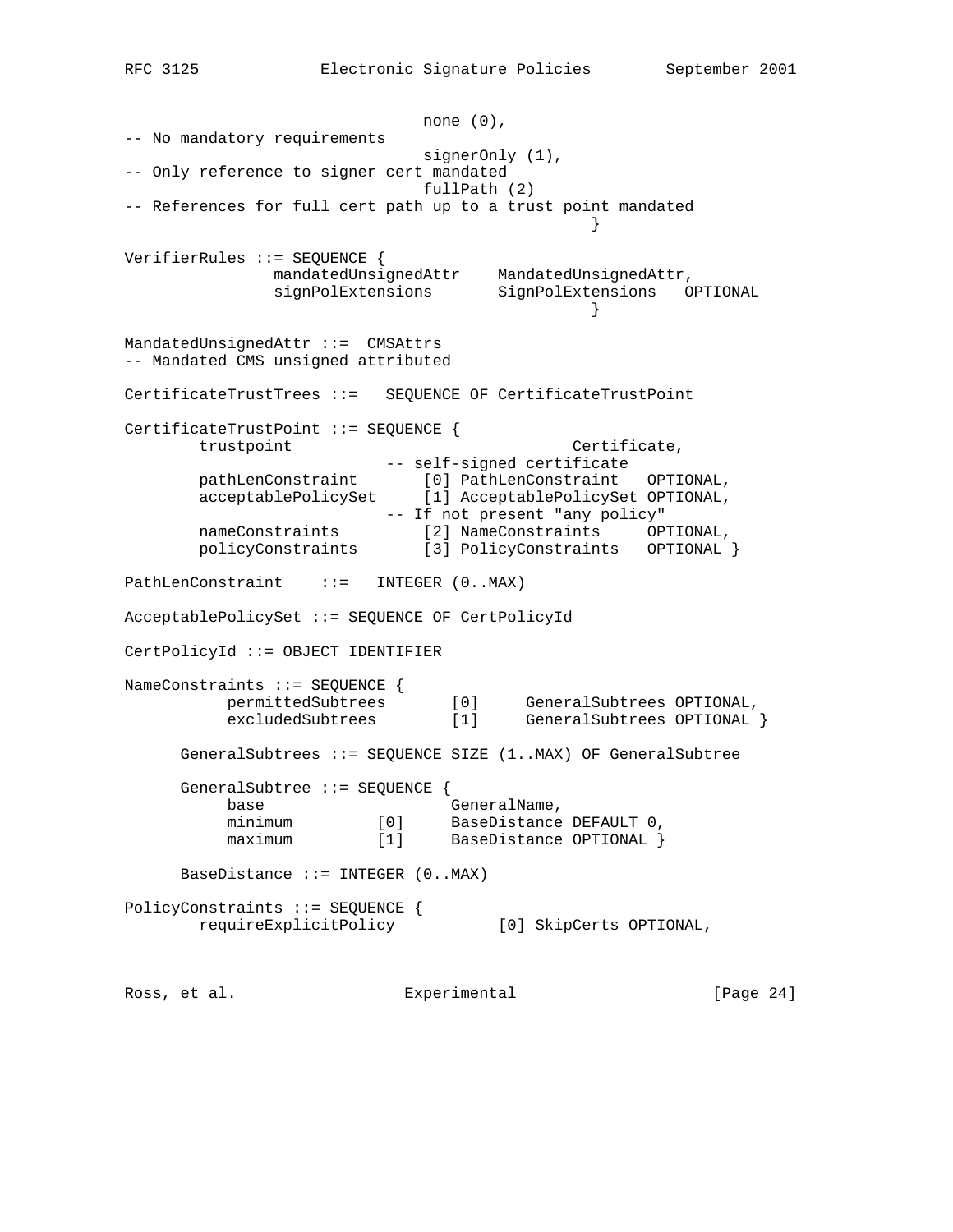```
 inhibitPolicyMapping [1] SkipCerts OPTIONAL }
SkipCerts ::= INTEGER (0..MAX)
CertRevReq ::= SEQUENCE {
      endCertRevReq RevReq,
      caCerts [0] RevReq
 }
RevReq ::= SEQUENCE {
   enuRevReq EnuRevReq,
    exRevReq SignPolExtensions OPTIONAL}
EnuRevReq ::= ENUMERATED {
      clrCheck (0), --Checks must be made against current CRLs
      -- (or authority revocation lists)
      ocspCheck (1), -- The revocation status must be checked
      -- using the Online Certificate Status Protocol (RFC 2450)
      bothCheck (2),
     -- Both CRL and OCSP checks must be carried out
      eitherCheck (3),
     -- At least one of CRL or OCSP checks must be carried out
      noCheck (4),
     -- no check is mandated
      other (5)
     -- Other mechanism as defined by signature policy extension
 }
SigningCertTrustCondition ::= SEQUENCE {
   signerTrustTrees CertificateTrustTrees,
    signerRevReq CertRevReq
 }
TimestampTrustCondition ::= SEQUENCE {
 ttsCertificateTrustTrees [0] CertificateTrustTrees
                                          OPTIONAL,
    ttsRevReq [1] CertRevReq
                       , OPTIONAL<br>[2] NameConstraints
    ttsNameConstraints [2] NameConstraints
                                   OPTIONAL,<br>DeltaTime
   cautionPeriod [3] DeltaTime DeltaTime DeltaTime OPTIONAL
 OPTIONAL,
 signatureTimestampDelay [4] DeltaTime
 OPTIONAL }
DeltaTime ::= SEQUENCE {
 deltaSeconds INTEGER,
 deltaMinutes INTEGER,
```
Ross, et al. Subsection Experimental Experimental [Page 25]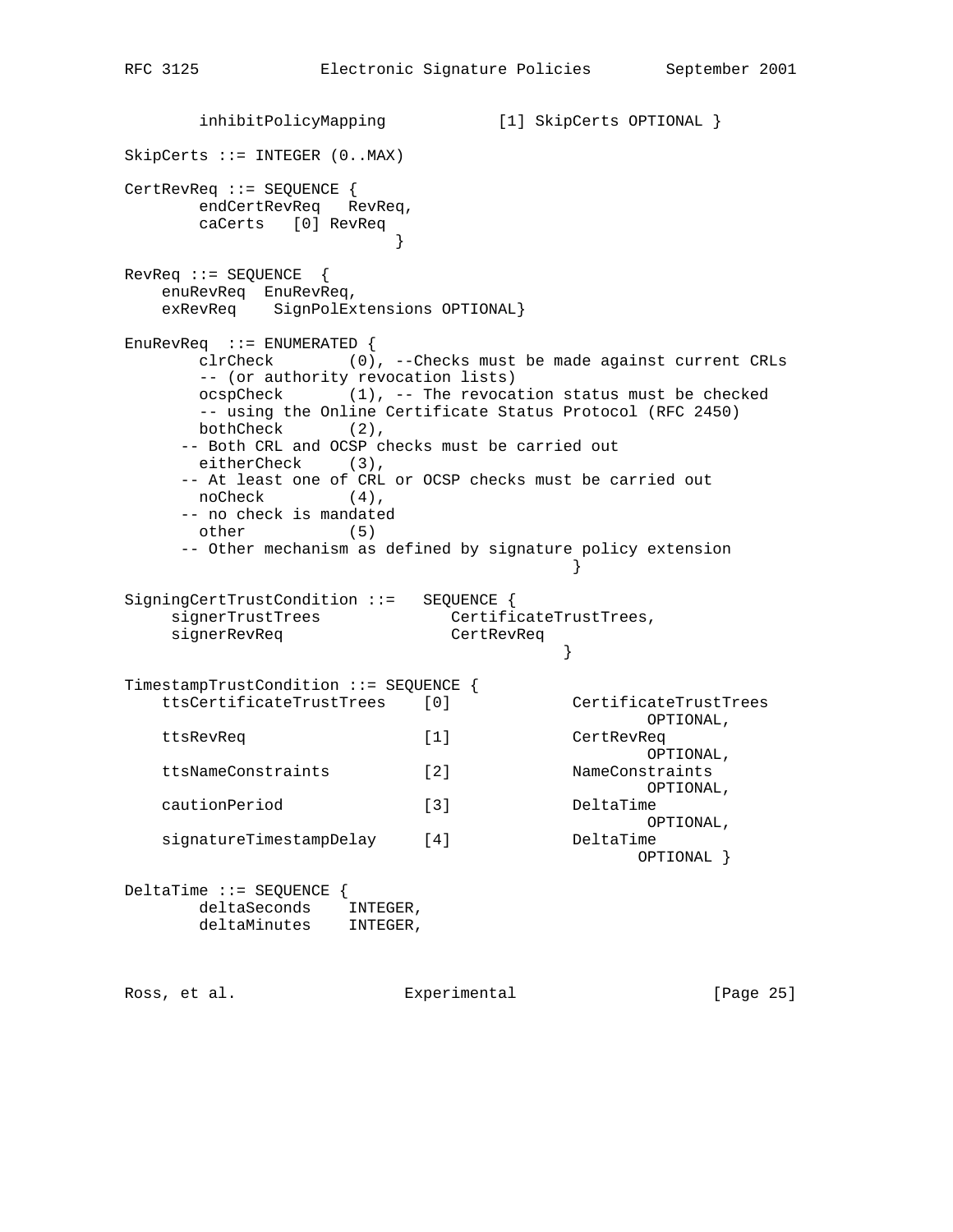```
 deltaHours INTEGER,
 deltaDays INTEGER }
AttributeTrustCondition ::= SEQUENCE {
      attributeMandated BOOLEAN,
                            -- Attribute must be present
      howCertAttribute HowCertAttribute HowCertAttribute,
       attrCertificateTrustTrees [0] CertificateTrustTrees OPTIONAL,
 attrRevReq [1] CertRevReq OPTIONAL,
 attributeConstraints [2] AttributeConstraints OPTIONAL }
HowCertAttribute ::= ENUMERATED {
       claimedAttribute (0),
       certifiedAttribtes (1),
      either (2) }
AttributeConstraints ::= SEQUENCE {
       attributeTypeConstarints [0] AttributeTypeConstraints
                                                 OPTIONAL,
       attributeValueConstarints [1] AttributeValueConstraints
                                                OPTIONAL }
AttributeTypeConstraints ::= SEQUENCE OF AttributeType
AttributeValueConstraints ::= SEQUENCE OF AttributeTypeAndValue
AlgorithmConstraintSet ::= SEQUENCE { -- Algorithm constrains on:
signerAlgorithmConstraints [0] AlgorithmConstraints OPTIONAL,
                             -- signer
eeCertAlgorithmConstraints [1] AlgorithmConstraints OPTIONAL,
                             -- issuer of end entity certs.
caCertAlgorithmConstraints [2] AlgorithmConstraints OPTIONAL,
                             -- issuer of CA certificates
aaCertAlgorithmConstraints [3] AlgorithmConstraints OPTIONAL,
-- Attribute Authority<br>tsaCertAlgorithmConstraints [4] AlgorithmConstra
                          [4] AlgorithmConstraints OPTIONAL
                             -- Time-Stamping Authority
 }
AlgorithmConstraints ::= SEQUENCE OF AlgAndLength
AlgAndLength ::= SEQUENCE {
      algID OBJECT IDENTIFIER,
       minKeyLength INTEGER OPTIONAL,
                         -- Minimum key length in bits other
              SignPolExtensions OPTIONAL
Ross, et al. Experimental [Page 26]
```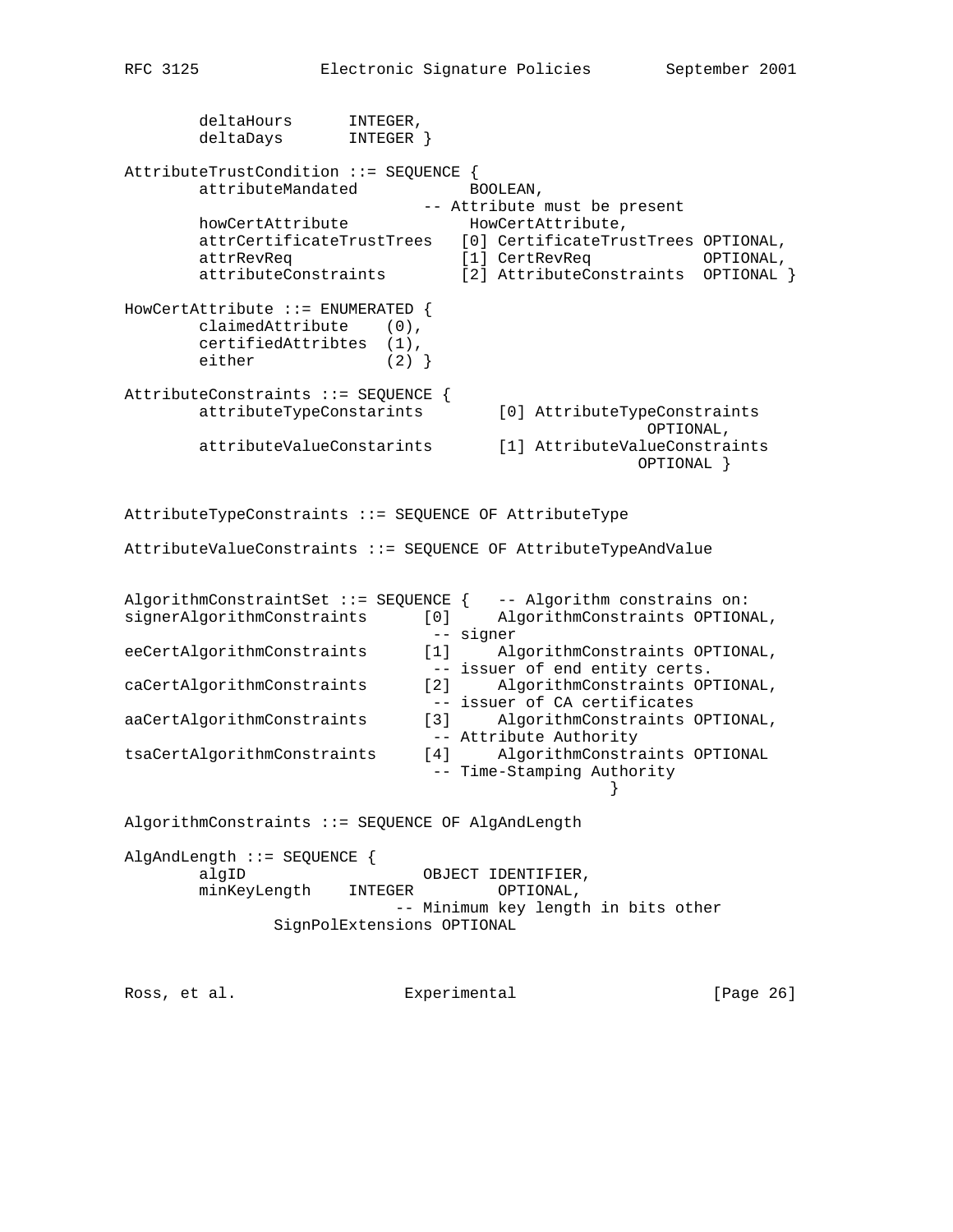```
 }
SignPolExtensions ::= SEQUENCE OF SignPolExtn
SignPolExtn ::= SEQUENCE {
       extnID OBJECT IDENTIFIER,
                extnValue OCTET STRING }
END -- ETS-ElectronicSignaturePolicies-88syntax --
A.2 Definitions Using X.680 1997 ASN.1 Syntax
   NOTE: The ASN.1 module defined in section A.1 has precedence over
    that defined in section A.2 in the case of any conflict.
ETS-ElectronicSignaturePolicies-97Syntax { iso(1) member-body(2)
   us(840) rsadsi(113549) pkcs(1) pkcs-9(9) smime(16) id-mod(0) 8}
DEFINITIONS EXPLICIT TAGS ::=
BEGIN
-- EXPORTS All -
IMPORTS
-- Internet X.509 Public Key Infrastructure
-- Certificate and CRL Profile: RFC 2560
        Certificate, AlgorithmIdentifier, CertificateList, Name,
        GeneralNames, GeneralName, DirectoryString, Attribute,
        AttributeTypeAndValue, AttributeType, AttributeValue,
        PolicyInformation
  FROM PKIX1Explicit93
       {iso(1)} identified-organization(3) dod(6) internet(1)
        security(5) mechanisms(5) pkix(7) id-mod(0)
        nid-pkix1-explicit-88(1)}
;
-- S/MIME Object Identifier arcs used in the present document
-- ==================================================================
-- S/MIME OID arc used in the present document
-- id-smime OBJECT IDENTIFIER ::= { iso(1) member-body(2)
-- 	 us(840) rsadsi(113549) pkcs(1) pkcs-9(9) 16 }
-- S/MIME Arcs
-- id-mod OBJECT IDENTIFIER ::= { id-smime 0 }
-- modules
Ross, et al. Subsection Experimental Experimental [Page 27]
```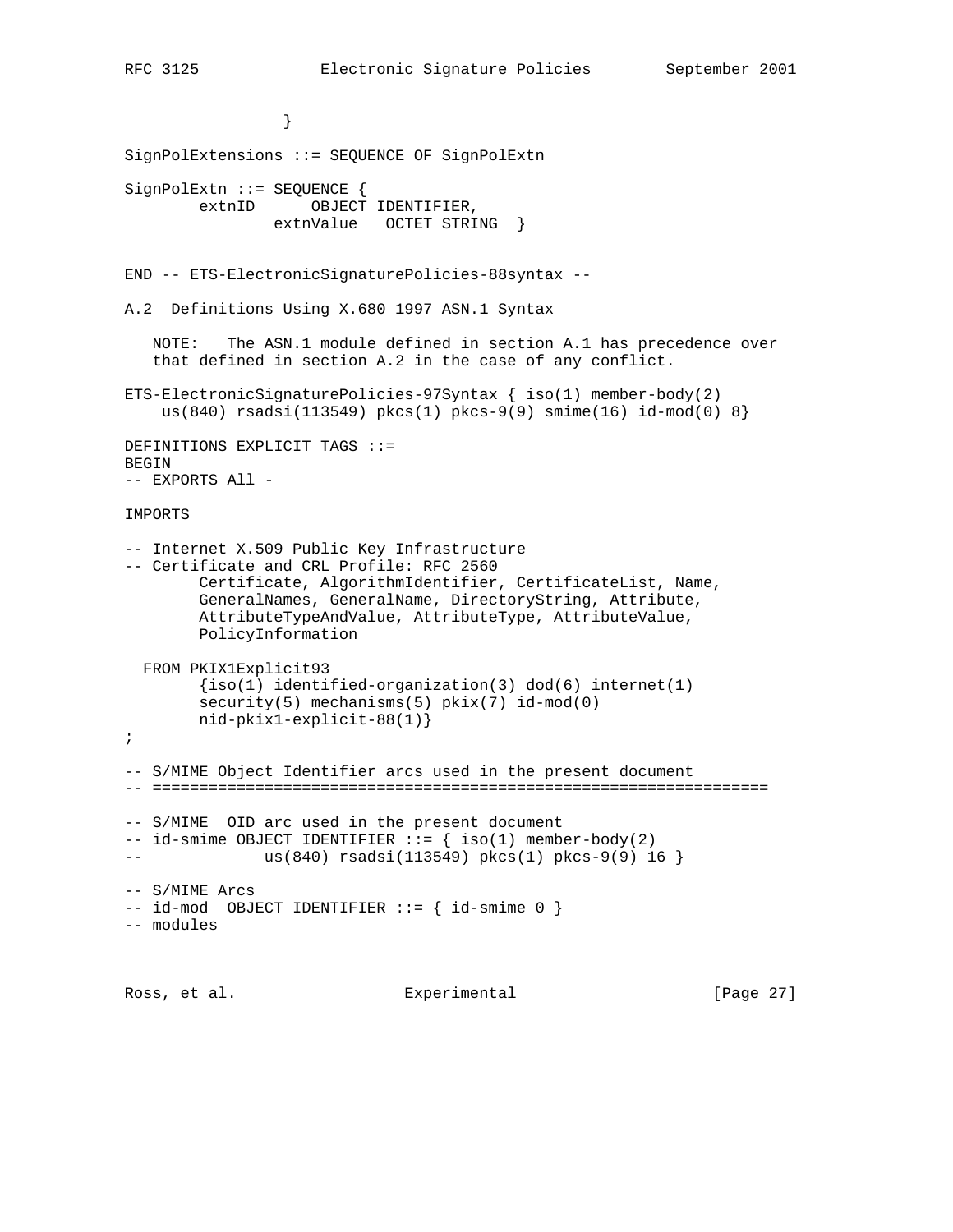```
-- id-ct OBJECT IDENTIFIER ::= { id-smime 1 }
-- content types
-- id-aa OBJECT IDENTIFIER := { id-smime 2 }
-- attributes
-- id-spq OBJECT IDENTIFIER ::= { id-smime 5 }
-- signature policy qualifier
-- id-cti OBJECT IDENTIFIER ::= { id-smime 6 }
-- commitment type identifier
-- Signature Policy Specification
-- ==============================
SignaturePolicy ::= SEQUENCE {
 signPolicyHashAlg AlgorithmIdentifier,
signPolicyInfo SignPolicyInfo,
 signPolicyHash SignPolicyHash OPTIONAL }
SignPolicyHash ::= OCTET STRING
SignPolicyInfo ::= SEQUENCE {
      signPolicyIdentifier SignPolicyId,
dateOfIssue GeneralizedTime,
policyIssuerName PolicyIssuerName,
fieldOfApplication FieldOfApplication,
 signatureValidationPolicy SignatureValidationPolicy,
 signPolExtensions SignPolExtensions
 OPTIONAL
 }
SignPolicyId ::= OBJECT IDENTIFIER
PolicyIssuerName ::= GeneralNames
FieldOfApplication ::= DirectoryString
SignatureValidationPolicy ::= SEQUENCE {
     signingPeriod SigningPeriod,
 commonRules CommonRules,
 commitmentRules CommitmentRules,
 signPolExtensions SignPolExtensions OPTIONAL
 }
SigningPeriod ::= SEQUENCE {
       notBefore GeneralizedTime,
      notAfter GeneralizedTime OPTIONAL }
CommonRules ::= SEQUENCE {
       signerAndVeriferRules [0] SignerAndVerifierRules
                                            OPTIONAL,
Ross, et al.               Experimental           [Page 28]
```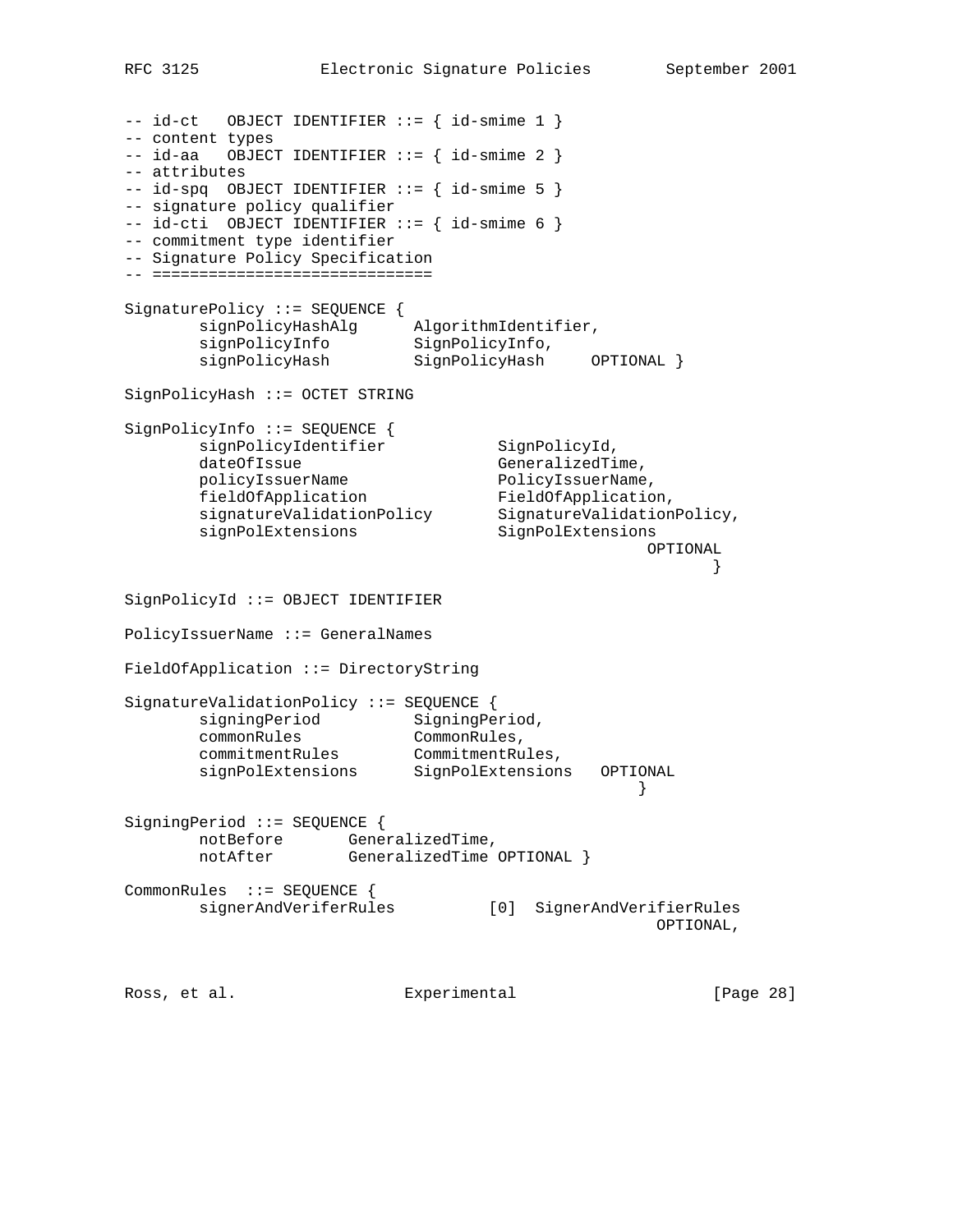```
 signingCertTrustCondition [1] SigningCertTrustCondition
                                 ,OPTIONAL<br>TimestampTrustConditio
        timeStampTrustCondition [2] TimestampTrustCondition
                                 OPTIONAL,<br>(3) AttributeTrustCondition
        attributeTrustCondition [3] AttributeTrustCondition
                                                  OPTIONAL,
        algorithmConstraintSet [4] AlgorithmConstraintSet
                                                  OPTIONAL,
        signPolExtensions [5] SignPolExtensions
                                                  OPTIONAL
 }
CommitmentRules ::= SEQUENCE OF CommitmentRule
CommitmentRule ::= SEQUENCE {
       selCommitmentTypes SelectedCommitmentTypes,
       signerAndVeriferRules [0] SignerAndVerifierRules
                                , OPTIONAL<br>SigningCertTrustCondition (1)
        signingCertTrustCondition [1] SigningCertTrustCondition
                                                  OPTIONAL,
        timeStampTrustCondition [2] TimestampTrustCondition
                                                  OPTIONAL,
       attributeTrustCondition [3] AttributeTrustCondition
                                                  OPTIONAL,
        algorithmConstraintSet [4] AlgorithmConstraintSet
                                                   OPTIONAL,
        signPolExtensions [5] SignPolExtensions
                                                  OPTIONAL
 }
SelectedCommitmentTypes ::= SEQUENCE OF CHOICE {
       empty NULL,
        recognizedCommitmentType CommitmentType }
CommitmentType ::= SEQUENCE {
       identifier CommitmentTypeIdentifier,
 fieldOfApplication [0] FieldOfApplication OPTIONAL,
semantics [1] DirectoryString OPTIONAL }
SignerAndVerifierRules ::= SEQUENCE {
       signerRules SignerRules,
       verifierRules VerifierRules }
SignerRules ::= SEQUENCE {
       externalSignedData BOOLEAN OPTIONAL,
                   -- True if signed data is external to CMS structure
                      -- False if signed data part of CMS structure
                      -- not present if either allowed
Ross, et al.                 Experimental             [Page 29]
```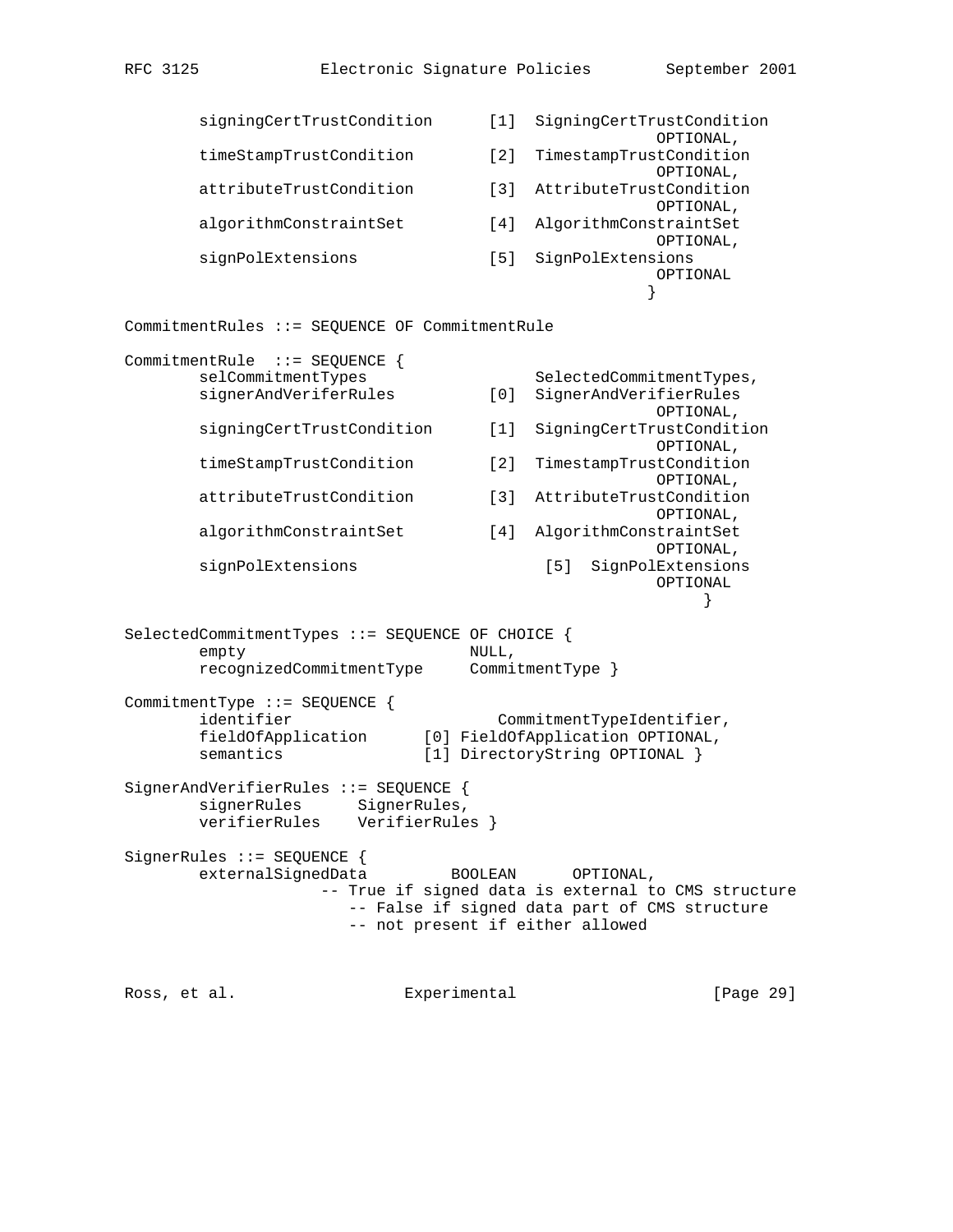```
mandatedSignedAttr CMSAttrs,
                -- Mandated CMS signed attributes
       mandatedUnsignedAttr CMSAttrs,
                -- Mandated CMS unsigned attributed
       mandatedCertificateRef [0] CertRefReq DEFAULT signerOnly,
                     -- Mandated Certificate Reference
      mandatedCertificateInfo [1] CertInfoReq DEFAULT none,
                    -- Mandated Certificate Info
       signPolExtensions [2] SignPolExtensions OPTIONAL
 }
CMSAttrs ::= SEQUENCE OF OBJECT IDENTIFIER
CertRefReq ::= ENUMERATED {
                           signerOnly (1),
                 -- Only reference to signer cert mandated
                           fullPath (2)
                 -- References for full cert path up to a trust
                 -- point required
 }
CertInfoReq ::= ENUMERATED {
                          none (0) -- No mandatory requirements
                           signerOnly (1) ,
                 -- Only reference to signer cert mandated
                           fullPath (2)
                      -- References for full cert path up to a
                 -- trust point mandated
 }
VerifierRules ::= SEQUENCE {
 mandatedUnsignedAttr MandatedUnsignedAttr,
 signPolExtensions SignPolExtensions OPTIONAL
 }
MandatedUnsignedAttr ::= CMSAttrs
                      -- Mandated CMS unsigned attributed
CertificateTrustTrees ::= SEQUENCE OF CertificateTrustPoint
CertificateTrustPoint ::= SEQUENCE {
      trustpoint \qquad \qquad \text{Certificance},
                     -- self-signed certificate
      pathLenConstraint [0] PathLenConstraint OPTIONAL,<br>acceptablePolicySet [1] AcceptablePolicySet OPTIONAL,
 acceptablePolicySet [1] AcceptablePolicySet OPTIONAL,
 -- If not present "any policy"
 nameConstraints [2] NameConstraints OPTIONAL,
 policyConstraints [3] PolicyConstraints OPTIONAL }
```
Ross, et al. Subsection Experimental Experimental [Page 30]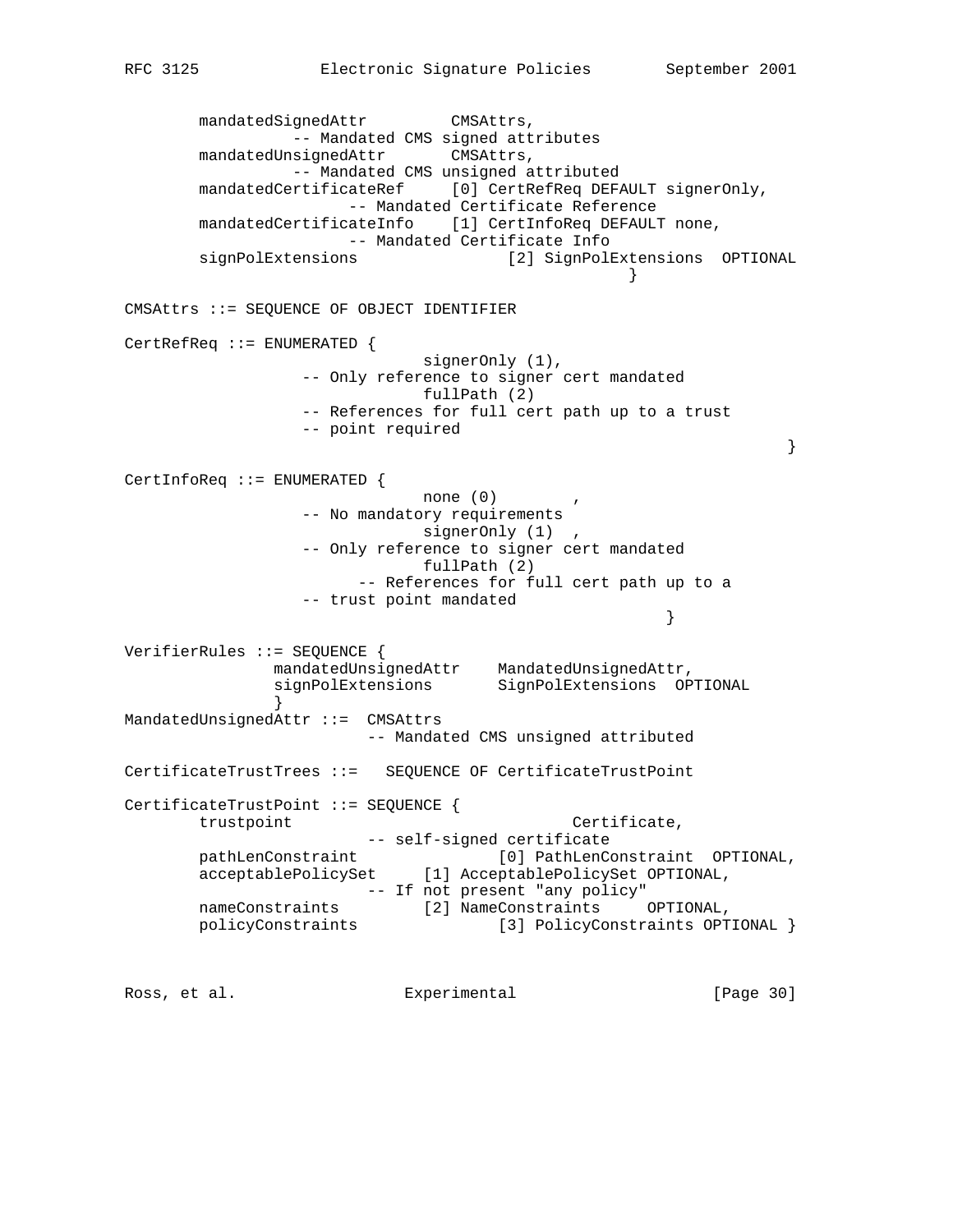```
RFC 3125 Electronic Signature Policies September 2001
PathLenConstraint ::= INTEGER (0..MAX)
AcceptablePolicySet ::= SEQUENCE OF CertPolicyId
CertPolicyId ::= OBJECT IDENTIFIER
NameConstraints ::= SEQUENCE {
 permittedSubtrees [0] GeneralSubtrees OPTIONAL,
 excludedSubtrees [1] GeneralSubtrees OPTIONAL }
      GeneralSubtrees ::= SEQUENCE SIZE (1..MAX) OF GeneralSubtree
      GeneralSubtree ::= SEQUENCE {
base base GeneralName,
 minimum [0] BaseDistance DEFAULT 0,
maximum [1] BaseDistance OPTIONAL }
     BaseDistance ::= INTEGER (0..MAX)PolicyConstraints ::= SEQUENCE {
 requireExplicitPolicy [0] SkipCerts OPTIONAL,
 inhibitPolicyMapping [1] SkipCerts OPTIONAL }
SkipCerts ::= INTEGER (0..MAX)
CertRevReq ::= SEQUENCE {
       endCertRevReq RevReq,
       caCerts [0] RevReq
 }
RevReq ::= SEQUENCE {
    enuRevReq EnuRevReq,
    exRevReq SignPolExtensions OPTIONAL}
EnuRevReq ::= ENUMERATED {
       clrCheck (0),
                -- Checks must be made against current CRLs
                 -- (or authority revocation lists)
       ocspCheck (1),
                 -- The revocation status must be checked using
                 -- the Online Certificate Status Protocol (RFC 2450)
       bothCheck (2),
                 -- Both CRL and OCSP checks must be carried out
        eitherCheck (3),
                 -- At least one of CRL or OCSP checks must be
                 -- carried out
       noCheck (4),
                -- no check is mandated
```
Ross, et al. Subsection Experimental Experimental [Page 31]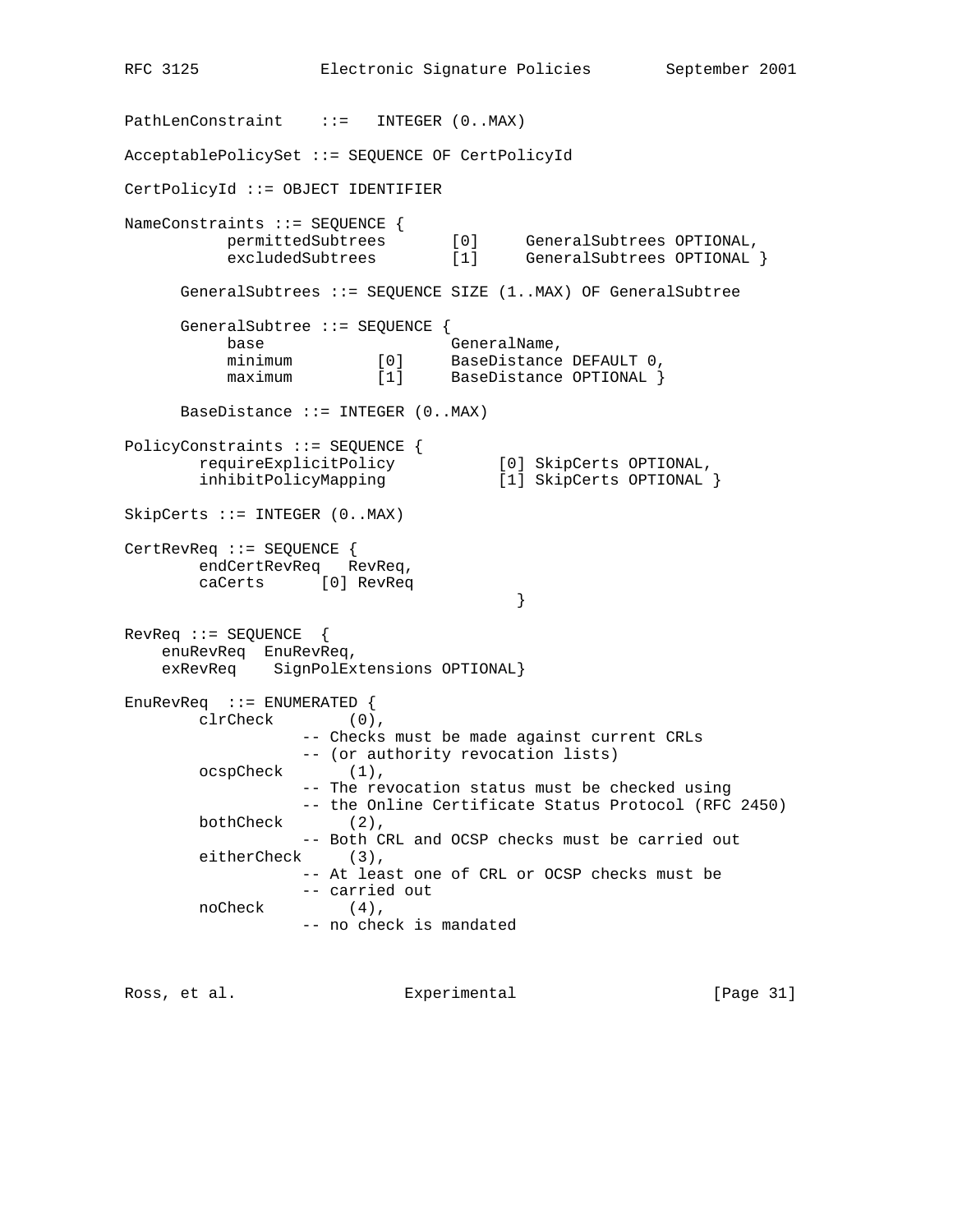other (5) -- Other mechanism as defined by signature policy -- extension } SigningCertTrustCondition ::= SEQUENCE { signerTrustTrees CertificateTrustTrees, signerRevReq entries CertRevReq } TimestampTrustCondition ::= SEQUENCE { ttsCertificateTrustTrees [0] CertificateTrustTrees OPTIONAL, ttsRevReq [1] CertRevReq OPTIONAL, ttsNameConstraints [2] NameConstraints OPTIONAL, cautionPeriod [3] DeltaTime [3] DeltaTim<br>OPTIONAL, signatureTimestampDelay [4] DeltaTime OPTIONAL } DeltaTime ::= SEQUENCE { deltaSeconds INTEGER, deltaMinutes INTEGER, deltaHours INTEGER, deltaDays INTEGER } AttributeTrustCondition ::= SEQUENCE { attributeMandated BOOLEAN, -- Attribute must be present howCertAttribute HowCertAttribute, attrCertificateTrustTrees [0] CertificateTrustTrees OPTIONAL, attrRevReq [1] CertRevReq OPTIONAL, attributeConstraints [2] AttributeConstraints OPTIONAL } HowCertAttribute ::= ENUMERATED { claimedAttribute (0), certifiedAttribtes (1), either  $(2)$  } AttributeConstraints ::= SEQUENCE { attributeTypeConstarints [0] AttributeTypeConstraints OPTIONAL, attributeValueConstarints [1] AttributeValueConstraints OPTIONAL }

Ross, et al. Experimental [Page 32]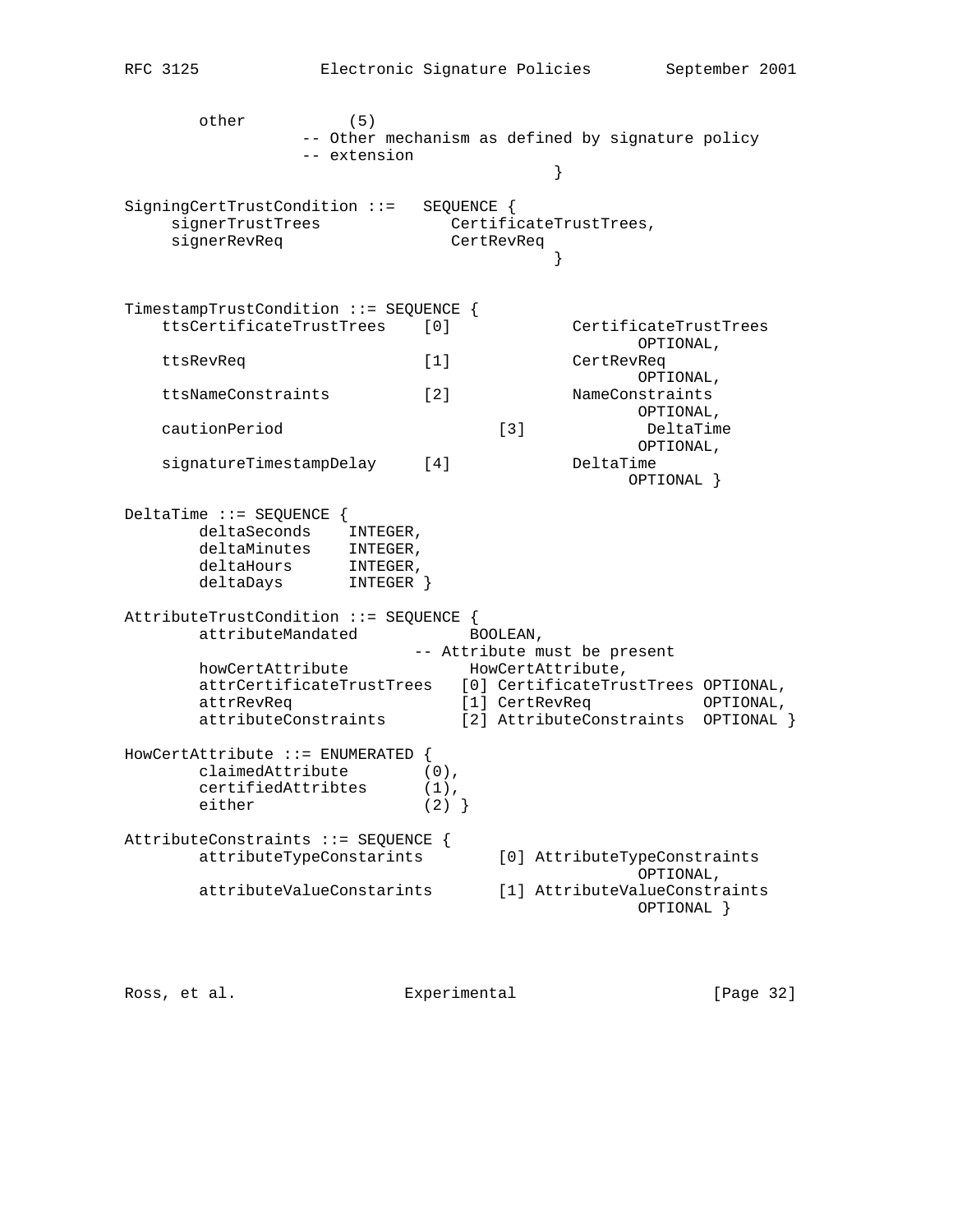AttributeTypeConstraints ::= SEQUENCE OF AttributeType AttributeValueConstraints ::= SEQUENCE OF AttributeTypeAndValue AlgorithmConstraintSet ::= SEQUENCE { -- Algorithm constrains on: signerAlgorithmConstraints [0] AlgorithmConstraints OPTIONAL, -- signer eeCertAlgorithmConstraints [1] AlgorithmConstraints OPTIONAL, -- issuer of end entity certs. caCertAlgorithmConstraints [2] AlgorithmConstraints OPTIONAL, -- issuer of CA certificates aaCertAlgorithmConstraints [3] AlgorithmConstraints OPTIONAL, -- Attribute Authority<br>tsaCertAlgorithmConstraints [4] AlgorithmConstr [4] AlgorithmConstraints OPTIONAL -- Time-Stamping Authority } AlgorithmConstraints ::= SEQUENCE OF AlgAndLength AlgAndLength ::= SEQUENCE { algID 0BJECT IDENTIFIER,<br>minKeyLength INTEGER OPTIONAL, minKeyLength INTEGER -- Minimum key length in bits other SignPolExtensions OPTIONAL } SignPolExtensions ::= SEQUENCE OF SignPolExtn SignPolExtn ::= SEQUENCE { extnID OBJECT IDENTIFIER, extnValue OCTET STRING } END -- ETS-ElectronicPolicies-97Syntax

Ross, et al. Experimental [Page 33]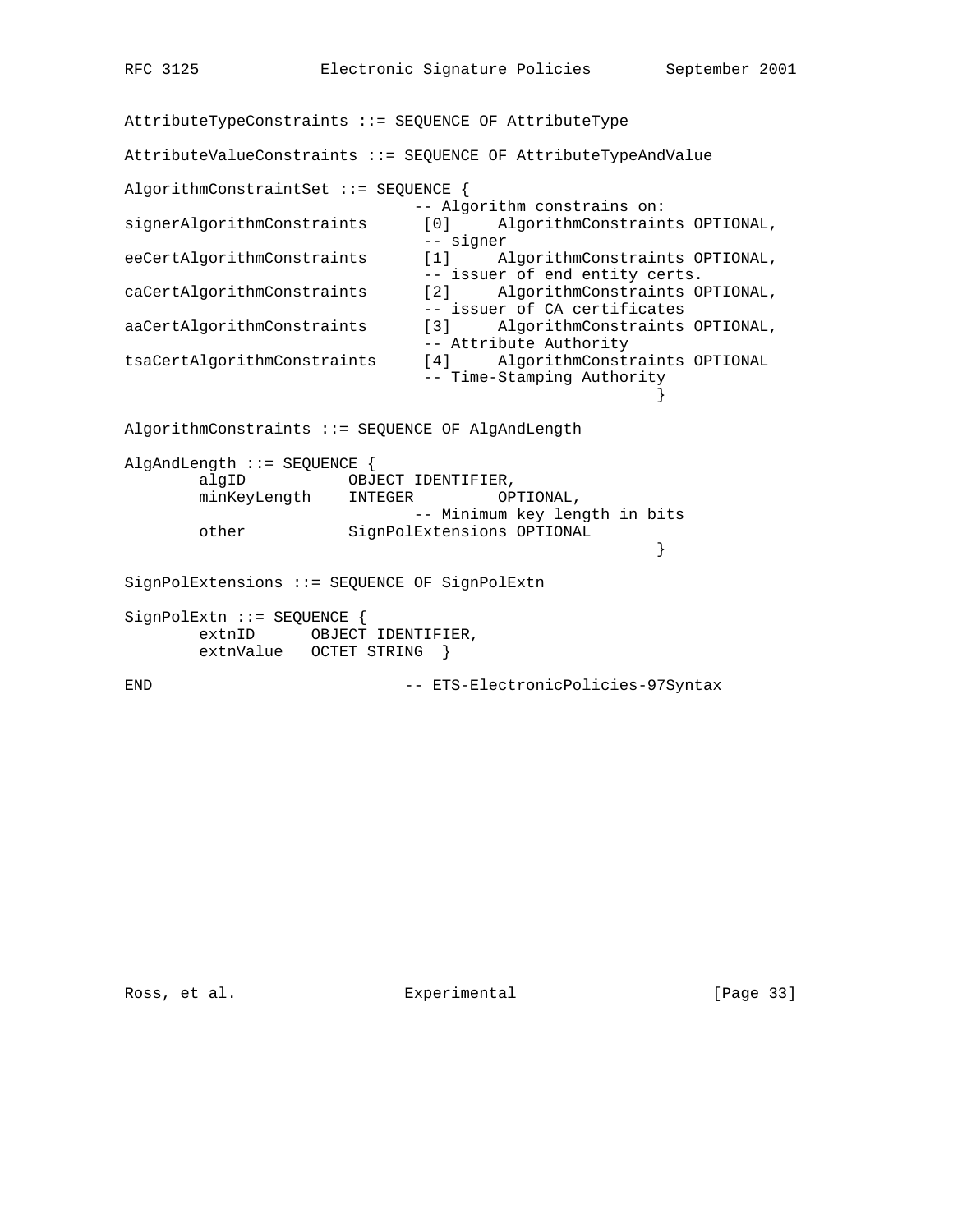Annex B (informative):

B.1 Signature Policy and Signature Validation Policy

 The definition of electronic signature mentions: "a commitment has been explicitly endorsed under a "Signature Policy", at a given time, by a signer under an identifier, e.g., a name or a pseudonym, and optionally a role."

 Electronic signatures are commonly applied within the context of a legal or contractual framework. This establishes the requirements on the electronic signatures and any special semantics (e.g., agreement, intent). These requirements may be defined in very general abstract terms or in terms of detailed rules. The specific semantics associated with an electronic signature implied by a legal or contractual framework are outside the scope of this document.

 If the signature policy is recognized, within the legal/contractual context, as providing commitment, then the signer explicitly agrees with terms and conditions which are implicitly or explicitly part of the signed data.

 When two independent parties want to evaluate an electronic signature, it is fundamental that they get the same result. It is therefore important that the conditions agreed by the signer at the time of signing are indicated to the verifier and any arbitrator. An aspect that enables this to be known by all parties is the signature policy. The technical implications of the signature policy on the electronic signature with all the validation data are called the "Signature Validation Policy". The signature validation policy specifies the rules used to validate the signature.

 This document does not mandate the form and encoding of the specification of the signature policy. However, for a given signature policy there must be one definitive form that has a unique binary encoded value.

 This document includes, as an option, a formal structure for signature validation policy based on the use of Abstract Syntax Notation 1 (ASN.1).

 Given the specification of the signature policy and its hash value an implementation of a verification process must obey the rules defined in the specification.

 This document places no restriction on how it should be implemented. Provide the implementation conforms to the conformance requirements as define in section 5 implementation options include:

Ross, et al. Subsection Experimental Ross, et al. [Page 34]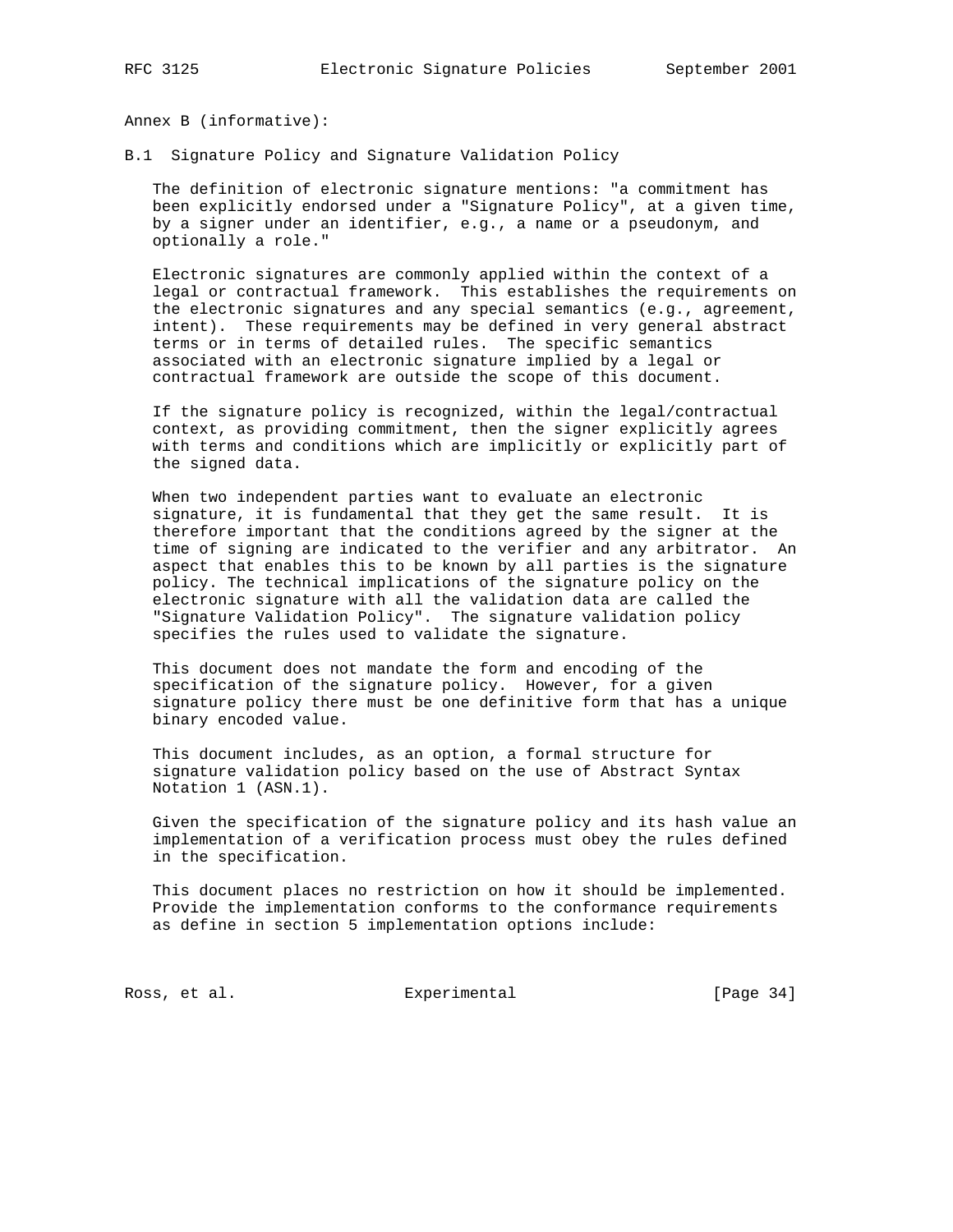A validation process that supports a specific signature policy as identified by the signature policy OID. Such an implementation should conform to a human readable description provided all the processing rules of the signature policy are clearly defined. However, if additional policies need to be supported, then such an implementation would need to be customized for each additional policy. This type of implementation may be simpler to implement initially, but can be difficult to enhance to support numerous additional signature policies.

 A validation process that is dynamically programmable and able to adapt its validation rules in accordance with a description of the signature policy provided in a computer-processable language. This present document defines such a policy using an ASN.1 structure (see 6.1). This type of implementation could support multiple signature policies without being modified every time, provided all the validation rules specified as part of the signature policy are known by the implementation. (i.e., only requires modification if there are additional rules specified).

 The precise content of a signature policy is not mandated by the current document. However, a signature policy must be sufficiently definitive to avoid any ambiguity as to its implementation requirements. It must be absolutely clear under which conditions an electronic signature should be accepted. For this reason, it should contain the following information:

- \* General information about the signature policy which includes:
	- a unique identifier of the policy;
	- the name of the issuer of the policy;
	- the date the policy was issued;
	- the field of application of the policy.

## \* The signature verification policy which includes:

- the signing period,
- a list of recognized commitment types;
- rules for Use of Certification Authorities;
- rules for Use of Revocation Status Information;
- rules for Use of Roles;
- rules for use of Time-Stamping and Timing;
- signature verification data to be provided by the signer/collected by verifier;
- any constraints on signature algorithms and key lengths.
- \* Other signature policy rules required to meet the objectives of the signature.

 Variations of the validation policy rules may apply to different commitment types.

Ross, et al. Subsection Experimental Experimental [Page 35]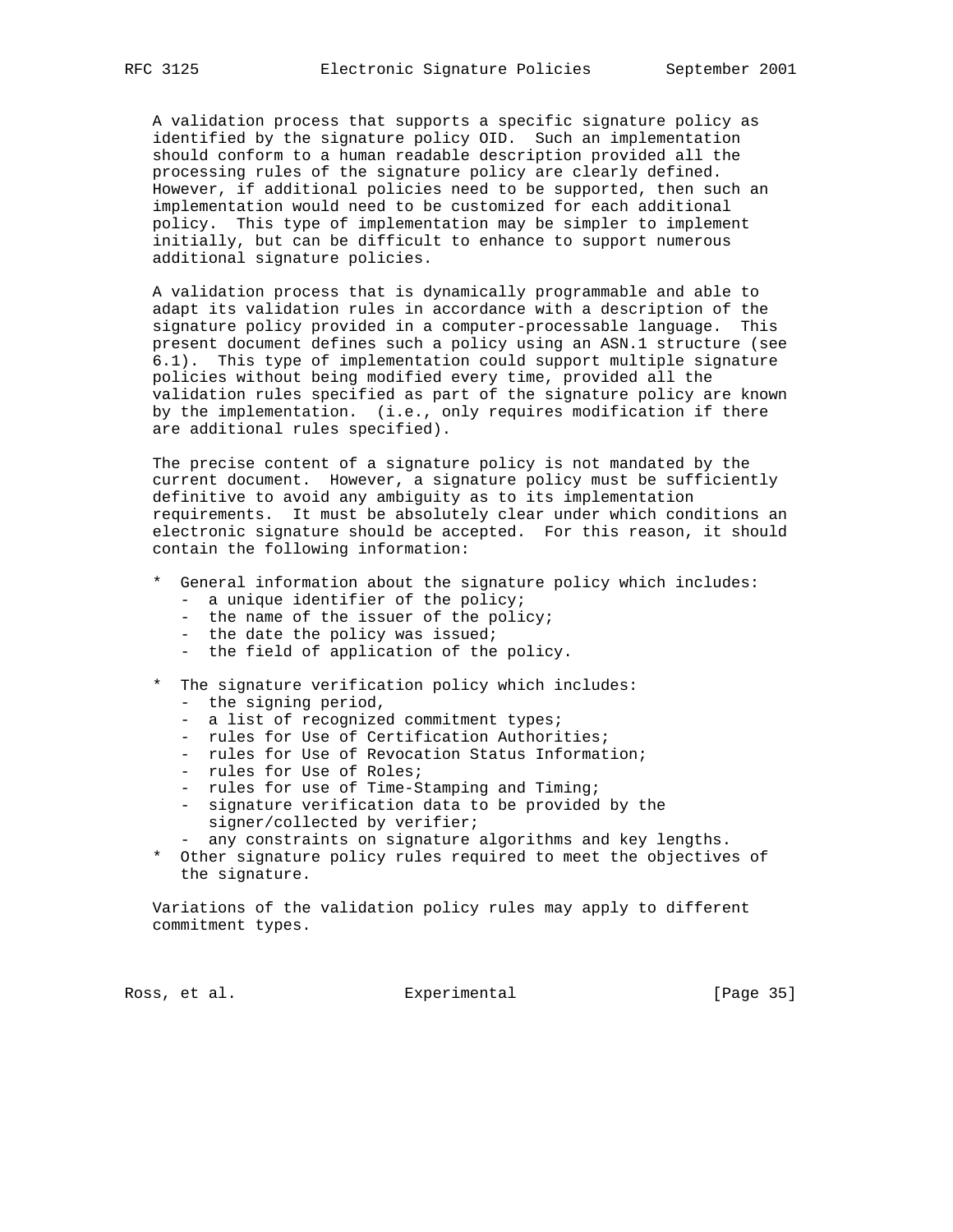# B.2 Identification of Signature Policy

 When data is signed the signer indicates the signature policy applicable to that electronic signature by including an object identifier for the signature policy with the signature. The signer and verifier must apply the rules specified by the identified policy. In addition to the identifier of the signature policy the signer must include the hash of the signature policy, so it can be verified that the policy selected by the signer is the identical to the one being used the verifier.

 A signature policy may be qualified by additional information. This can includes:

- \* A URL where a copy of the Signature Policy may be obtained;
- \* A user notice that should be displayed when the signature is verified;

 If no signature policy is identified then the signature may be assumed to have been generated/verified without any policy constraints, and hence may be given no specific legal or contractual significance through the context of a signature policy.

 A "Signature Policy" will be identifiable by an OID (Object Identifier) and verifiable using a hash of the signature policy.

B.3 General Signature Policy Information

 General information should be recorded about the signature policy along with the definition of the rules which form the signature policy as described in subsequent subsections. This should include:

- \* Policy Object Identifier: The "Signature Policy" will be identifiable by an OID (Object Identifier) whose last component (i.e., right most) is an integer that is specific to a particular version issued on the given date.
- \* Date of issue: When the "Signature Policy" was issued.
- \* Signature Policy Issuer name: An identifier for the body responsible for issuing the Signature Policy. This may be used by the signer or verifying in deciding if a policy is to be trusted, in which case the signer/verifier must authenticate the origin of the signature policy as coming from the identified issuer.
- \* Signing period: The start time and date, optionally with an end time and date, for the period over which the signature policy may be used to generate electronic signatures.

Ross, et al. Subsection Experimental Experimental [Page 36]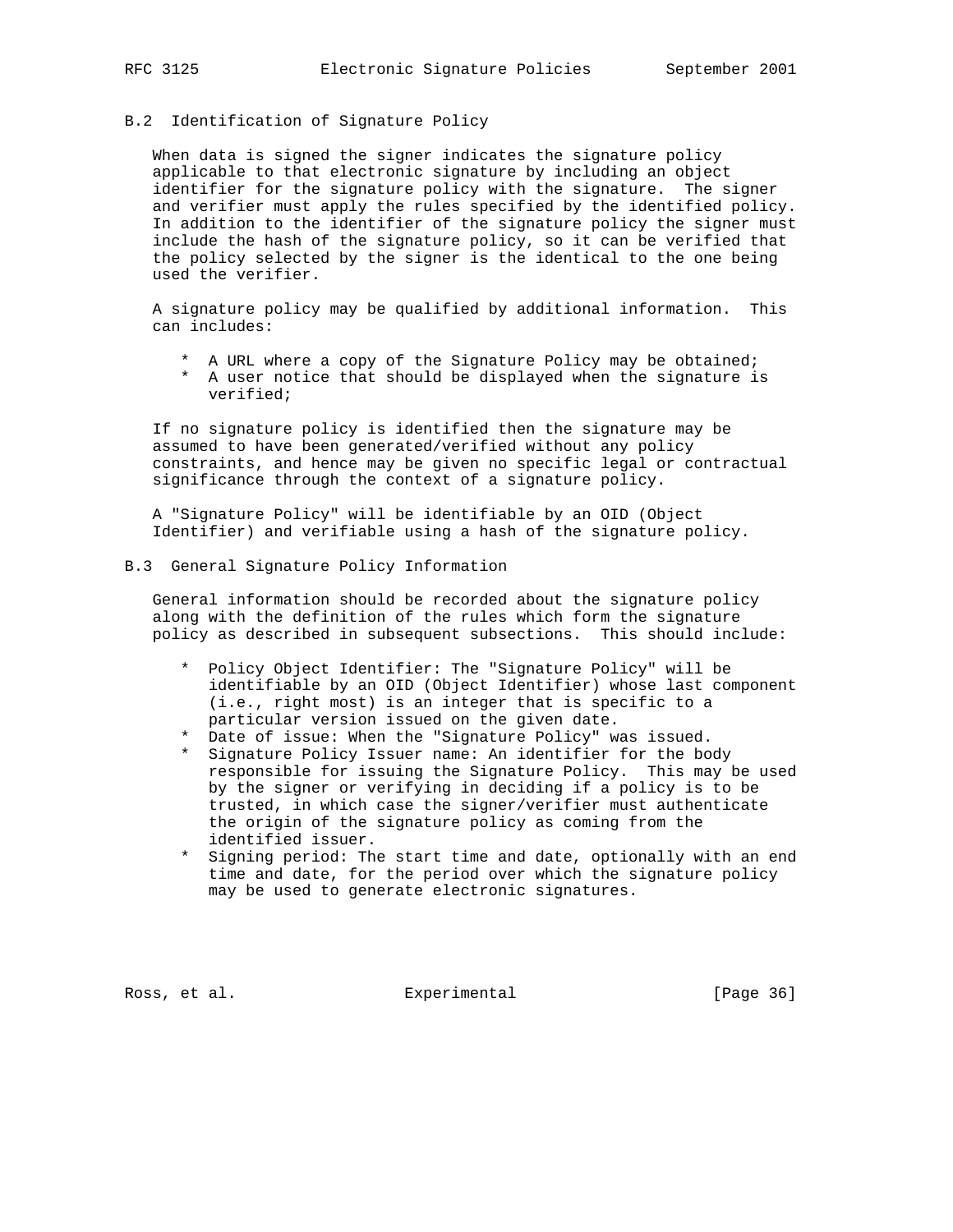- \* Field of application: This defines in general terms the general legal/contract/application contexts in which the signature policy is to be used and the specific purposes for which the electronic signature is to be applied.
- B.4 Recognized Commitment Types

 The signature validation policy may recognize one or more types of commitment as being supported by electronic signatures produced under the security policy. If an electronic signature does not contain a recognized commitment type then the semantics of the electronic signature is dependent on the data being signed and the context in which it is being used.

 Only recognized commitment types are allowed in an electronic signature.

The definition of a commitment type includes:

- \* the object identifier for the commitment;
- \* the contractual/legal/application context in which the signature may be used (e.g., submission of messages);
- \* a description of the support provided within the terms of the context (e.g., proof that the identified source submitted the message if the signature is created when message submission is initiated).

The definition of a commitment type can be registered:

- \* as part of the validation policy;
- \* as part of the application/contract/legal environment;
- \* as part of generic register of definitions.

 The legal/contractual context will determine the rules applied to the signature, as defined by the signature policy and its recognized commitment types, make it fit for purpose intended.

#### B.5 Rules for Use of Certification Authorities

 The certificate validation process of the verifier, and hence the certificates that may be used by the signer for a valid electronic signature, may be constrained by the combination of the trust point and certificate path constraints in the signature validation policy.

Ross, et al. Subsection Experimental Experimental [Page 37]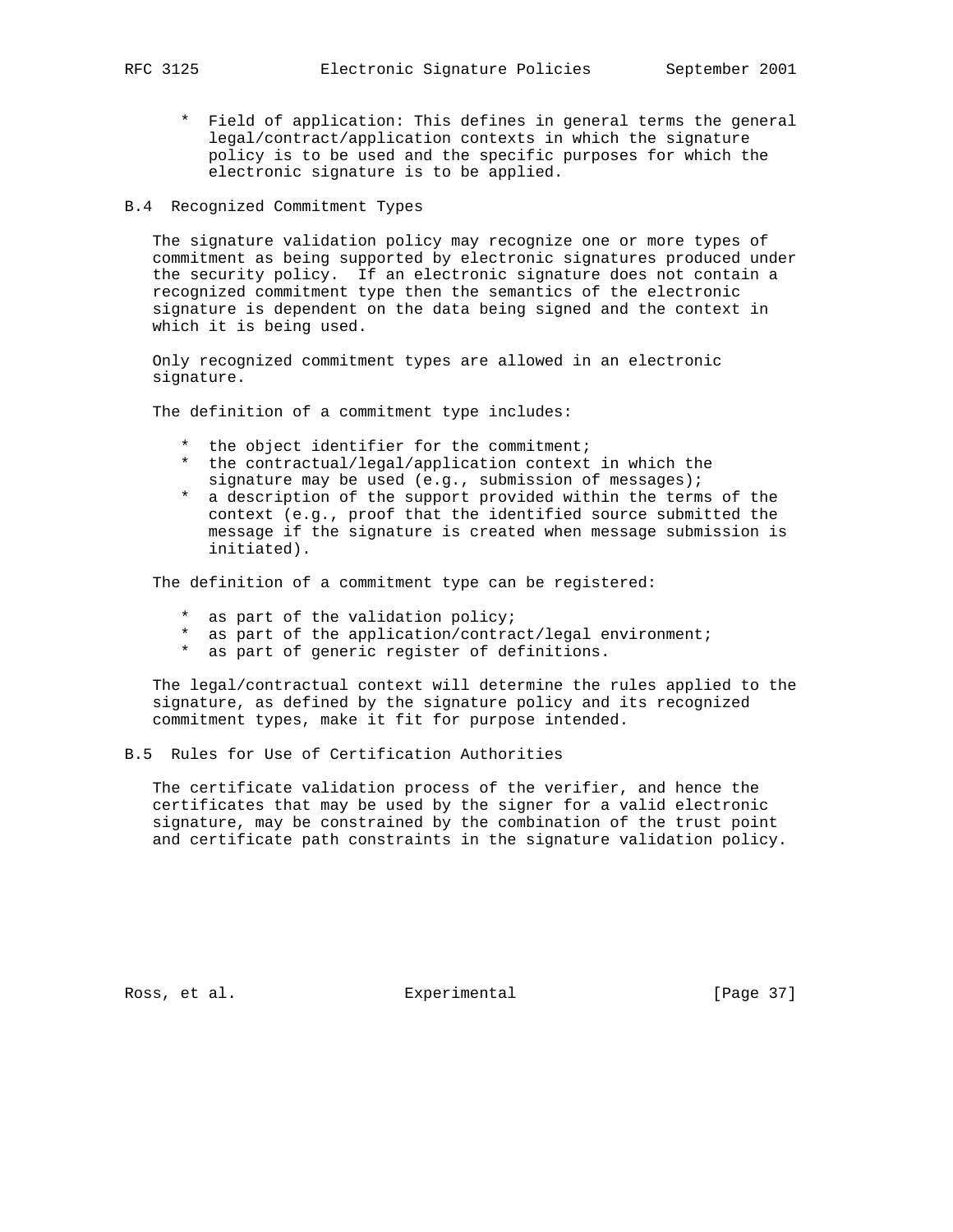## B.5.1 Trust Points

 The signature validation policy defines the certification authority trust points that are to be used for signature verification. Several trust points may be specified under one signature policy. Specific trust points may be specified for a particular type of commitment defined under the signature policy. For a signature to be valid a certification path must exists between the Certification Authority that has granted the certificate selected by the signer (i.e., the used user-certificate) and one of the trust point of the "Signature Validation Policy".

#### B.5.2 Certification Path

 There may be constraints on the use of certificates issued by one or more CA(s) in the certificate chain and trust points. The two prime constraints are certificate policy constraints and naming constraints:

- \* Certificate policy constraints limit the certification chain between the user certificate and the certificate of the trusted point to a given set of certificate policies, or equivalents identified through certificate policy mapping.
- \* The naming constraints limit the forms of names that the CA is allowed to certify.

 Name constraints are particularly important when a "Signature policy" identifies more than one trust point. In this case, a certificate of a particular trusted point may only be used to verify signatures from users with names permitted under the name constraint.

 Certificate Authorities may be organized in a tree structure, this tree structure may represent the trust relationship between various CA(s) and the users CA. Alternatively, a mesh relationship may exist where a combination of tree and peer cross-certificates may be used. The requirement of the certificate path in this document is that it provides the trust relationship between all the CAs and the signers user certificate. The starting point from a verification point of view, is the "trust point". A trust point is usually a CA that publishes self-certified certificates, is the starting point from which the verifier verifies the certificate chain. Naming constraints may apply from the trust point, in which case they apply throughout the set of certificates that make up the certificate path down to the signer's user certificate.

 Policy constraints can be easier to process but to be effective require the presence of a certificate policy identifier in the certificates used in a certification path.

Ross, et al. Subsection Experimental Ross, et al. (Page 38)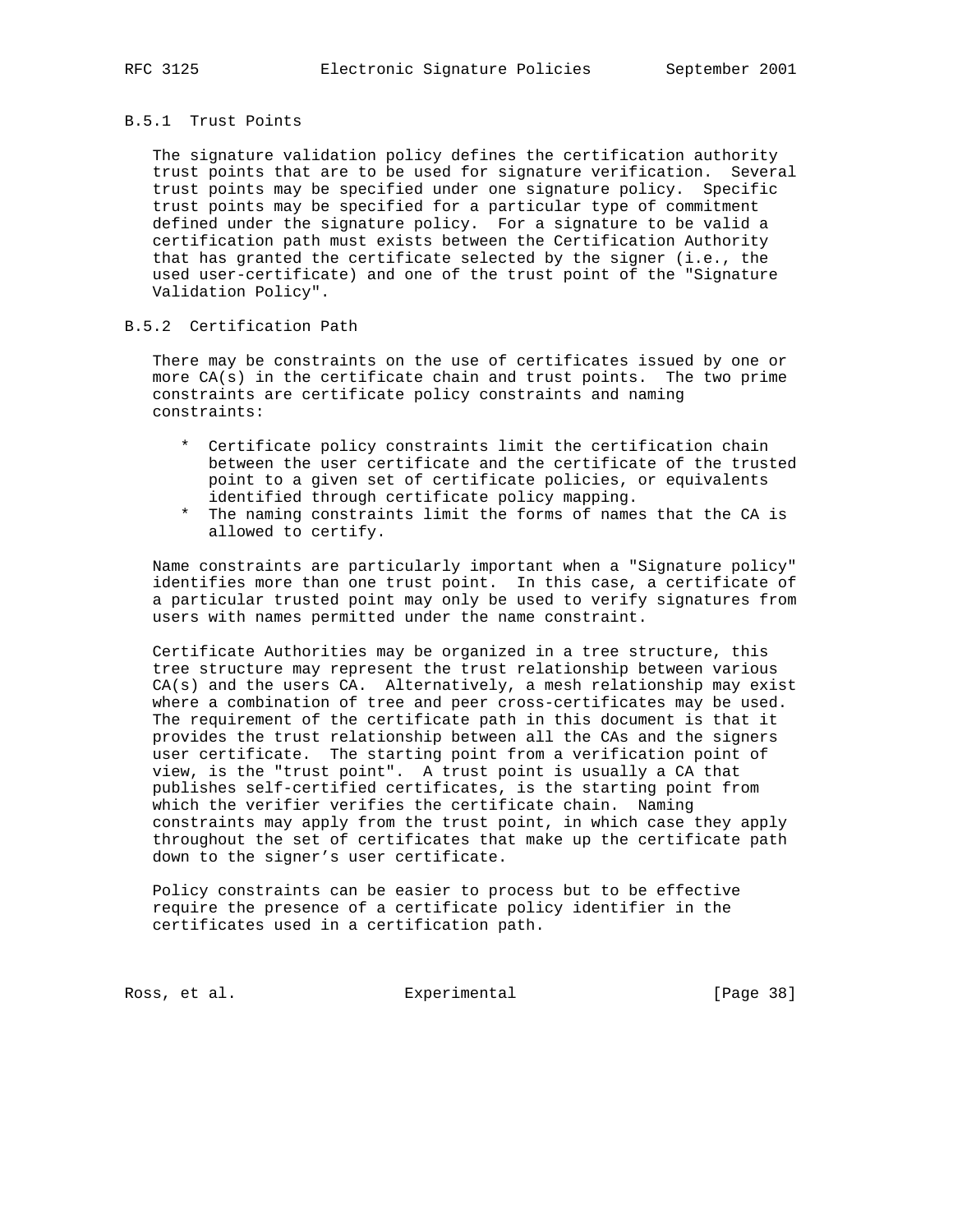Certificate path processing, thus generally starts with one of the trust point from the signature policy and ends with the user certificate. The certificate path processing procedures defined in RFC 2459 section 6 identifies the following initial parameters that are selected by the verifier in certificate path processing:

- \* acceptable certificate policies;
- \* naming constraints in terms of constrained and excluded naming subtree;
- \* requirements for explicit certificate policy indication and whether certificate policy mapping are allowed;
- \* restrictions on the certificate path length.

 The signature validation policy identifies constraints on these parameters.

B.6 Revocation Rules

 The signature policy should defines rules specifying requirements for the use of certificate revocation lists (CRLs) and/or on-line certificate status check service to check the validity of a certificate. These rules specify the mandated minimum checks that must be carried out.

 It is expected that in many cases either check may be selected with CRLs checks being carried out for certificate status that are unavailable from OCSP servers. The verifier may take into account information in the certificate in deciding how best to check the revocation status (e.g., a certificate extension field about authority information access or a CRL distribution point) provided that it does not conflict with the signature policy revocation rules.

B.7 Rules for the Use of Roles

 Roles can be supported as claimed roles or as certified roles using Attribute Certificates.

## B.7.1 Attribute Values

 When signature under a role is mandated by the signature policy, then either Attribute Certificates may be used or the signer may provide a claimed role attribute. The acceptable attribute types or values may be dependent on the type of commitment. For example, a user may have several roles that allow the user to sign data that imply commitments based on one or more of his roles.

Ross, et al. Subsection Experimental Experimental [Page 39]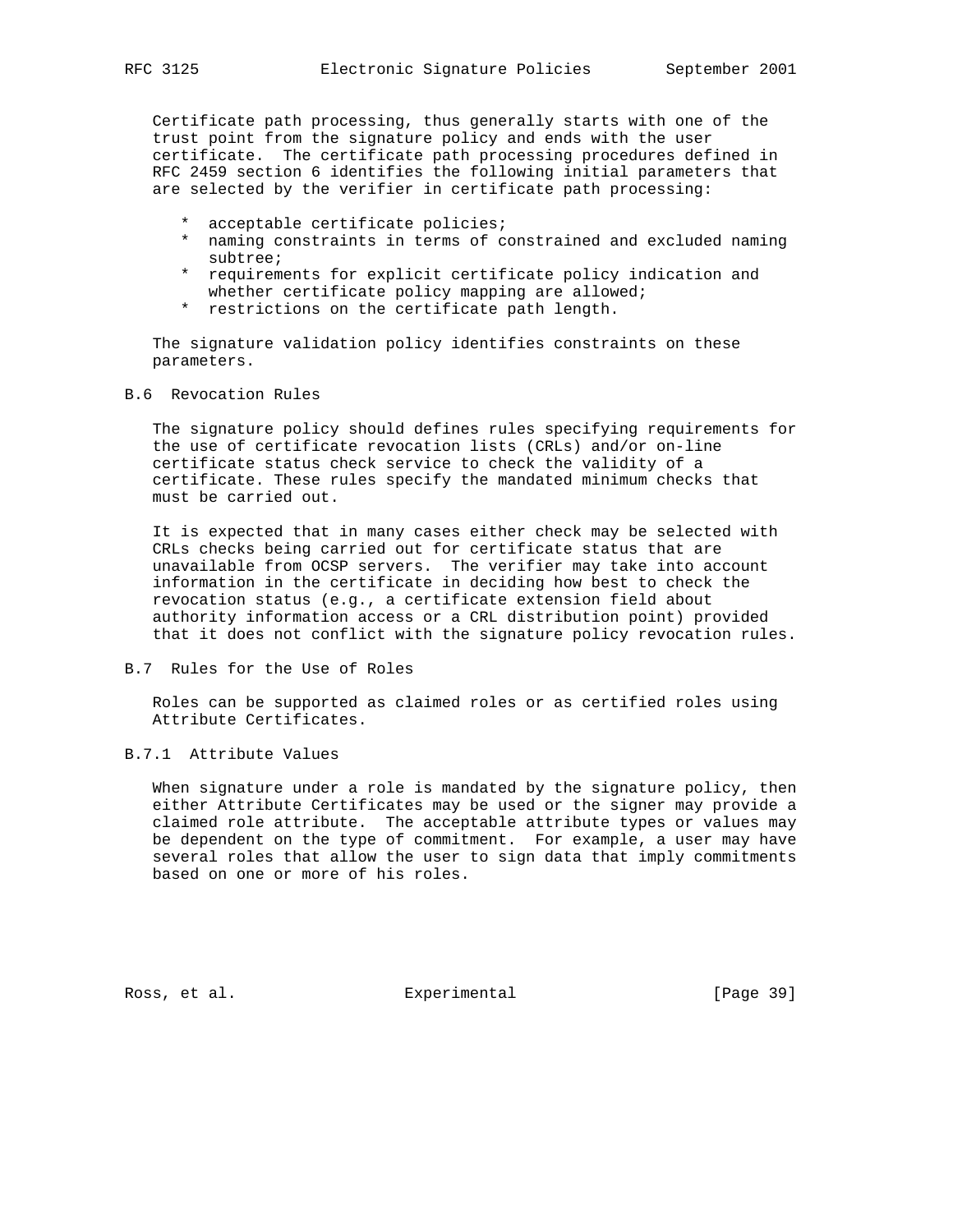## B.7.2 Trust Points for Certified Attributes

 When a signature under a certified role is mandated by the signature policy, Attribute Authorities are used and need to be validated as part of the overall validation of the electronic signature. The trust points for Attribute Authorities do not need to be the same as the trust points to evaluate a certificate from the CA of the signer. Thus the trust point for verifying roles need not be the same as trust point used to validate the certificate path of the user's key.

 Naming and certification policy constraints may apply to the AA in similar circumstance to when they apply to CA. Constraints on the AA and CA need not be exactly the same.

 AA(s) may be used when a signer is creating a signature on behalf of an organization, they can be particularly useful when the signature represents an organizational role. AA(s) may or may not be the same authority as CA(s).

 Thus, the Signature Policy identifies trust points that can be used for Attribute Authorities, either by reference to the same trust points as used for Certification Authorities, or by an independent list.

# B.7.3 Certification Path for Certified Attributes

 Attribute Authorities may be organized in a tree structure in similar way to CA where the AAs are the leafs of such a tree. Naming and other constraints may be required on attribute certificate paths in a similar manner to other electronic signature certificate paths.

 Thus, the Signature Policy identify constraints on the following parameters used as input to the certificate path processing:

- \* acceptable certificate policies, including requirements for explicit certificate policy indication and whether certificate policy mapping is allowed;
- \* naming constraints in terms of constrained and excluded naming subtrees;
- \* restrictions on the certificate path length.

B.8 Rules for the Use of Time-Stamping and Timing

 The following rules should be used when specifying, constraints on the certificate paths for time-stamping authorities, constraints on the time-stamping authority names and general timing constraints.

Ross, et al. Subsection Experimental Experimental [Page 40]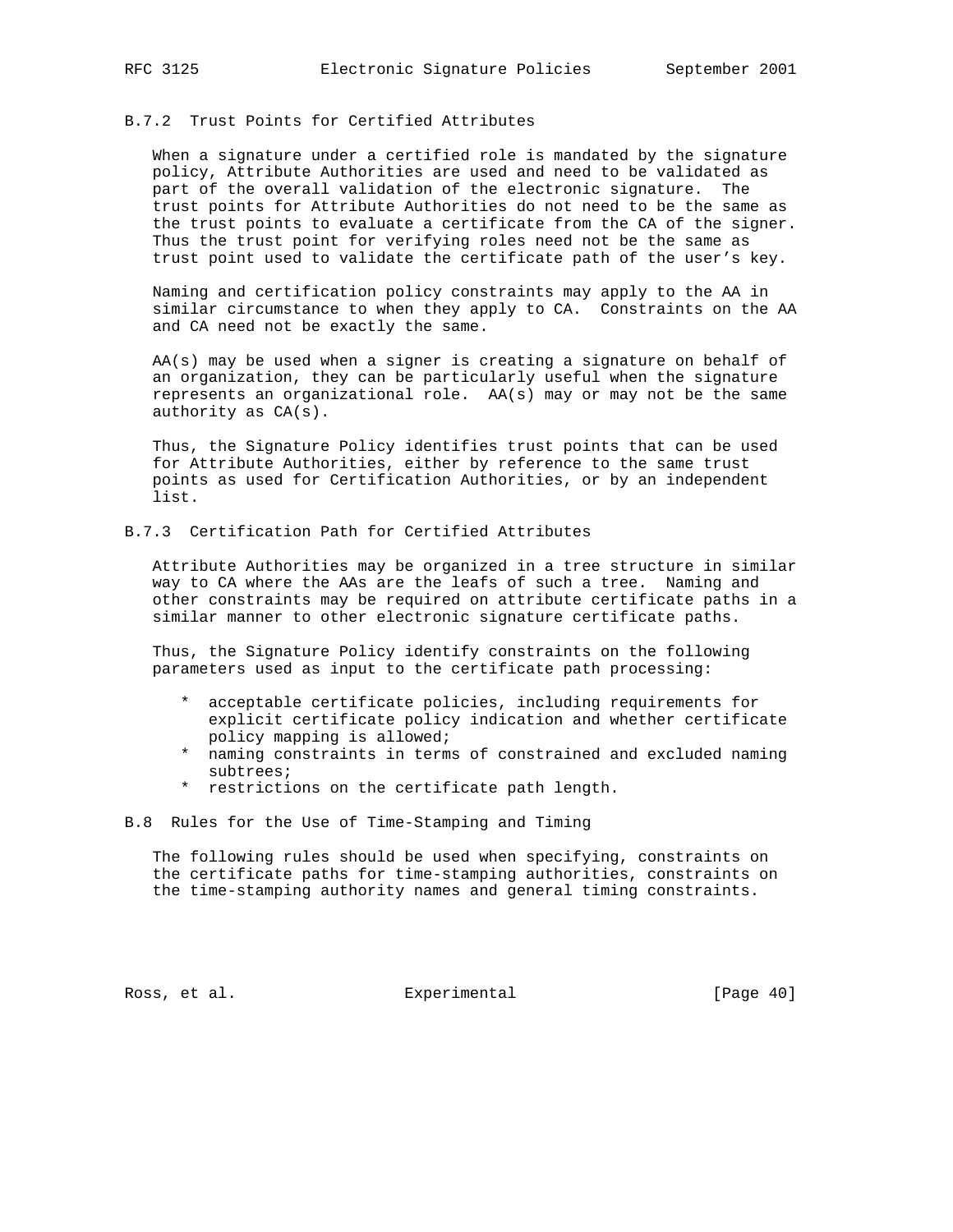B.8.1 Trust Points and Certificate Paths

 Signature keys from time-stamping authorities will need to be supported by a certification path. The certification path used for time-stamping authorities requires a trustpoint and possibly path constraints in the same way that the certificate path for the signer's key.

B.8.2 Time-Stamping Authority Names

 Restrictions may need to be placed by the validation policy on the named entities that may act a time-stamping authorities.

B.8.3 Timing Constraints - Caution Period

 Before an electronic signature may really be valid, the verifier has to be sure that the holder of the private key was really the only one in possession of key at the time of signing. However, there is an inevitable delay between a compromise or loss of key being noted, and a report of revocation being distributed. To allow greater confidence in the validity of a signature, a "cautionary period" may be identified before a signature may be said to be valid with high confidence. A verifier may revalidate a signature after this cautionary signature, or wait for this period before validating a signature.

The validation policy may specify such a cautionary period.

B.8.4 Timing Constraints - Time-Stamp Delay

 There will be some delay between the time that a signature is created and the time the signer's digital signature is time-stamped. However, the longer this elapsed period the greater the risk of the signature being invalidated due to compromise or deliberate revocation of its private signing key by the signer. Thus the signature policy should specify a maximum acceptable delay between the signing time as claimed by the signer and the time included within the time-stamp.

B.9 Rules for Verification Data to be followed

 By specifying the requirements on the signer and verifier the responsibilities of the two parties can be clearly defined to establish all the necessary information.

Ross, et al. Subsection Experimental Experimental [Page 41]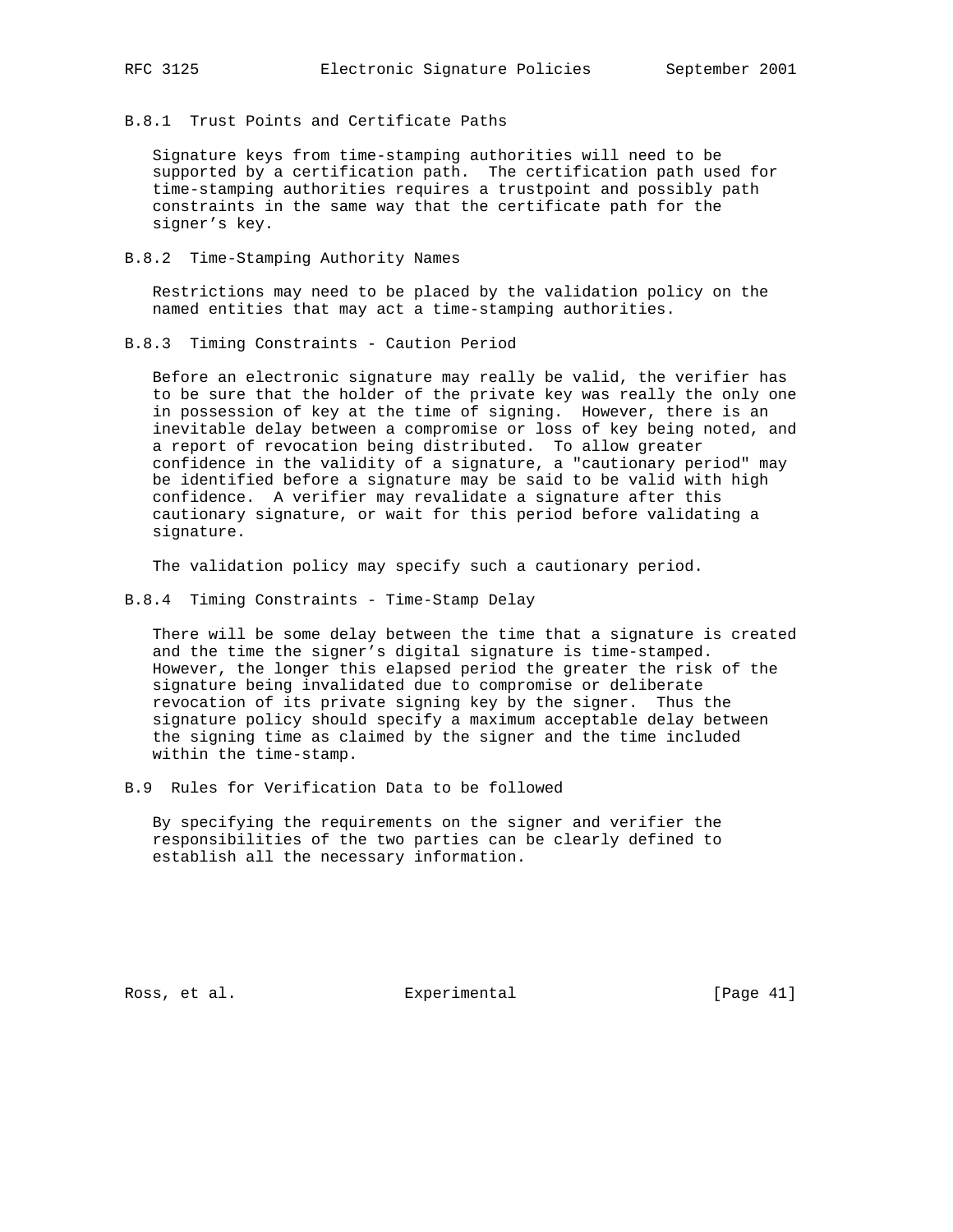These verification data rules should include:

- \* requirements on the signer to provide given signed attributes;
- \* requirements on the verifier to obtain additional certificates, CRLs, results of on line certificate status checks and to use time-stamps (if no already provided by the signer).

B.10 Rules for Algorithm Constraints and Key Lengths

 The signature validation policy may identify a set of signing algorithms (hashing, public key, combinations) and minimum key lengths that may be used:

- \* by the signer in creating the signature;
- \* in end entity public key Certificates;
- \* CA Certificates;
- \* attribute Certificates;
- \* by the time-stamping authority.
- B.11 Other Signature Policy Rules

 The signature policy may specify additional policy rules, for example rules that relate to the environment used by the signer. These additional rules may be defined in computer processable and/or human readable form.

B.12 Signature Policy Protection

 When signer or verifier obtains a copy of the Signature Policy from an issuer, the source should be authenticated (for example by using electronic signatures). When the signer references a signature policy the Object Identifier (OID) of the policy, the hash value and the hash algorithm OID of that policy must be included in the Electronic Signature.

 It is a mandatory requirement of this present document that the signature policy value computes to one, and only one hash value using the specified hash algorithm. This means that there must be a single binary value of the encoded form of the signature policy for the unique hash value to be calculated. For example, there may exist a particular file type, length and format on which the hash value is calculated which is fixed and definitive for a particular signature policy.

Ross, et al. Subsection Experimental Experimental [Page 42]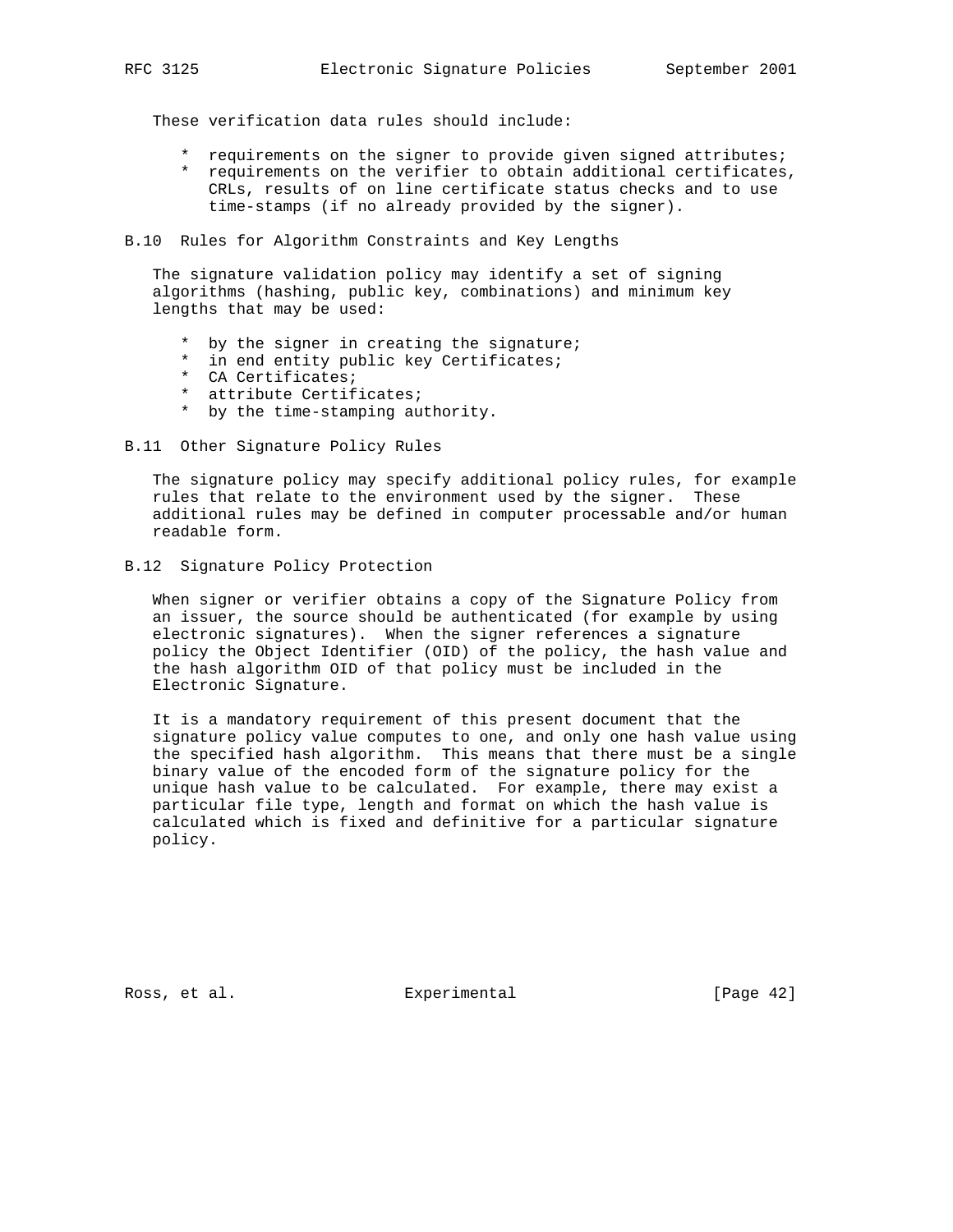The hash value may be obtained by:

 the signer performing his own computation of the hash over the signature policy using his preferred hash algorithm permitted by the signature policy, and the definitive binary encoded form.

 the signer, having verified the source of the policy, may use both the hash algorithm and the hash value included in the computer processable form of the policy (see section 6.1).